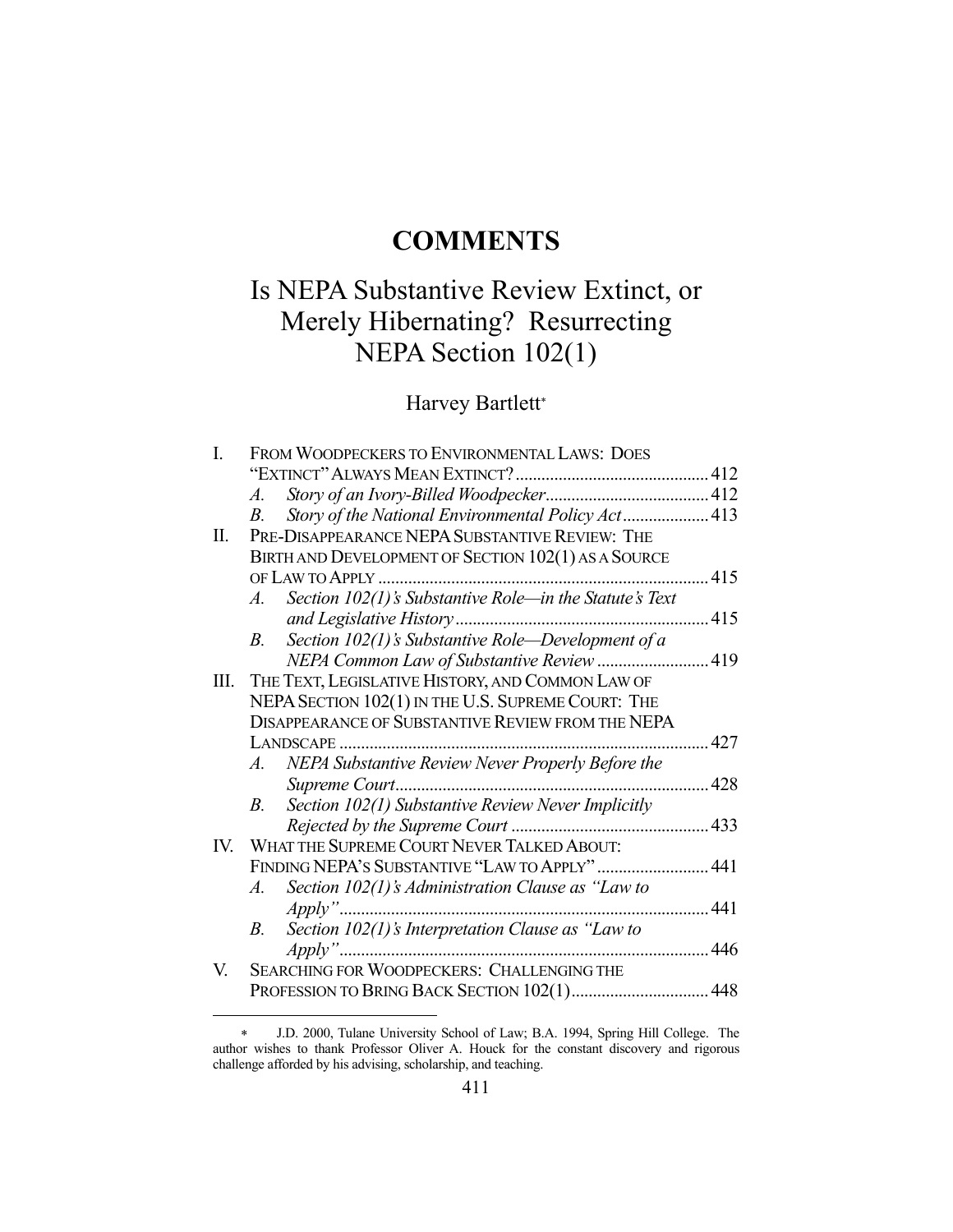#### I. FROM WOODPECKERS TO ENVIRONMENTAL LAWS: DOES "EXTINCT" ALWAYS MEAN EXTINCT?

#### *A. Story of an Ivory-Billed Woodpecker*

 The ivory-billed woodpecker is about the size of a crow, with black and white plumage, and, as its name suggests, sports a creamy white beak.<sup>1</sup> Listed as an endangered species, it is widely considered to have become extinct from North American forests.<sup>2</sup> Indeed, the last documented sighting of an ivory-billed woodpecker in the United States was in 1944, when wildlife artist Don Eckelberry saw the bird in a hardwood forest near Tallulah in northeastern Louisiana.3

 After such a long time since the last documented sighting, claiming to see the widely-thought-extinct species would be "'a little like saying you've spotted Elvis or Bigfoot or a UFO.'"4 Such a claim, however, is exactly what wildlife and forestry graduate student and hunter David Kulivan has made.<sup>5</sup> Kulivan claims to have spotted a pair of ivory-billed woodpeckers while hunting turkey in the Pearl River Wildlife Management Area near Slidell, Louisiana, in April 1999.6 Unlike some other reported sightings, which are often dismissed as mistaken identifications of pileated woodpeckers, Kulivan's sighting has been taken seriously by Louisiana's Department of Wildlife and Fisheries, which has halted timber harvesting in the 34,000-acre wildlife management area while the search for the woodpeckers picks up steam.<sup>7</sup> Finding out that something once thought extinct may have actually survived could be an important and exciting discovery, and can have powerful consequences.<sup>8</sup>

 <sup>1.</sup> *See* Susan Langenhennig, *Knock on Wood*, TIMES-PICAYUNE (New Orleans), Feb. 16, 2000, at A1.

 <sup>2.</sup> *See id.*

 <sup>3.</sup> *See Hope Is a Thing with Feathers: A Personal Chronicle of Vanished Birds*, 247 PUBLISHERS WKLY. 78 (Feb. 28, 2000) (book review) (identifying Don Eckelberry as the last person to have a verified sighting of ivory-billed woodpecker); *see also* Langenhennig, *supra* note 1, at A1 (noting that location of last verified sighting of woodpecker was near Tallulah).

 <sup>4.</sup> *See* Langenhennig, *supra* note 1, at A1 (quoting Van Remsen, curator of birds and a biology professor with the Louisiana State University Museum of Natural Sciences).

 <sup>5.</sup> *See id.*

 <sup>6.</sup> *See id.*

 <sup>7.</sup> *See id.*

 <sup>8.</sup> *See id.* (quoting Kulivan as remarking that the sighting is "like finding a needle in a haystack").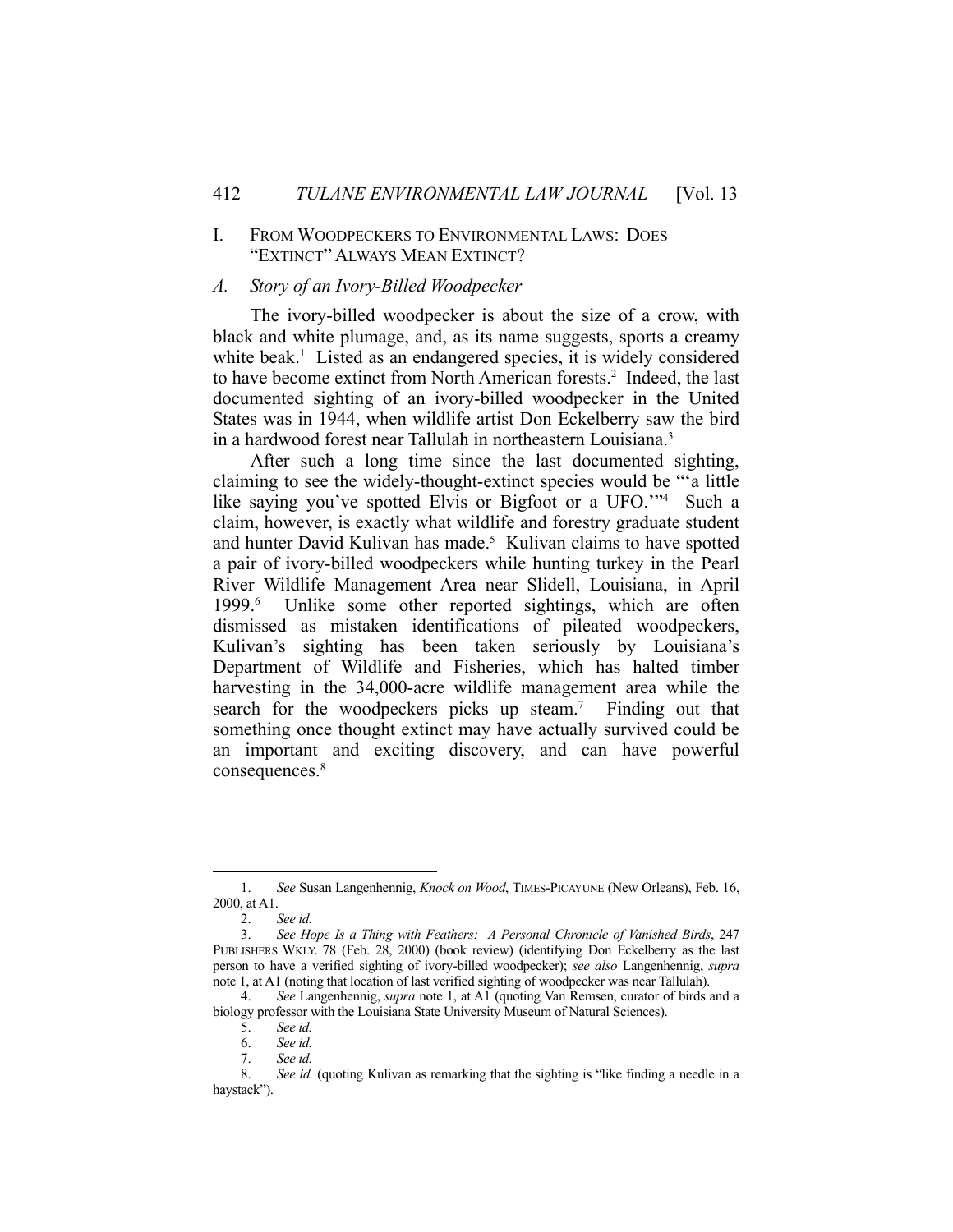#### *B. Story of the National Environmental Policy Act*

The National Environmental Policy Act of 1969 (NEPA)<sup>9</sup> begins with a promise that the conduct of the federal government will substantively change to conform with, as the Act's name suggests, a national policy of protecting the environment.10 This promise of substantive fidelity to environmental soundness is most directly embodied in the directive of Section 102(1) of NEPA, which directs that "the policies, regulations, and public laws of the United States *shall be* interpreted and administered in accordance with the policies set forth in this chapter."<sup>11</sup> This substantive mandate has disappeared, however, from the NEPA landscape, and is widely believed to have become extinct.<sup>12</sup> The last use of NEPA Section  $102(1)$  as a source of substantive mandate and review was in 1979, at the end of the Act's first decade.<sup>13</sup>

 After two more decades without the enforcement of Section 102(1)'s substantive mandate and review, the claim that such substantive force still resides in NEPA is even more phenomenal than a claimed sighting of an ivory-billed woodpecker.<sup>14</sup> As the Act begins its fourth decade, however, such a claim is precisely the goal of this Comment. The "law to apply"15 for NEPA substantive review has merely been hibernating, and has not become extinct; indeed, the

1

 13. *See* Natural Resources Defense Council, Inc. v. Berklund, 609 F.2d 553, 558-59 (D.C. Cir. 1979).

<sup>9. 42</sup> U.S.C. §§ 4321-4370(d)(1997).

 <sup>10.</sup> *See* NEPA §§ 101, 102(1), 42 U.S.C. §§ 4331, 4332(1) (1997) (establishing a policy that all government actions should be environmentally sound, and mandating that all laws, policies and regulations of the federal government conform to that policy).

<sup>11.</sup> NEPA § 102(1), 42 U.S.C. § 4332(1) (1997) (emphasis added).<br>12. See, e.g., Philip Michael Egrector  $P$  mituli

 <sup>12.</sup> *See, e.g.*, Philip Michael Ferester, *Revitalizing the National Environmental Policy Act: Substantive Law Adaptations From NEPA's Progeny*, 16 HARV. ENVTL. L. REV. 207, 220 (1992) ("[A]fter *Strycker's Bay*, NEPA requires nothing more of the agency than an adequate consideration of the environmental consequences of its decision."); William L. Andreen, *In Pursuit of NEPA's Promise: The Role of Executive Oversight in the Implementation of Environmental Policy*, 64 IND. L.J. 205, 209 (1989); Philip Weinberg, *It's Time to Put NEPA Back on Course*, 3 N.Y.U. ENVTL. L.J. 99, 113 (1994) (without questioning the wisdom of the result in light of Section 102(1), reporting that "the courts have not found [NEPA or its implementing regulations] require substantive mitigation").

See generally Oliver A. Houck, "Is That All?", 10 DUKE ENVTL. L. & POL'Y J. (forthcoming Fall 2000) (reviewing LYNTON KEITH CALDWELL, THE NATIONAL ENVIRONMENTAL POLICY ACT, AN AGENDA FOR THE FUTURE) (manuscript on file with author) [hereinafter Houck, *"Is That All?"*]. However, for a particularly well-articulated claim that NEPA Section 102(1) houses substantive review that has survived a dicta-chain accumulation of Supreme Court pronouncements that NEPA has no substantive force, see Nicholas C. Yost, *NEPA's Promise— Partially Unfulfilled*, 20 ENVTL. L. 533 (1990).

 <sup>15.</sup> Citizens to Preserve Overton Park, Inc. v. Volpe, 401 U.S. 402, 411 (1971) (limiting the Administrative Procedure Act's exception from judicial review to those administrative actions that occurred where there was no "law to apply").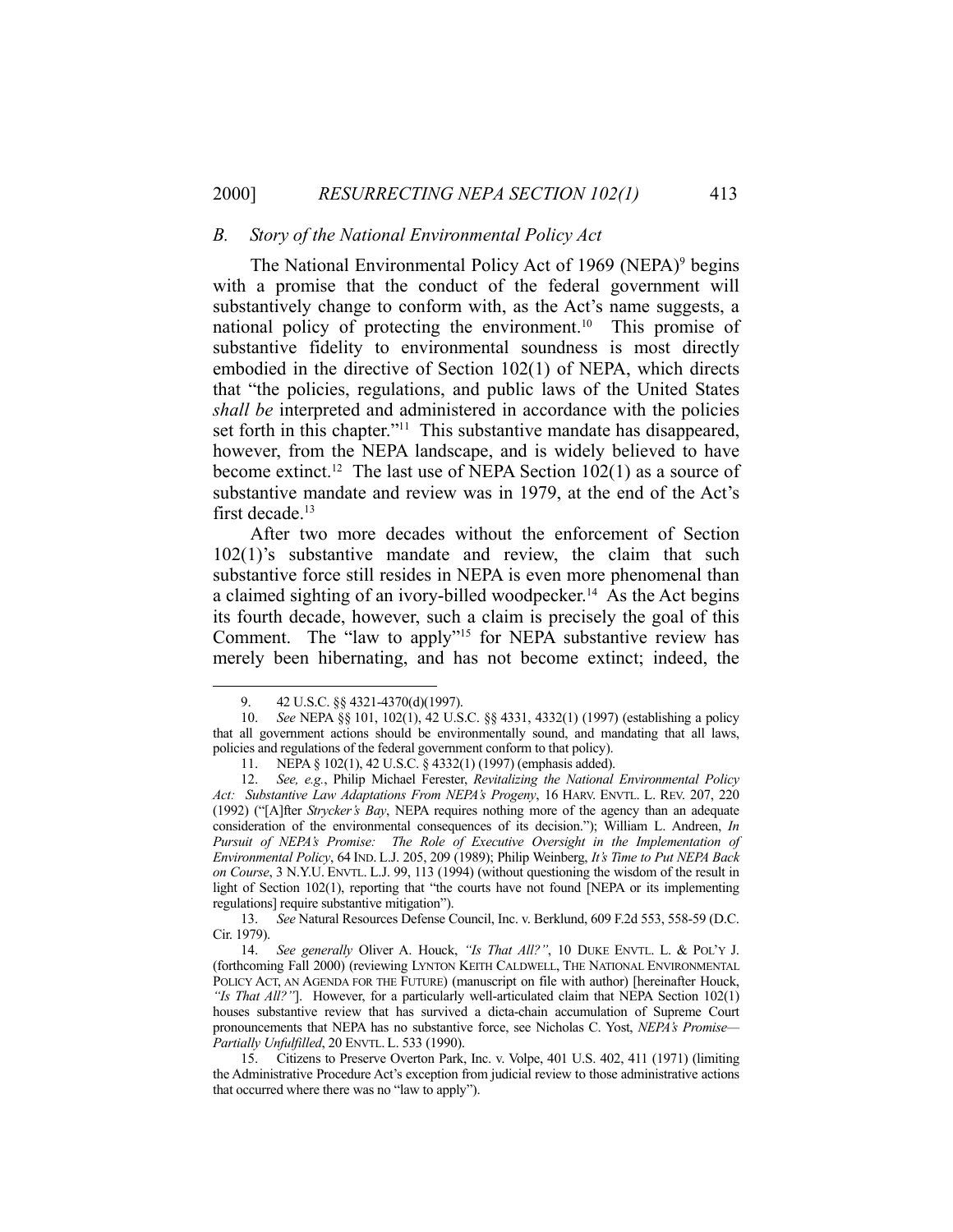conclusion of this Comment is that the NEPA substantive review beast is quite healthy and not even endangered.

 My own introduction to NEPA, as with most such introductions, ended with the disappointment that this potentially powerful environmental manifesto boils down to the mere procedural safeguard of the Environmental Impact Statement (EIS).<sup>16</sup> This result is attributed to the premise that substantive review of agency actions had probably been foreclosed by the Supreme Court's decisions in *Robertson v. Methow Valley Citizens Council*, *Strycker's Bay Neighborhood Council, Inc. v. Karlen*, and *Vermont Yankee Nuclear Power Corp. v. Natural Resources Defense Council, Inc.*17 In ultimately concluding that this premise has been hastily reached, this Comment will first examine the contours and development of NEPA prior to its encounters with the Supreme Court.<sup>18</sup> Not only does NEPA's clear language and legislative history indicate that it was intended to accomplish substantive change in agency behavior, $19$  but in its first travels through the courts, NEPA acquired a coherent and cumulative body of federal common law acknowledging this substantive mandate and an attendant right of substantive review.<sup>20</sup> After analyzing these textual, historical, and jurisprudential underpinnings of NEPA Section 102(1)'s substantive mandate, this Comment will examine the premise that this substantive mandate was extinguished by the Supreme Court.<sup>21</sup> The Court's NEPA substantive review decisions stem purely from the Court's evaluation of claims brought under the procedural provisions of Section 102(2). The analysis supporting the Court's rejection of substantive review under Section 102(2) does not support an implicit rejection of substantive review under Section  $102(1)$ ;<sup>22</sup> furthermore, the language that substantive review is unavailable under any NEPA sections is merely dicta, having not been properly before the Court in those cases. 23 Further, after rejecting the premise that the Supreme Court has

 <sup>16.</sup> *See* Oliver A. Houck, *Environmental Law and the General Welfare*, 16 PACE ENVTL. L.REV. 1 (1998) (noting that the "disappointing" EIS is actually "remarkably curative").

 <sup>17.</sup> *See* Robertson v. Methow Valley Citizens Council, 490 U.S. 332, 350 (1989) ("NEPA itself does not mandate particular results, but simply prescribes the necessary process.") (citing Strycker's Bay Neighborhood Council, Inc. v. Karlen, 444 U.S. 223, 227-28 (1980); Vermont Yankee Nuclear Power Corp. v. Natural Resources Defense Council, Inc., 435 U.S. 519, 558 (1978)).

 <sup>18.</sup> *See infra* Part II.

 <sup>19.</sup> *See infra* Part II.A.

 <sup>20.</sup> *See infra* Part II.B.

 <sup>21.</sup> *See infra* Part III.

 <sup>22.</sup> *See infra* Part III.B.

 <sup>23.</sup> *See infra* Part III.A.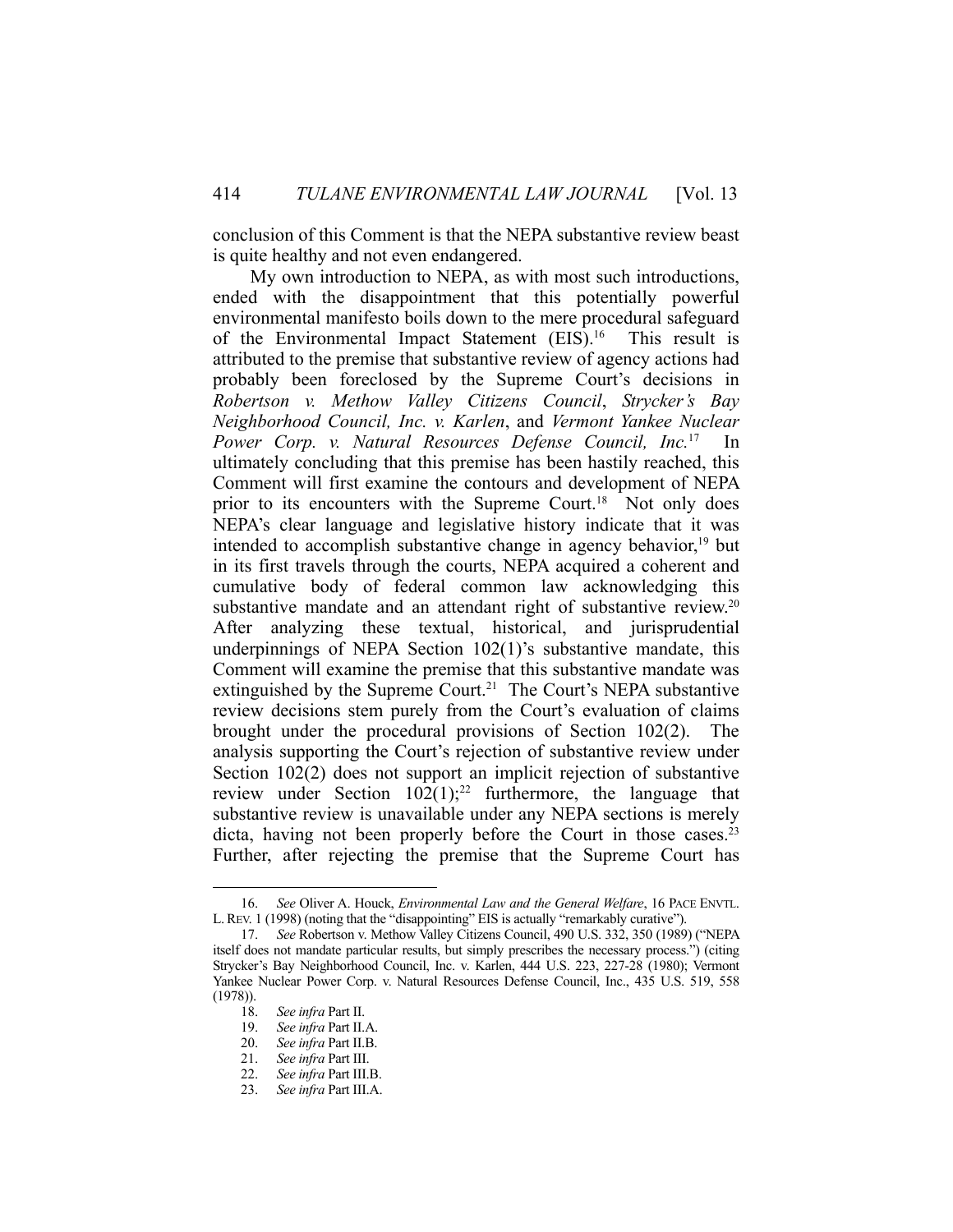foreclosed NEPA substantive review under Section 102(1), this Comment will examine what the "law to apply" is in Section  $102(1)$ .<sup>24</sup> I propose that Section 102(1) provides two layers of applicable law for review of federal actions: (a) NEPA-specific substantive review of agency actions using the Section 101(b) standards incorporated by the administration clause of Section  $102(1)$ ;<sup>25</sup> and (b) NEPAempowered review of agency actions taken pursuant to other statutes, using Section 102(1)'s interpretation clause as a mandatory rule of construction.<sup>26</sup> Because this Comment contends that Section 102(1) is still a vital part of the NEPA review process, it concludes by proposing that courts and environmental practitioners resume drawing on and building upon the body of NEPA common law that had matured around Section 102(1) in the first decade of NEPA's existence.<sup>27</sup>

II. PRE-DISAPPEARANCE NEPASUBSTANTIVE REVIEW: THE BIRTH AND DEVELOPMENT OF SECTION 102(1) AS A SOURCE OF LAW TO APPLY

 Before its troubled journey through the chambers of the U.S. Supreme Court, NEPA substantive review appeared on its way to becoming a fixture in the review process for federal agency actions. Section 102(1) was prominent as a guarantor of substantive review, both in the initial development of the concept of a federal environmental policy statute, as evidenced in the clear text of the statute and in its legislative history, and in the interpretation of the statute during its first decade in the lower federal courts.

# *A. Section 102(1)'s Substantive Role—in the Statute's Text and Legislative History*

 The 1960s showcased a period of environmental awakening in the United States, an awakening reflected by the myriad environmentally protective measures passed by Congress prior to NEPA.<sup>28</sup> The pre-NEPA legislation that exhibited this rise in

 <sup>24.</sup> *See infra* Part IV.

 <sup>25.</sup> *See infra* Part IV.A.

 <sup>26.</sup> *See infra* Part IV.B.

 <sup>27.</sup> *See infra* Part V.

 <sup>28.</sup> *See* Robert V. Percival, *Environmental Federalism: Historic Roots and Contemporary Models*, 54 Md. L. Rev. 1141, 1158 (1995) (observing that "[e]nvironmental interests began to prevail with some regularity . . . during the 1960s, when the growing popularity of outdoor recreation and concern over environmental damage caused by public works projects helped to produce landmark legislation").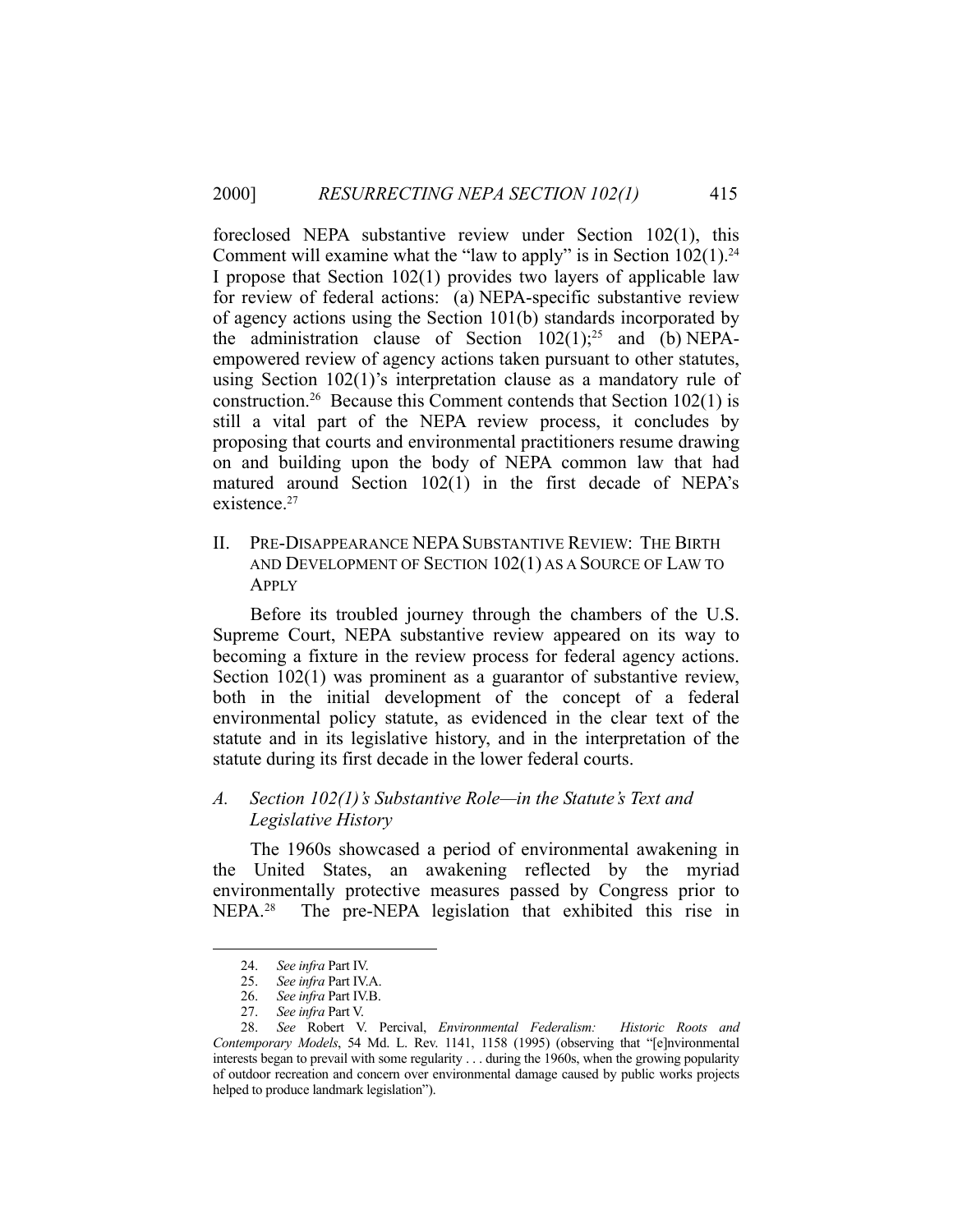environmental consciousness and concern included the Multiple-Use Sustained-Yield Act,<sup>29</sup> the Wilderness Act of 1964,<sup>30</sup> the National Historic Preservation Act of 1966,<sup>31</sup> and the Wild and Scenic Rivers Act<sup>32</sup> in 1968. This period of environmental awakening was also evident in the courts when, in 1967, two formidable forces formed to challenge environmentally unsound actions by agencies and private entities: the Environmental Defense Fund and the Natural Resources Defense Council.<sup>33</sup> The grassroots backdrop for these developments in environmental legislation and litigation was embodied in the first celebration of Earth Day on April 22,  $1970.^{34}$  From the large throngs of celebrants on the mall in Washington, D.C., to smaller groups of activists across the country, an estimated 20 million people expressed their support for the environment in activities nationwide on what has become the first of many annual Earth Days.35

 Conceived of this crescendo of environmental concern, NEPA was born. NEPA's first task, in Section 101(a), was to recognize the concept that the protection of ecosystems is paramount to the prosperity of human society, and that such protection extends from vigilance over the effects of human activities on environmental quality.36 Adopting this concept as a lens through which to view the conduct of government, Congress "declare[d] that it is the continuing policy of the Federal Government . . . to create and maintain conditions under which man and nature can exist in productive harmony."37

 To carry out this policy of promoting a sustainable and healthy environment, Congress enunciated a series of standards by which it was the "continuing responsibility" of the federal government to abide.38 The government's responsibilities under these standards (the Section 101(b) standards) are:

 <sup>29. 16</sup> U.S.C. §§ 528-531 (1997) (passed in 1960).

 <sup>30. 16</sup> U.S.C. §§ 1131-1136 (1997).

 <sup>31. 16</sup> U.S.C. §§ 470-470(mm) (1997).

 <sup>32. 16</sup> U.S.C. §§ 1271-1287 (1997).

 <sup>33.</sup> *See* Percival, *supra* note 28, at 1159.

 <sup>34.</sup> *See* Oliver A. Houck, *The Secret Opinions of the United States Supreme Court on Leading Cases in Environmental Law, Never Before Published!*, 65 U. COLO. L. REV. 459, 463 (1994); Percival, *supra* note 28, at 1159.

 <sup>35.</sup> *See* Christopher H. Schroeder, *Rational Choice Versus Republican Moment— Explanations for Environmental Laws*, 9 DUKE ENVTL. L. & POL'Y F. 29, 51 (1998).

 <sup>36.</sup> *See* NEPA § 101(a), 42 U.S.C. § 4331(a) (1997) ("recognizing the profound impact of man's activity on the interrelations of all components of the natural environment . . . and recognizing further the critical importance of restoring and maintaining environmental quality to the overall welfare and development of man").

 <sup>37.</sup> *Id.*

 <sup>38.</sup> *See* NEPA § 101(b), 42 U.S.C. § 4331(b) (1997).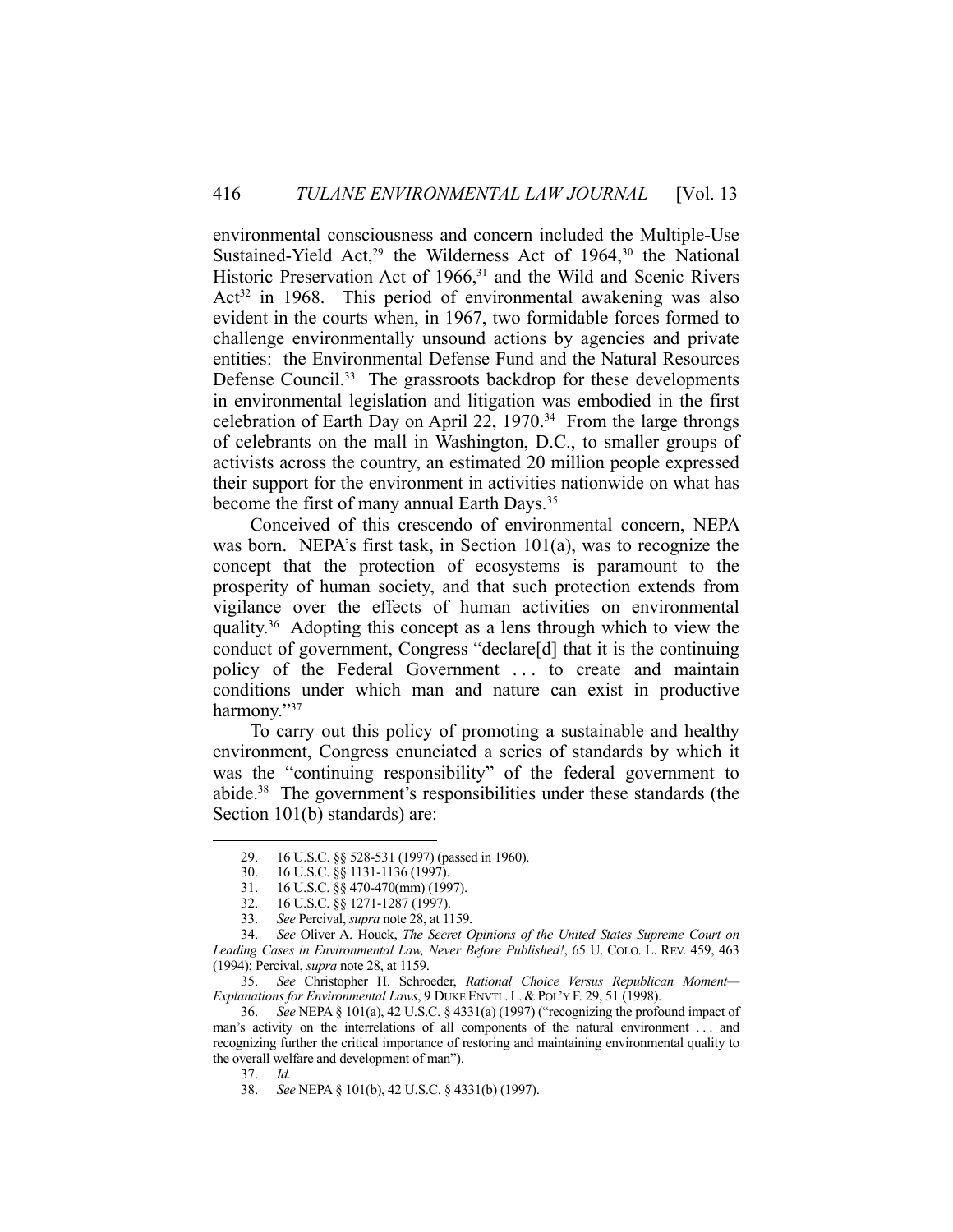to use all practicable means . . . to improve and coordinate Federal plans, functions, programs, and resources to the end that the Nation may—

 (1) fulfill the responsibilities of each generation as trustee of the environment for succeeding generations;

 (2) assure for all Americans safe, healthful, productive, and esthetically and culturally pleasing surroundings;

 (3) attain the widest range of beneficial uses of the environment without degradation, risk to health or safety, or other undesirable and unintended consequences;

 (4) preserve important historic, cultural, and natural aspects of our national heritage, and maintain, wherever possible, an environment which supports diversity and variety of individual choice;

 (5) achieve a balance between population and resource use which will permit high standards of living and a wide sharing of life's amenities; and

 (6) enhance the quality of renewable resources and approach the maximum attainable recycling of depletable resources.<sup>39</sup>

 Having proclaimed a new environmental policy for the nation in Section 101(a), and enunciated the standards by which that policy should be measured in Section 101(b)(1)-(6), Congress declared in Section 102(1) that, "to the fullest extent possible<sup>[1]</sup>, the policies, regulations, and public laws of the United States *shall be* interpreted and administered in accordance with the policies set forth in this chapter."40 NEPA Section 102(1) mandated, essentially, that the government could only act in accordance with the new national environmental policy of protecting a sustainable and healthy ecosystem, as enunciated in Section 101(a) and measured by the standards in Section 101(b). To facilitate compliance with this mandate, NEPA also included the procedural protections of Section 102(2), including the EIS requirement of Section  $102(2)(C)^{41}$ .

 This view that NEPA is a textually clear declaration of environmental policy backed by separate substantive and procedural mandates is supported in the Act's legislative history. In a report of the Senate Committee on Interior and Insular Affairs, the committee engaged in an exhaustive litany of the environmental problems facing

 <sup>39.</sup> NEPA § 101(b), 42 U.S.C. § 4331(b) (1997).

 <sup>40.</sup> NEPA § 102(1), 42 U.S.C. § 4332(1) (1997) (emphasis added).

 <sup>41.</sup> *See* NEPA § 102(2), 42 U.S.C. § 4332(2) (1997). Because this Comment is concerned only with the neglected mandate of Section 102(1), it will not go into the myriad details and requirements of Section  $102(2)$ , other than to note that Section  $102(2)$  is where NEPA's procedural requirements reside, specifically the EIS requirement of Section 102(2)(C). Note that Section 102(2)'s procedural mechanisms are not the only facilitators of the substantive mandate in Section  $102(1)$ , but that, to the extent that it provides law to apply, Section  $102(1)$  is independently reviewable under the Administrative Procedure Act. *See* 5 U.S.C. §§ 701, 706 (1997). In Part IV, *infra*, this Comment will examine specifically the applicable law that resides in Section 102(1)'s mandate.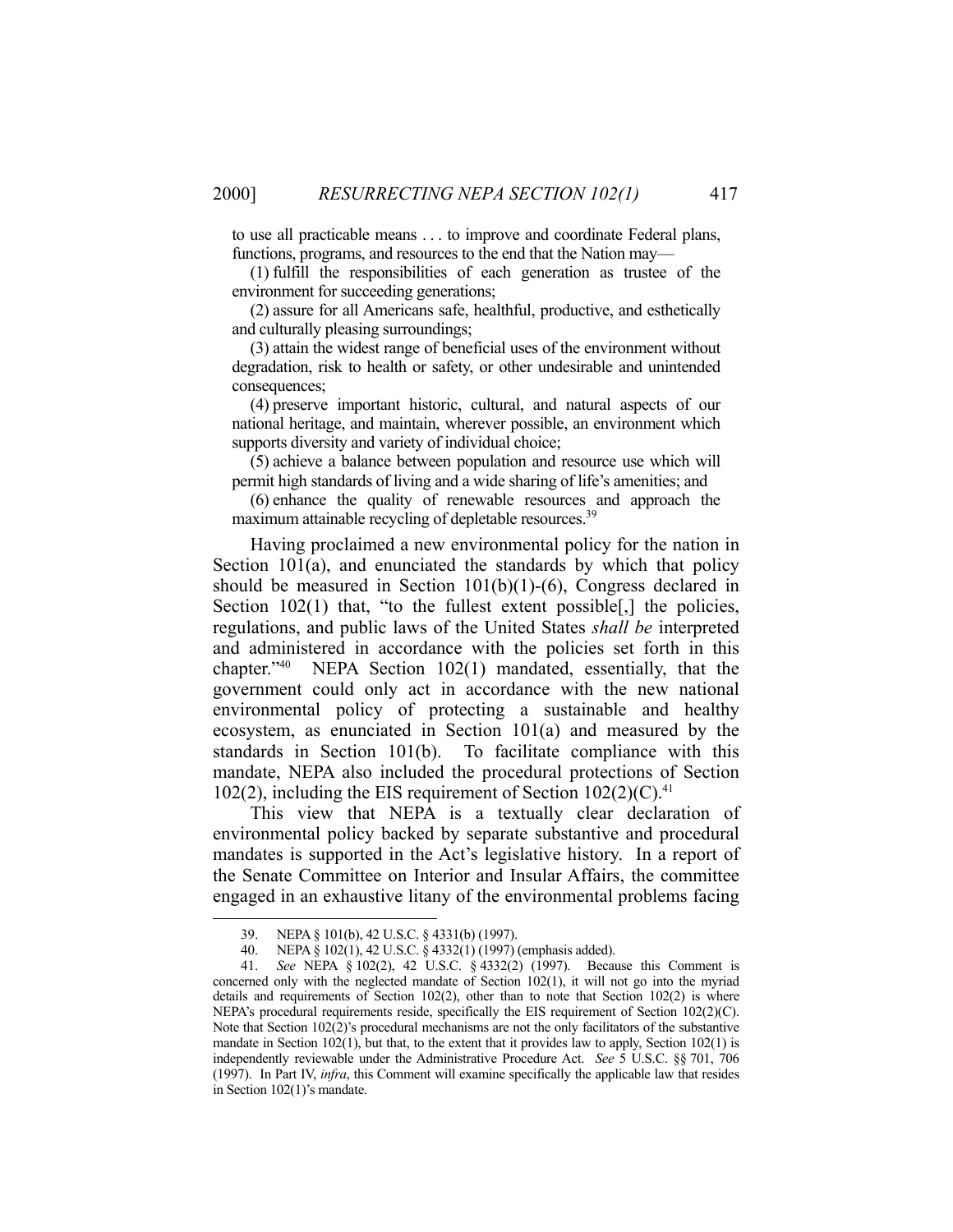the United States, recognizing that these problems were in large part the price paid by the nation for policies and programs that were aimed primarily at enhancing capital productivity.42 Noting that "the [n]ation cannot continue to pay the price of past abuse," the committee declared that "[t]hese problems must be faced while they are still of manageable proportions and while alternative solutions are still available."<sup>43</sup> Read in the context of determining the substantive force of Section 102(1), this command that environmental "problems must be faced" is a clear statement of Congress's intent to substantively reverse the damage being done by the policies and actions of the federal government. The Senate Report further implied that Section 102 of NEPA implements the policies of Section 101 in more ways than merely procedurally: "[I]f goals and principles are to be effective, they must be capable of being applied in action. [NEPA] thus incorporates certain 'action-forcing' provisions *and* procedures which are designed to assure that all [f]ederal agencies plan and work toward meeting the challenge of a better environment."<sup>44</sup> In noting that Section 102 forced action via both "provisions *and* procedures," the committee acknowledged that the policies in Section 101 were to be furthered through more than just the procedures prescribed by Section  $102(2)$ ; hence, the committee certainly viewed  $102(1)$  as carrying a separate, non-procedural, mandate.<sup>45</sup>

 <sup>42.</sup> *See* S. Rep. No. 91-296 (1969) (listing as problems "haphazard urban and suburban growth; crowding, congestion, and conditions within our central cities which result in civil unrest and detract from man's social and psychological well-being; the loss of valuable open spaces; inconsistent and, often, incoherent rural and urban land-use policies; critical air and water pollution problems; diminishing recreational opportunity; continuing soil erosion; the degradation of unique ecosystems; needless deforestation; the decline and extinction of fish and wildlife species; faltering and poorly designed transportation systems; poor architectural design and ugliness in public and private structures; rising levels of noise; the continued proliferation of pesticides and chemicals without adequate consideration of the consequences; radiation hazards; thermal pollution; [and] an increasingly ugly landscape cluttered with billboards, powerlines, and junkyards").

 <sup>43.</sup> *Id.* 

 <sup>44.</sup> *Id.* (emphasis added).

 <sup>45.</sup> *See* Richard S. Arnold, *The Substantive Right to Environmental Quality Under the National Environmental Quality Act*, 3 E.L.R. 50028 (1973) ("Section 102(1) incorporates by reference not only the specifics of § 102(2), but also the more general substantive declarations of § 101."); *see also* Andreen, *supra* note 12, at 206 ("Congress directed all federal agencies to apply their policies and the laws and regulations they administer in accordance with the broad national policy enunciated by NEPA."); Lawrence R. Liebesman, *The Council on Environmental Quality's Regulations to Implement the National Environmental Policy Act—Will They Further NEPA's Substantive Mandate?*, 10 E.L.R. 50039 (1980) ("Section 102(1) ties the policy goals of § 101 with the action forcing provisions of § 102 by directing specifically that the laws and regulations of the United States be interpreted and administered in accordance with the policies set forth in the Act"); Weinberg, *supra* note 12, at 101 ("The wording of NEPA itself makes clear that the Act requires agencies to accomplish substantive environmental goals."); Yost, *supra* note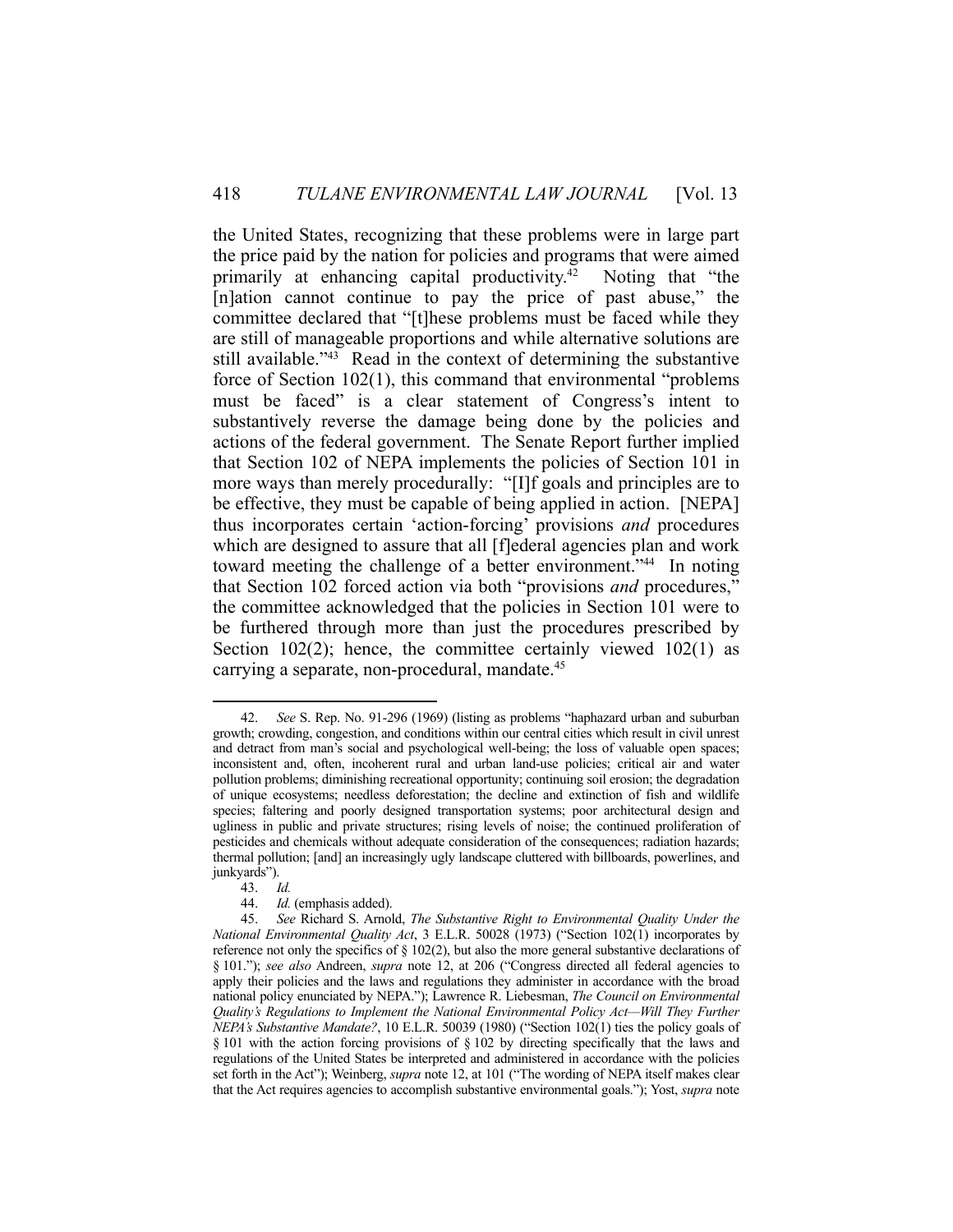This substantive mandate envisioned by the Senate committee and embodied in NEPA's text was also given life in the NEPA implementing regulations promulgated by the Council on Environmental Quality. Section 102(1) holds a distinct position in these regulations: "Environmental impact statements shall state how alternatives considered in it and decisions based on it will or will not achieve the requirements of sections 101 and  $102(1)$ ..."<sup>46</sup>

#### *B. Section 102(1)'s Substantive Role—Development of a NEPA Common Law of Substantive Review*

 In Justice Thurgood Marshall's dissent from the Supreme Court's opinion in *Kleppe v. Sierra Club*, he noted that the "vaguely worded" NEPA "seems designed to serve as no more than a catalyst for development of a 'common law' of NEPA. To date, the courts have responded in just that manner and have created such a 'common law.' Indeed, that development is the source of NEPA's success."47 Justice Marshall concluded that this development of a NEPA common law was necessary, to "give meaning to that language if there is to be anything in NEPA to enforce at all."48 In seeking out that NEPA common law identified by Justice Marshall, a search through a database containing all federal and state decisions reveals that fortyfive federal decisions have ever mentioned NEPA Section  $102(1)$ .<sup>49</sup> Of those decisions, twenty examine Section 102(1) as a possible source of substantive mandate and review.<sup>50</sup> Overwhelmingly, those

 <sup>14,</sup> at 536 ("It is clear that the 'action-forcing' procedures include those of section 102—not only those ... of section  $102(2)$ , but also the provisions of section  $102(1)$  that link section 102 to section 101 and direct that all laws and regulations be interpreted and administered in light of section 101.").

 <sup>46. 40</sup> C.F.R. § 1502.2(d) (1999). Though this regulation clearly brings sections 101 and 102(1) to the attention of federal agencies (just in case they didn't get it when they read the statute), a search of all federal and state cases reveals only two cases that quote the language from 40 C.F.R. § 1502.2(d), and neither of those uses the language as a basis for any analysis of how sections 101 and 102(1) should be incorporated into the agency decisionmaking process. Search of Westlaw, Allcases Database (March 30, 2000) (using "40 C.F.R. § 1502.2" as search term, and eliminating all cases that did not specifically cite to 40 C.F.R. § 1502.2(d)).

 <sup>47. 427</sup> U.S. 390, 421 (1976) (Marshall, J., dissenting).

 <sup>48.</sup> *Id.* at 421 (Marshall, J., dissenting).

 <sup>49.</sup> Search of Westlaw, Allcases Database (February 19, 2000) (using "102(1) & NEPA 'National Environmental Policy Act'" as the search terms). Importantly, note that the search for cases even mentioning NEPA Section 102(1) reveals no U.S. Supreme Court cases.

 <sup>50.</sup> *See* Natural Resources Defense Council, Inc. v. Berklund, 609 F.2d 553, 558-59 (D.C. Cir. 1979); Natural Resources Defense Council, Inc. v. Securities and Exchange Comm'n, 606 F.2d 1031, 1044-49 (D.C. Cir. 1979); Sierra Club v. Froehlke, 534 F.2d 1289, 1301 (8th Cir. 1976) (Sierra II); Citizens for Balanced Env't and Transp., Inc. v. Volpe, 503 F.2d 601, 607 (2d Cir. 1974) (Winter, J., dissenting); Minnesota Pub. Interest Research Group v. Butz, 498 F.2d 1314, 1320 (8th Cir. 1974); Environmental Defense Fund, Inc. v. Corps of Engineers, 492 F.2d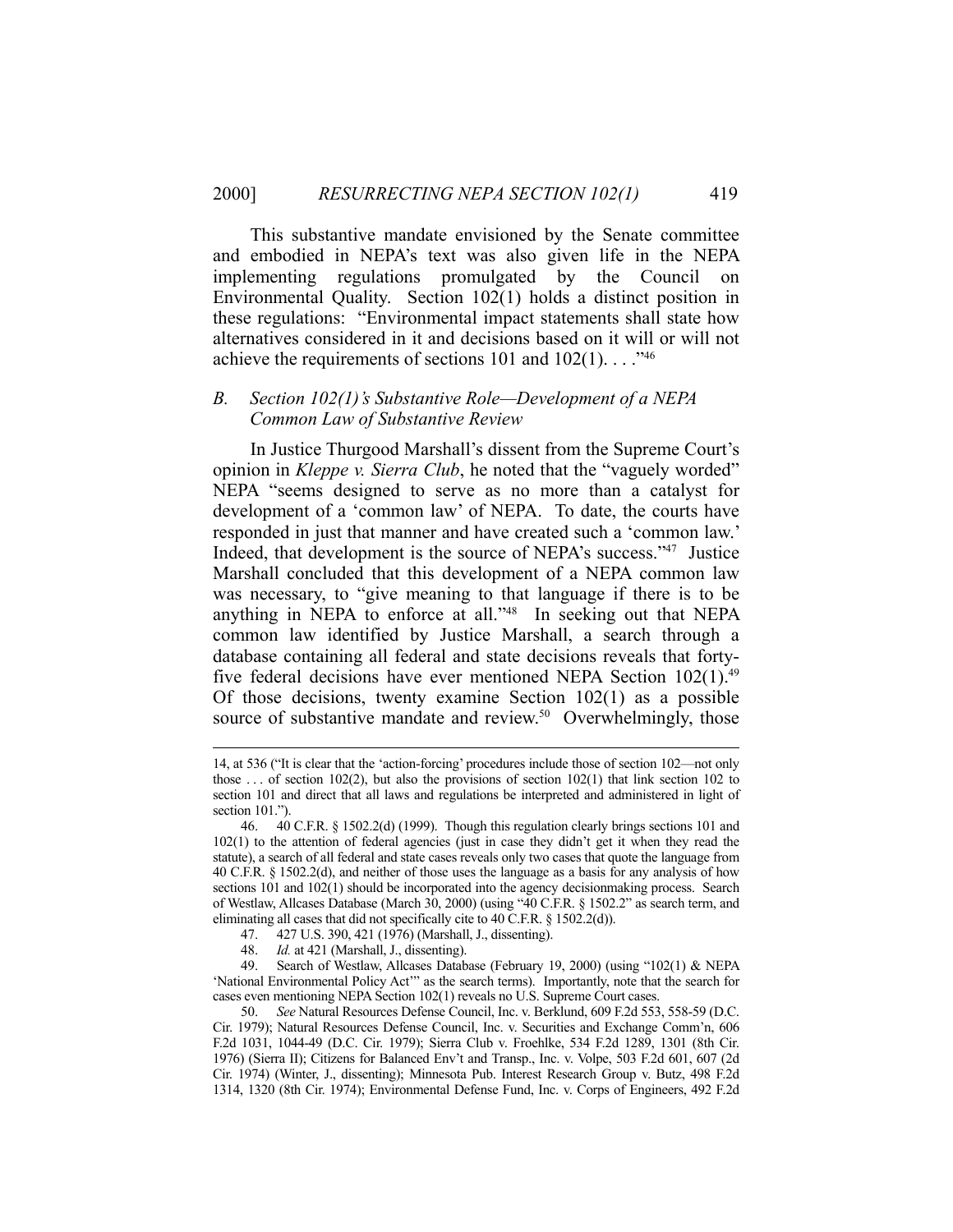decisions that examine the possibility of Section 102(1) substantive mandate and review favor that possibility, indicating a great promise for substantive review of environmentally predatory federal actions on their merits.<sup>51</sup>

 The development of the body of NEPA common law began with the promise of substantive review in *Calvert Cliffs' Coordinating Committee v. United States Atomic Energy Commission*.  $In$ sweeping language, Judge Skelly Wright noted that NEPA "attest[s] to the commitment of the Government to control, at long last, the destructive engine of material 'progress.'"53 Judge Wright found that judicial review was necessary to ensure that the "important legislative purposes" of protecting the level of environmental quality crucial for human prosperity, "heralded in the halls of Congress, are not lost or misdirected in the vast hallways of the federal bureaucracy."54 In determining the scope of that review, Judge Wright carefully parsed NEPA. He recognized that Section 102(1) clearly implies that Section 101's "substantive mandate" requires federal agencies to substantively consider environmental factors in their decisionmaking process.<sup>55</sup> "[P]urely mechanical compliance with the particular measures required in [Section]  $102(2)(C)$  [and] (D) will not satisfy the Act if they do not amount to full good faith *consideration* of the

 <sup>1123, 1129, 1139-40 (5</sup>th Cir. 1974) (EDF II); Iowa Citizens for Envtl. Quality, Inc. v. Volpe, 487 F.2d 849, 851 (8th Cir. 1973); Sierra Club v. Froehlke, 486 F.2d 946, 952-53 (7th Cir. 1973) (Sierra I); Environmental Defense Fund, Inc. v. Corps of Engineers, 470 F.2d 289, 294-99 (8th Cir. 1972) (EDF I); Greene County Planning Bd. v. Federal Power Comm'n, 455 F.2d 412, 417- 24 (2d Cir. 1972); Calvert Cliffs' Coordinating Comm. v. United States Atomic Energy Comm'n, 449 F.2d 1109, 1111-15 (D.C. Cir. 1971); Duck River Preservation Ass'n v. Tennessee Valley Auth., 410 F. Supp. 758, 762 (E.D. Tenn. 1974); McDowell v. Schlesinger, 404 F. Supp. 221, 241-53 (W.D. Mo. 1975); Concerned About Trident v. Schlesinger, 400 F. Supp. 454, 481-84 (D.D.C. 1975); National Wildlife Fed'n v. Morton, 393 F. Supp. 1286, 1293 n.12 (D.D.C. 1975); Sierra Club v. Froehlke, 392 F. Supp. 130, 143 (E.D. Mo. 1975) (Sierra II, trial court); Schicht v. Romney, 372 F. Supp. 1270, 1271-72 (E.D. Mo. 1974); Environmental Defense Fund, Inc. v. Tennessee Valley Auth., 371 F. Supp. 1004, 1013-15 (E.D. Tenn. 1973); Citizens for Reid State Park v. Laird, 336 F. Supp. 783, 786-88 (D. Me. 1973); Environmental Defense Fund, Inc. v. Corps of Engineers, 348 F. Supp. 916, 925-27 (N.D. Miss. 1972) (EDF I, trial court).

 <sup>51.</sup> *See NRDC v. SEC*, 606 F.2d at 1044; *Sierra II*, 534 F.2d at 1301; *Citizens for Balanced Env't*, 503 F.2d at 607 (Winter, J., dissenting); *Minnesota PIRG*, 498 F.2d at 1320; *EDF II*, 492 F.2d at 1129, 1139-40; *Iowa Citizens*, 487 F.2d at 851; *Sierra I*, 486 F.2d at 952; *EDF I*, 470 F.2d at 297-98; *Greene County*, 455 F.2d at 424; *Calvert Cliffs*, 449 F.2d at 1112 n.5, 1115; *Duck River*, 410 F. Supp. at 762; *McDowell*, 404 F. Supp. at 241, 244; *Concerned About Trident*, 400 F. Supp. at 481-83; *NWF v. Morton*, 393 F. Supp. at 1293 n.12; *Sierra II, trial court*, 392 F. Supp. at 143; *Schicht*, 372 F. Supp. at 1271; *EDF v. TVA*, 371 F. Supp. at 1013; *Citizens for Reid State Park*, 336 F. Supp. at 786.

 <sup>52. 449</sup> F.2d 1109 (D.C. Cir. 1971).

 <sup>53.</sup> *Id.* at 1111.

 <sup>54.</sup> *Id.*

 <sup>55.</sup> *See id.* at 1112 n.5.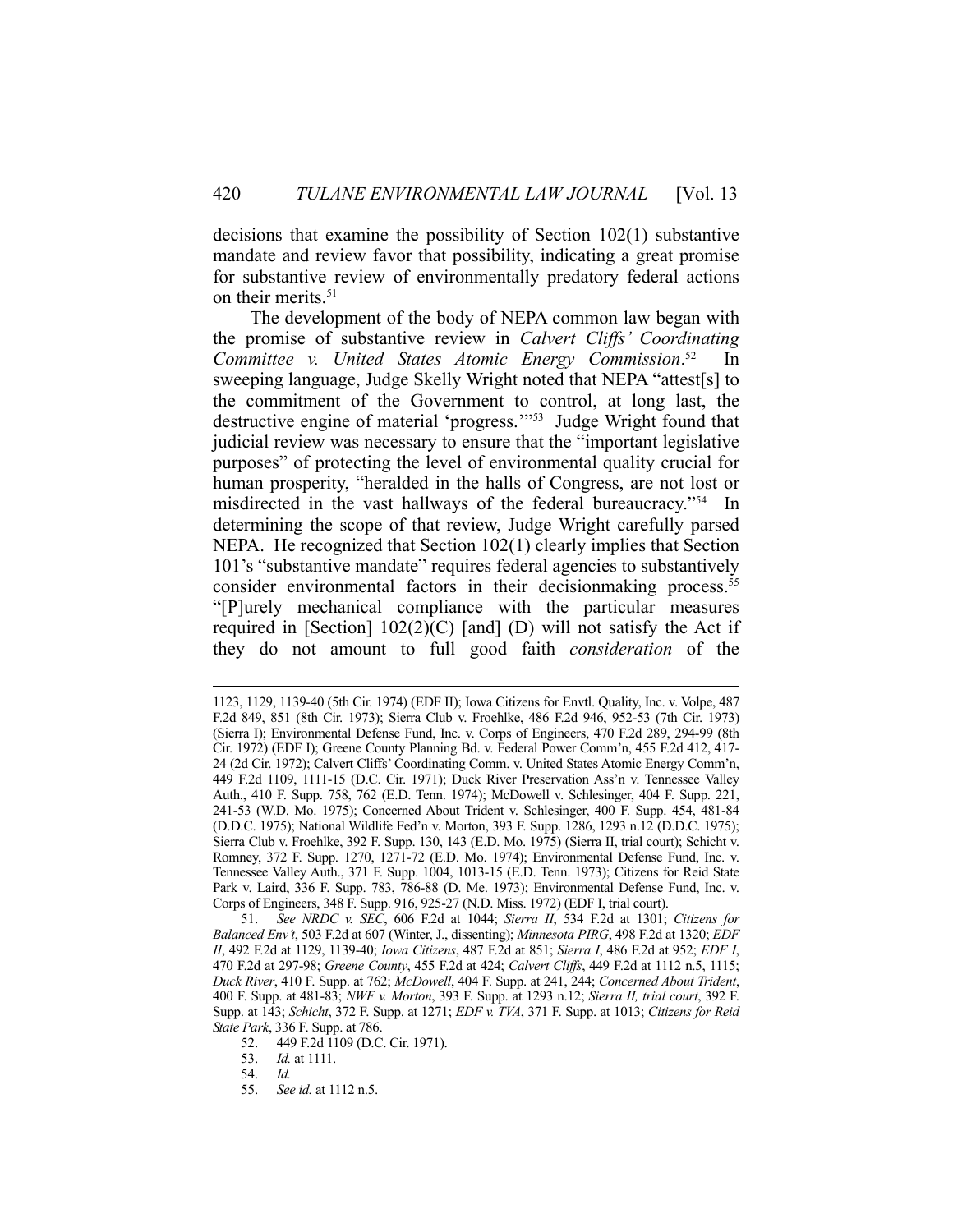environment."56 Indeed, Judge Wright found that NEPA had two distinct standards that must be followed, one procedural and one substantive.<sup>57</sup> He concluded by holding that reviewing courts could reverse a substantive decision on the merits if they found "that the actual balance of costs and benefits that was struck was arbitrary or clearly gave insufficient weight to environmental values."58

 The Eighth Circuit elaborated on this notion of substantive mandate and review in *Environmental Defense Fund, Inc. v. Corps of Engineers*. 59 The Eighth Circuit first emphasized the substantive mandate of NEPA. "In enacting NEPA," wrote the court, "Congress 'resolved that it will not allow federal agencies nor federal funds to be used in a predatory manner so far as the environment is concerned."<sup>60</sup> After emphasizing that Section  $102(2)(C)$  was only one among several Section 102 provisions meant to force the actions prescribed in Section  $101$ ,<sup> $61$ </sup> the court found that the statutory language and legislative history "ma[d]e . . . clear that the Act is more than an environmental full-disclosure law. NEPA was intended to effect substantive changes in decisionmaking."62 The court expressly held that Section 102(1) mandated these substantive changes, while Section 102(2) contained separate procedural mandates that were "not ends in themselves."63 Not only did the court find that Section 102(1) created this distinct substantive mandate for environmentally sound federal agency action, but it held that "courts have an obligation to review substantive agency decisions on the merits."64 It noted that review of the merits of agency action is available pursuant to the Administrative Procedure Act (APA) sections 701 and 706, with only a narrow exception for actions committed by law to agency discretion.<sup>65</sup> The court concluded that the standard of review for

 <sup>56.</sup> *Id.* (emphasis in original); *see also id.* at 1114 ("Congress did not intend the Act to be such a paper tiger.").

 <sup>57.</sup> *See id.* at 1114 n.10.

 <sup>58.</sup> Calvert Cliffs' Coordinating Comm. v. United States Atomic Energy Comm'n, 449 F.2d 1109, 1115 (D.C. Cir. 1971).

 <sup>59. 470</sup> F.2d 289 (8th Cir. 1972).

 <sup>60.</sup> *Id.* at 293-94 (quoting Named Individual Members of the San Antonio Conservation Soc'y v. Texas Hwy. Dep't, 400 U.S. 968, 978 (1970) (Douglas, J., dissenting from denial of certiorari)).

 <sup>61.</sup> *See id.* at 294 & n.8.

 <sup>62.</sup> *Id.* at 297.

 <sup>63.</sup> *Id.* at 297-98; *see also id.* at 298 ("The unequivocal intent of NEPA is to require agencies to consider and give effect to the environmental goals set forth in the Act, not just to file detailed impact studies which will fill governmental archives.").

 <sup>64.</sup> *Id.* at 298.

 <sup>65.</sup> *See* Environmental Defense Fund, Inc. v. Corps of Engineers, 470 F.2d 289, 298 n.14 (8th Cir. 1972).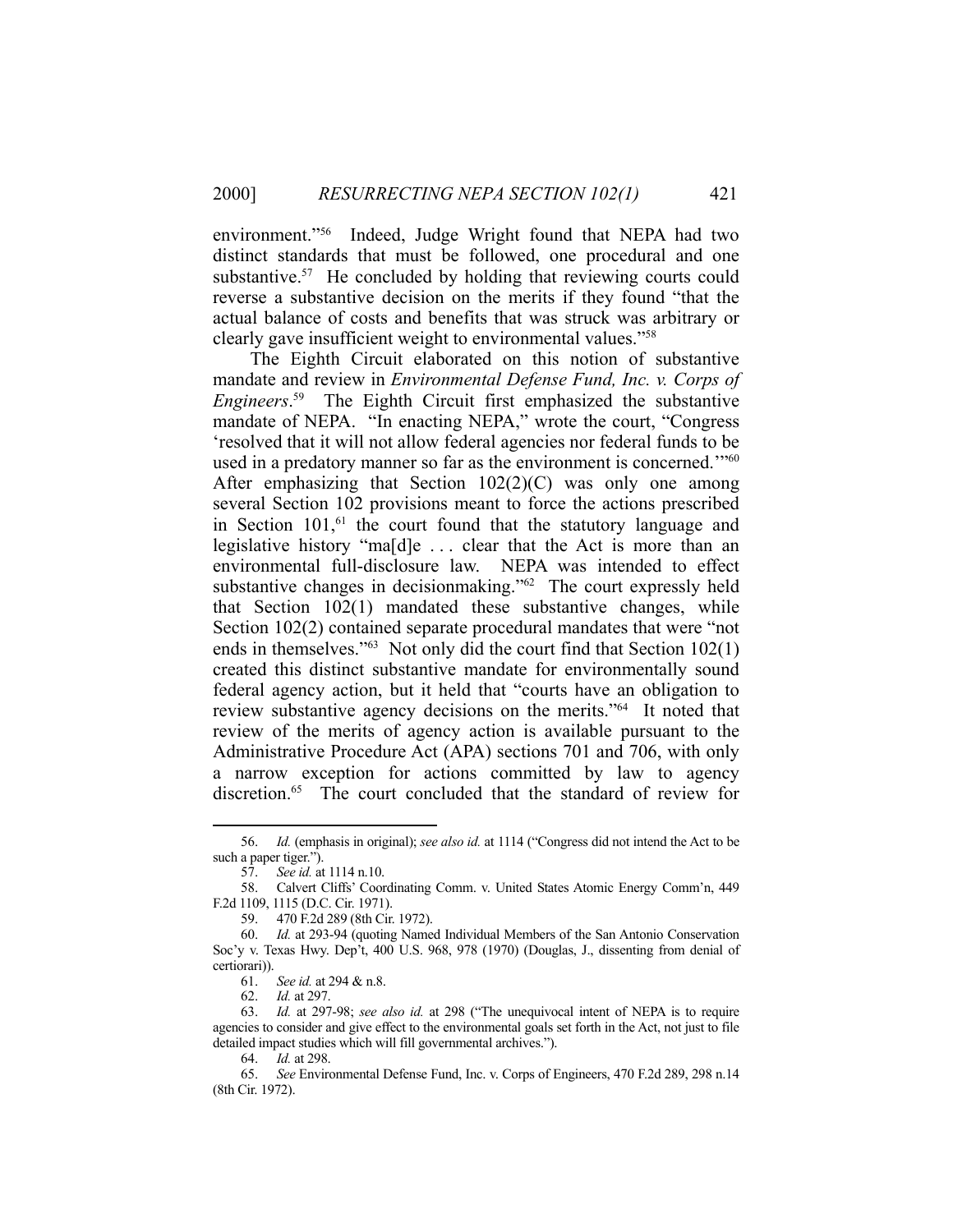NEPA cases was two-pronged. First, reviewing courts would examine the procedural compliance with NEPA by determining "if the agency reached its decision after a full, good faith consideration and balancing of environmental factors."<sup>66</sup> Second, a court should examine the substantive decision of the agency on its merits by determining, "according to the standards set forth in [sections] 101(b) and 102(1) of the Act, whether 'the actual balance of costs and benefits that was struck was arbitrary or clearly gave insufficient weight to environmental values."<sup>67</sup> According to this standard of substantive review, if a court determines that an agency has fully complied with NEPA's procedural requirements, it must then turn to NEPA's substantive mandate of Section 102(1), measuring the agency's final decision against the standards demanded by Section 101(b).

 The Eighth Circuit's *Environmental Defense Fund* decision, building upon the D.C. Circuit's *Calvert Cliffs* decision, formed the beginnings of a continuity in NEPA substantive review jurisprudence. The Eighth Circuit, after an independent analysis of the substantive nature of Section 102(1)'s mandate and its attendant reviewability, borrowed the *Calvert Cliffs* language in its formulation of the standard of substantive review.68 This continuity grew stronger as several courts and decisions began to use the standard of substantive review exactly as it was enunciated in the Eighth Circuit's *Environmental Defense Fund* decision. It appeared in subsequent decisions rendered by courts in the Eighth Circuit,<sup>69</sup> the Seventh Circuit,<sup>70</sup> the Fourth Circuit,<sup>71</sup> the District of the District of Columbia,<sup>72</sup> the Eastern District of Tennessee,<sup>73</sup> the Western District of Missouri,<sup>74</sup> and the Eastern District of Missouri.75

 <sup>66.</sup> *Id.* at 300.

 <sup>67.</sup> *Id.* (quoting Calvert Cliffs' Coordinating Comm. v. United States Atomic Energy Comm'n, 449 F.2d 1109, 1115 (D.C. Cir. 1971)).

 <sup>68.</sup> *See id.* (holding that the standard of NEPA substantive review was, "according to the standards set forth in §§ 101(b) and 102(1) of the Act, whether 'the actual balance of costs and benefits that was struck was arbitrary or clearly gave insufficient weight to environmental values'") (quoting *Calvert Cliffs*, 449 F.2d at 1115)).

 <sup>69.</sup> *See* Sierra Club v. Froehlke, 534 F.2d 1289, 1301 (8th Cir. 1976); Iowa Citizens for Envtl. Quality v. Volpe, 487 F.2d 849, 851 (8th Cir. 1973).

 <sup>70.</sup> *See* Sierra Club v. Froehlke, 486 F.2d 946, 952 (7th Cir. 1973).

 <sup>71.</sup> *See* Conservation Council of North Carolina v. Froehlke, 473 F.2d 664, 665 (4th Cir. 1973).

 <sup>72.</sup> *See* Concerned About Trident v. Schlesinger, 400 F. Supp. 454, 483-84 (D.D.C. 1975).

 <sup>73.</sup> *See* Duck River Preservation Ass'n v. Tennessee Valley Auth., 410 F. Supp. 758, 762 (E.D. Tenn. 1974); Environmental Defense Fund, Inc. v. Tennessee Valley Auth., 371 F. Supp. 1004, 1014 (E.D. Tenn. 1973).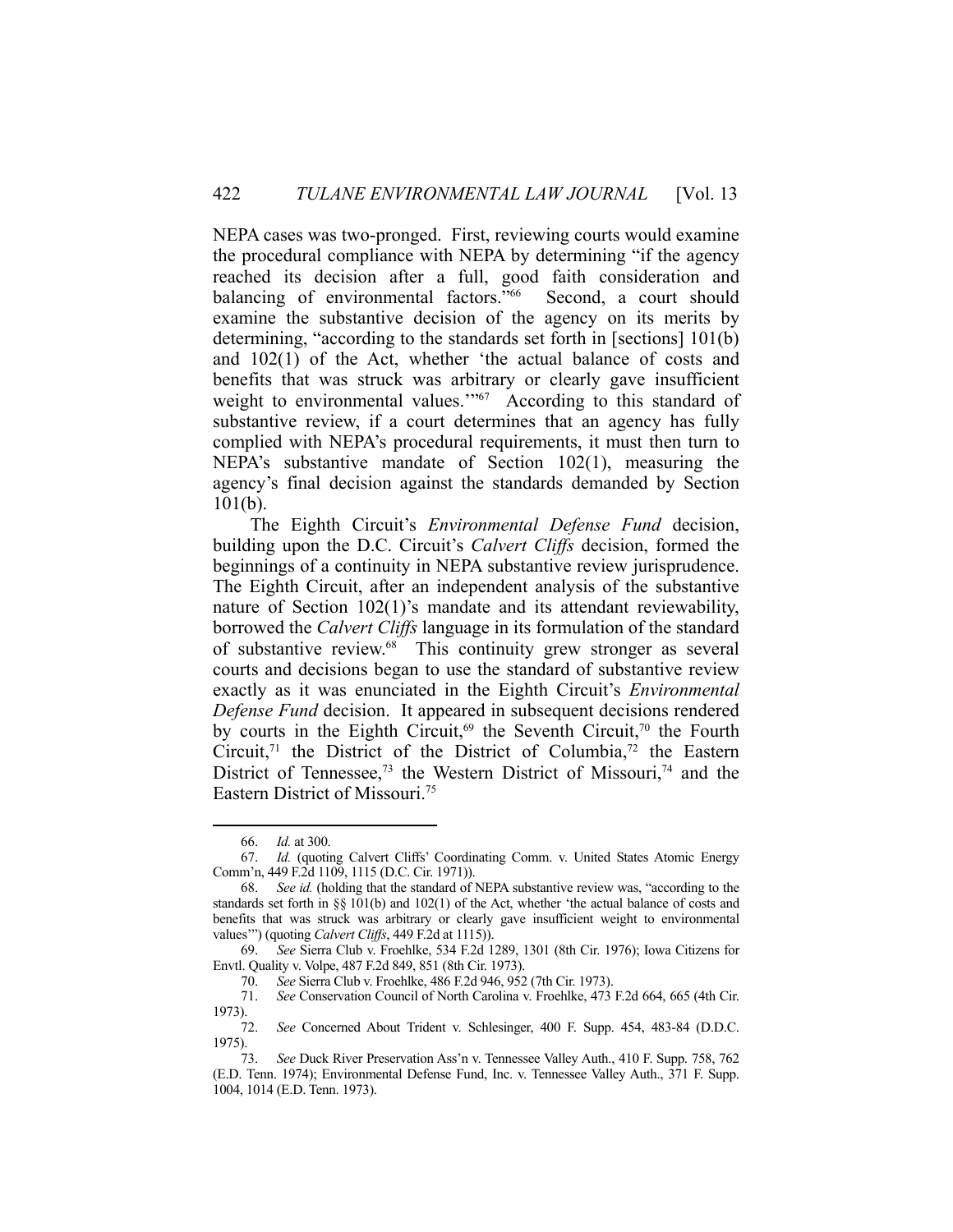The continuity in NEPA substantive review decisions was not restricted to the adoption of the express enunciation of the standard of substantive review from *Environmental Defense Fund* and *Calvert Cliffs*. Courts also rendered a string of opinions independently affirming the existence of the right to substantive review under NEPA due to Section  $102(1)$ .<sup>76</sup> In perhaps the strongest expression of that right of substantive NEPA review, the Fifth Circuit held that "Section 101 of NEPA (together with Section 102(1)) provides 'law to apply' standards governing the substance of the agency decision[,] . . . and that an agency's ecological decisions under NEPA are not beyond APA scrutiny."<sup>77</sup> The continuity of result among the different courts indicated that, steadily, a body of NEPA common law recognizing and favoring a right of substantive review under NEPA was maturing.

 Concurrently, a body of law regarding the nature of Section 102(1)'s substantive mandate was also maturing. For there to be anything for courts to substantively review, of course, the statute must contain some sort of substantive mandate for a particular course of agency action. Specific examples of how that mandate for particular substantive agency action can be found in the discussion at Part IV.A, *infra*, but it's appropriate at this point to acknowledge that NEPA's early common law development laid the foundation for this mandate in the courts.78 *Calvert Cliffs* had found such a mandate in Section 102(1)'s instruction "that all laws and regulations be 'interpreted and administered<sup>"</sup> according to the policies set forth in Section 101.<sup>79</sup> The Eighth Circuit's *Environmental Defense Fund* decision recognized such a mandate emanating from the partnership of sections 101 and  $102(1)$ .<sup>80</sup> The continuity of this recognition of a substantive

 77. Environmental Defense Fund, Inc. v. Corps of Engineers, 492 F.2d 1123, 1139-40 (5th Cir. 1974).

 <sup>74.</sup> *See* McDowell v. Schlesinger, 404 F. Supp. 221, 253 (W.D. Mo. 1975).

 <sup>75.</sup> *See* Sierra Club v. Froehlke, 392 F. Supp. 130, 143 (E.D. Mo. 1975); Schicht v. Romney, 372 F. Supp. 1270, 1271 (E.D. Mo. 1974).

 <sup>76.</sup> *See, e.g.*, Sierra Club v. Froehlke, 486 F.2d 946, 953 (7th Cir. 1973) ("[W]e feel compelled to hold that an agency's decision should be subjected to a review on the merits to determine if it is in accord with the substantive requirements of NEPA."); *Concerned About Trident*, 400 F. Supp. at 481 ("In the substantive NEPA review context, the [c]ourt must examine particularly whether the Trident decisions were made without due concern for the substantive environmental considerations outlined in Section 101(b). . . ."); Environmental Defense Fund, Inc. v. Tennessee Valley Auth., 371 F. Supp. 1004, 1013 (E.D. Tenn. 1973) (concluding that "NEPA gives plaintiffs the right to challenge" an agency's decision to continue with a project).

 <sup>78.</sup> *See infra* Part IV.A.

 <sup>79.</sup> Calvert Cliffs' Coordinating Comm. v. United States Atomic Energy Comm'n, 449 F.2d 1109, 1112 n.5 (D.C. Cir. 1971)(quoting NEPA § 102(1), 42 U.S.C. § 4332(1) (1997)).

 <sup>80.</sup> *See* Environmental Defense Fund, Inc. v. Corps of Engineers, 470 F.2d 289, 297 (8th Cir. 1972).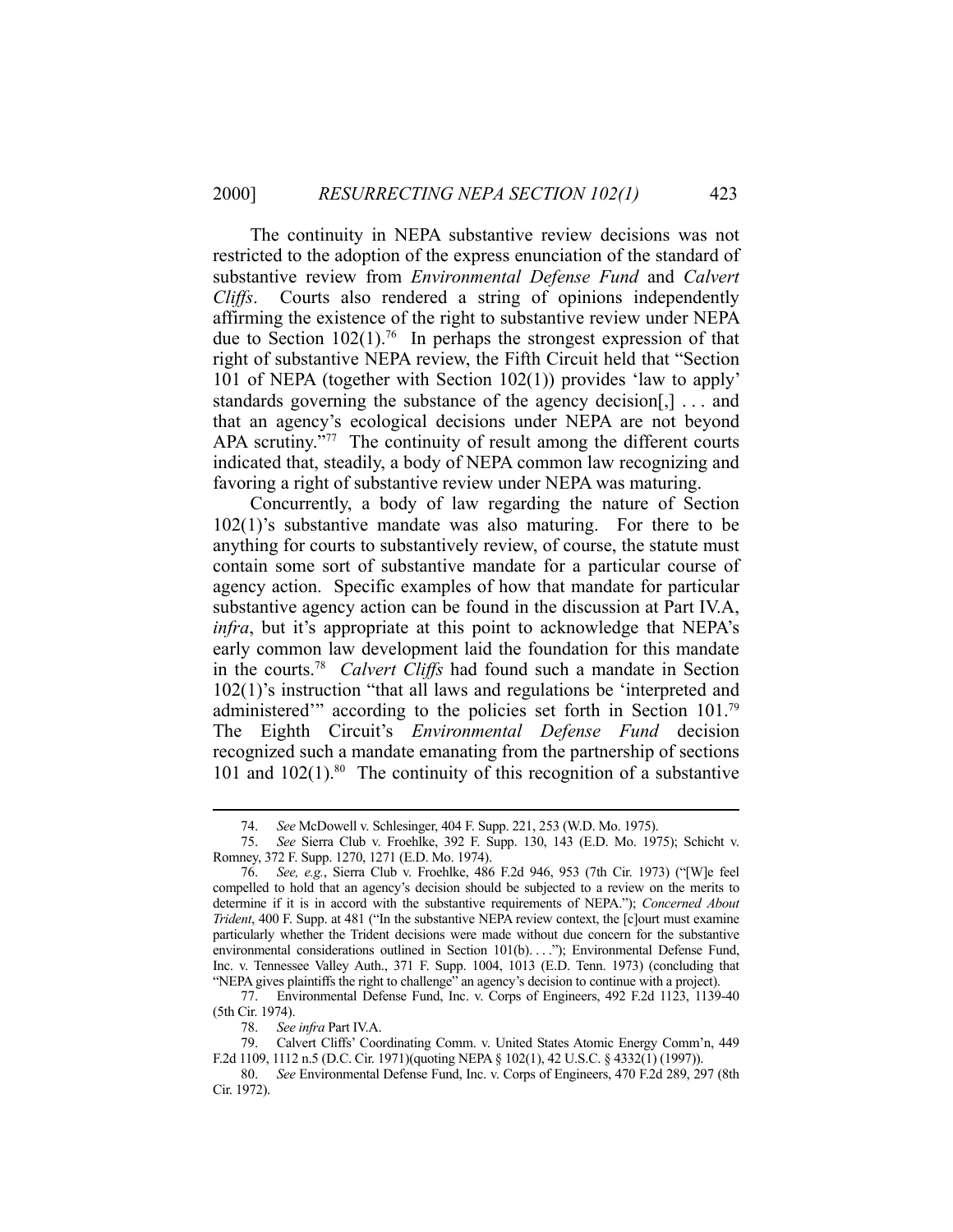mandate continued in other courts. The Fifth Circuit held that NEPA requires more than mere "formalistic paper shuffling between agency desks."81 The Second Circuit held that Section 102(1) created a duty for all federal agencies to "rethink encrusted, entrenched positions."82 The District of Columbia Circuit held that Section 102(1) added a substantive mission even to such a nonenvironmentally oriented agency as the Securities and Exchange Commission.83 In *Concerned About Trident v. Schlesinger*, the United States District Court for the District of Columbia found that, "[c]learly, NEPA was intended to effect substantive changes in the [f]ederal agency decision-making process."84 In another case, the D.C. district directed that the Bureau of Land Management could not be excused from complying with the substantive requirements of sections  $101(b)$  and  $102(1)$ .<sup>85</sup> The district court for the District of Maine noted that, "[i]n essence, Section 102 requires every federal agency . . . to minimize adverse environmental effects, before undertaking any activity."86 In *McDowell v. Schlesinger*, the district court for the Western District of Missouri found that "NEPA's requirements are specifically designed . . . to effectuate substantive changes in the agency decision making process."87 The lower federal courts were quickly creating the federal NEPA common law that would give life to NEPA's promise of substantive review, and they were finding the authority for that promise in the text of Section 102(1) and its place within the overall statutory scheme of NEPA. Thus, the NEPA common law recognized two distinct mechanisms in NEPA for achieving the policy of environmental health: the procedural provisions of Section 102(2) and, independently, the substantive command of Section 102(1).

 Though the body of law that matured around NEPA's Section 102(1) recognized a clear substantive mandate for environmentally sound agency decisionmaking, and an equally clear right of substantive review of the merits of agency decisions, agencies were not left at the whims of courts or environmental litigation groups.

 <sup>81.</sup> Environmental Defense Fund, Inc. v. Corps of Engineers, 492 F.2d 1123, 1129 (5th Cir. 1974).

 <sup>82.</sup> Greene County Planning Bd. v. Federal Power Comm'n, 455 F.2d 412, 417 n.12 (2d Cir. 1972); *see also id.* at 419 ("[C]ompliance is required not only with the letter, but the spirit of the Act.").

 <sup>83.</sup> *See* Natural Resources Defense Council, Inc. v. Securities and Exchange Comm'n, 606 F.2d 1031, 1045 (D.C. Cir. 1979) ("Congress, in NEPA, made environmental considerations part of the SEC's substantive mission.").

 <sup>84. 400</sup> F. Supp. 454, 481 (D.D.C. 1975).

 <sup>85.</sup> *See* National Wildlife Fed'n v. Morton, 393 F. Supp. 1286, 1293 n.12 (D.D.C. 1975).

 <sup>86.</sup> Citizens for Reid State Park v. Laird, 336 F. Supp. 783, 786 (D. Me. 1973).

 <sup>87. 404</sup> F. Supp. 221, 241 (W.D. Mo. 1975).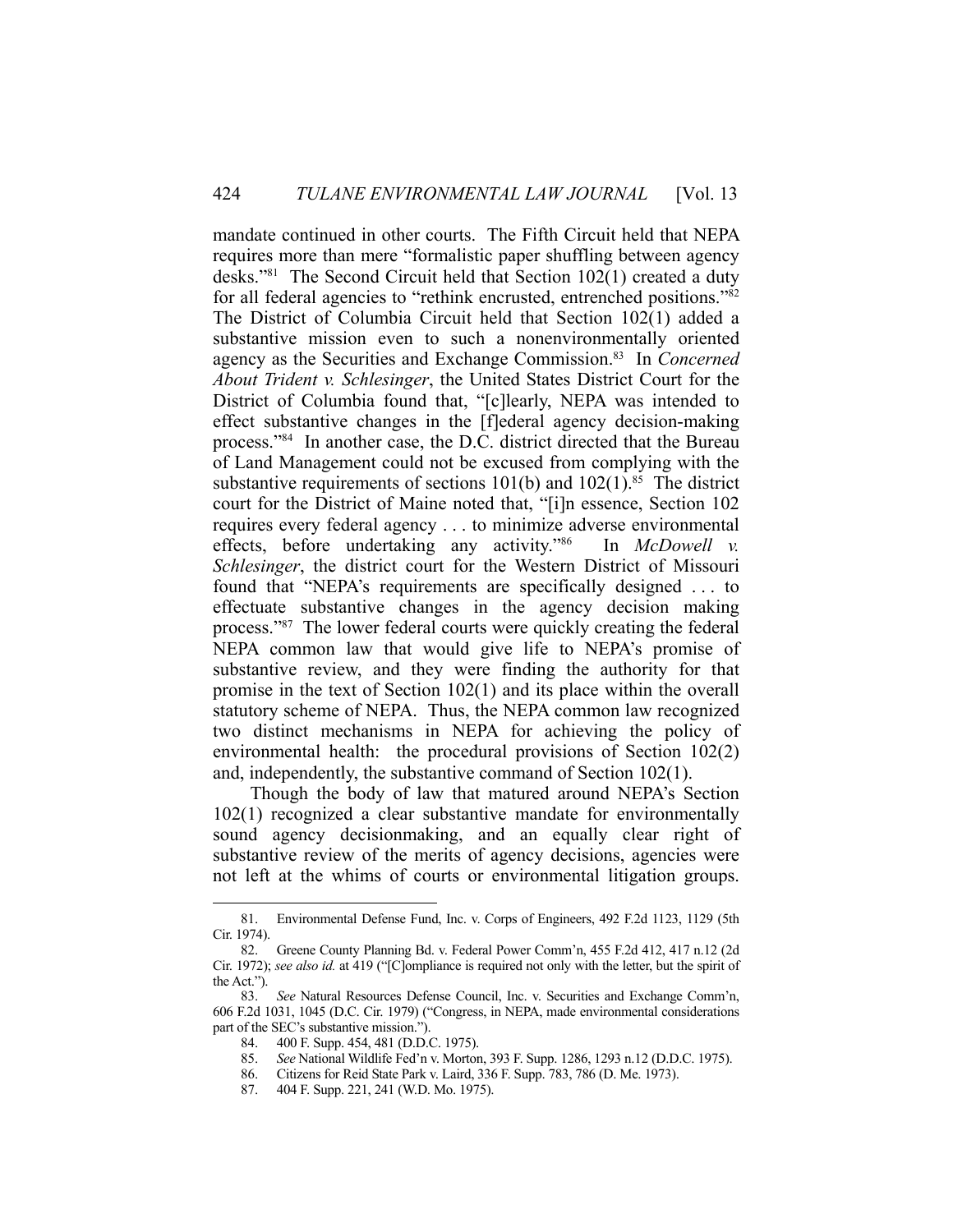The NEPA common law developed in the courts incorporated two primary safeguards against overreaching. First, the environmental mandate of Section 102(1) could not require actions beyond the substantive scope of existing statutes, specifically the agencies' organic statutes.88 Second, the right of substantive review could not eclipse the lawful discretion of the agency.<sup>89</sup> These safeguards were ensured by an overall safeguard that substantive review would be limited to the boundaries for review prescribed by the Supreme Court in *Overton Park*. 90

 Prior to the maturing of the NEPA common law into a body of law recognizing NEPA's substantive mandate and review, however, a few decisions indicated an unwillingness to review agency actions on their merits. An early case from the Northern District of Mississippi, reviewing the decision of the Corps of Engineers to proceed with the Tennessee-Tombigbee Waterway project, illustrates this lack of consensus.91 The court held that it could "not sit to decide the substantive merits or demerits of a federal undertaking under NEPA, but only to make certain that the responsible federal agency . . . makes

 <sup>88.</sup> *See* Natural Resources Defense Council, Inc. v. EPA, 859 F.2d 156, 169 (D.C. Cir. 1988) (Starr, J., authoring relevant section of opinion) ("NEPA does not expand an agency's substantive powers."); Natural Resources Defense Council, Inc. v. Berklund, 609 F.2d 553, 558- 59 (D.C. Cir. 1979) (holding that "the limit of [the 102(1)] directive is reached when the NEPA policies conflict with an existing statutory scheme," and that "not even the policies of NEPA, which are of the utmost importance to the survival of our environment, can rewrite [section] 201(b) [of the Mineral Lands Leasing Act] to undermine the property rights of prospecting permittee lease applicants"); Natural Resources Defense Council, Inc. v. Securities and Exchange Comm'n, 606 F.2d 1031, 1045 (D.C. Cir. 1979) ("[W]e do not believe that NEPA goes so far as to require the SEC to promulgate specific rules.").

 <sup>89.</sup> *See, e.g.*, Concerned About Trident v. Schlesinger, 400 F. Supp. 454, 483 (D.D.C. 1975) ("It is not for this Court to second-guess the wisdom of th[e] selection [of the Trident missile system] when those officials entrusted with the decision acted within their discretionary authority.").

 <sup>90. 401</sup> U.S. 402, 416 (1971) ("Although this inquiry into the facts is to be searching and careful, the ultimate standard of review is a narrow one. The court is not empowered to substitute its judgment for that of the agency."). This *Overton* safeguard was built into the standard of substantive review used by many NEPA courts. *See, e.g.*, Environmental Defense Fund, Inc. v. Corps of Engineers, 470 F.2d 289, 300 (8th Cir. 1972) (quoting *Overton Park's* admonition against the court substituting its judgment for that of an agency); Duck River Preservation Ass'n v. Tennessee Valley Auth., 410 F. Supp. 758, 762 (E.D. Tenn. 1974) ("[T]his Court limits the standard of its review within these perimeters and specifically does not substitute its judgment . . . for that of the TVA."); *Concerned About Trident*, 400 F. Supp. at 483 (delineating that substantive review of agency decisions under NEPA must take place "[w]ithin the *Overton Park* framework"); Sierra Club v. Froehlke, 392 F. Supp. 130, 143 (E.D. Mo. 1975) ("[T]his Court is not empowered to substitute its judgment for that of the [a]gency."); Environmental Defense Fund, Inc. v. Tennessee Valley Auth., 371 F. Supp. 1004, 1015 (E.D. Tenn. 1973) ("[T]his [c]ourt cannot substitute its judgment for that of [the] TVA. . . .").

 <sup>91.</sup> *See* Environmental Defense Fund, Inc. v. Corps of Engineers, 348 F. Supp. 916 (N.D. Miss. 1972).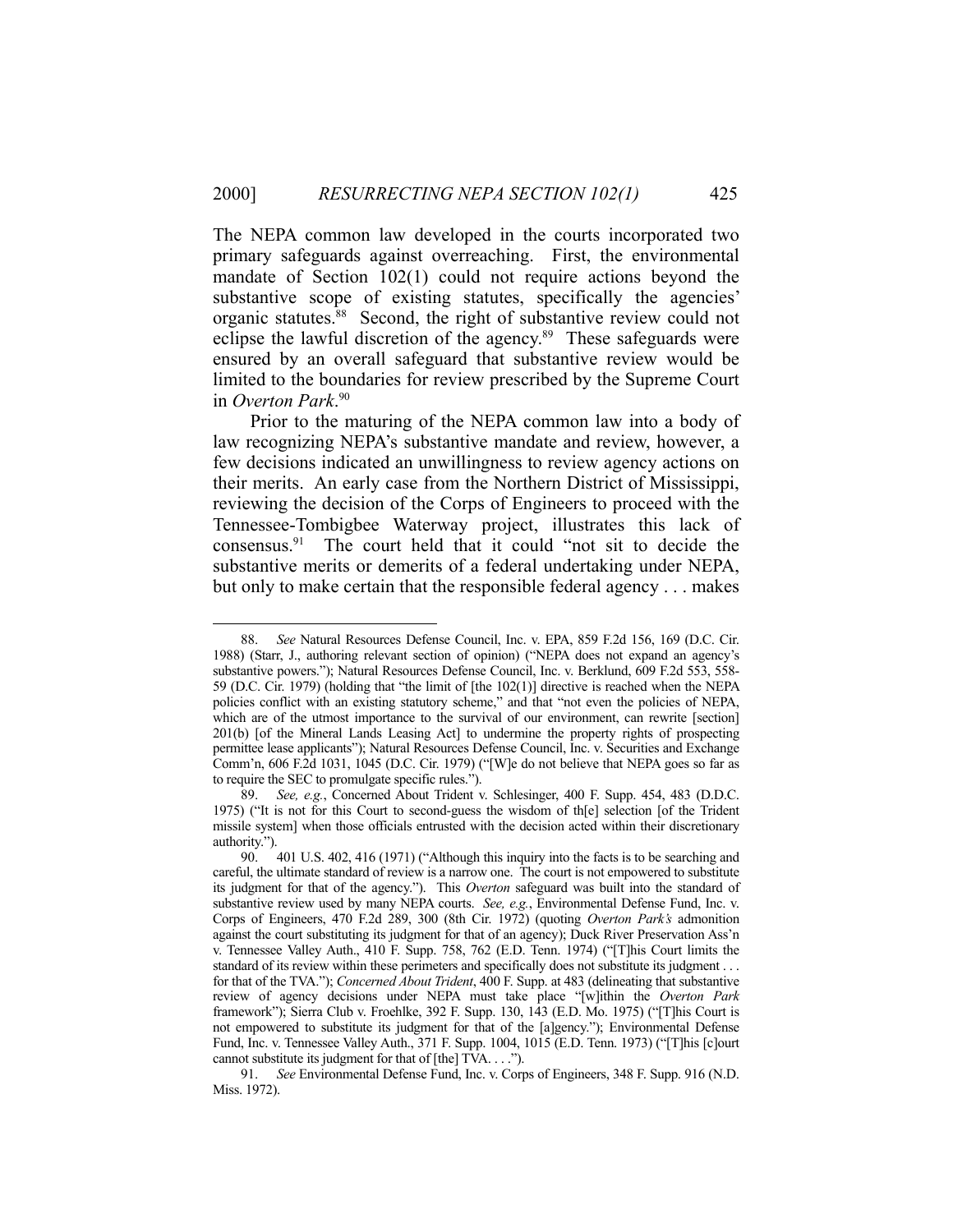full disclosure of environmental consequences to the decisionmakers."92 Moreover, the court found that, not only did NEPA not provide for substantive review, but that it did not contain a substantive mandate.<sup>93</sup> Though this decision was soon overshadowed by the maturing body of NEPA jurisprudence to the contrary, it foreshadowed what was to become of Section 102(1) once the Supreme Court turned to the question of substantive review under NEPA.<sup>94</sup> Although the Supreme Court never expressly held that Section 102(1) was not a vehicle for substantive review, dicta in its decisions restricting the procedural mechanisms required under Section  $102(2)$  effectively ended attempts at Section  $102(1)$  review.<sup>95</sup> The reason those Section 102(2) Supreme Court decisions have closed Section 102(1) inquiry is partially evident in a series of ominous passages that wound their way through the heart of what had been developing into an otherwise 102(1)-friendly NEPA common law.

 In *Calvert Cliffs*, for instance, though acknowledging in a footnote that Section 102(1) must not be read out of the statute, the court examined only the mechanisms of Section 102(2) in expounding on the ways in which NEPA gives effect to the policy goals of Section 101.96 Though this does not contravene the otherwise strong statement by the court that NEPA has a substantive import for the actions of federal agencies that is reviewable, it does give short shrift to Section 102(1) by attributing substantive action-forcing to Section 102(2). In doing so, the Supreme Court's eventual foreclosure of substantive review under Section 102(2) more easily became interpreted as foreclosing all substantive NEPA review.

 Similarly, a court in the District of Maine, in reviewing the Navy's proposal to conduct combat exercises on a beach in a state park, referred to the Navy's compliance "with the *procedural* requirements of Sections 102(1), 102(2)(A), (B) and (D) of NEPA."<sup>97</sup> Referring to Section 102(1) as a repository of "procedural requirements" deviates from the otherwise substantive characterization of that section. The confusion created by such a misstatement portended the eventual disappearance of Section 102(1) as a tool of review in the wake of Supreme Court decisions holding

 <sup>92.</sup> *Id.* at 925.

 <sup>93.</sup> *See id.* 

 <sup>94.</sup> *See infra* Part III.

 <sup>95.</sup> *See infra* Part III.

 <sup>96.</sup> *Compare* Calvert Cliffs' Coordinating Comm. v. United States Atomic Energy Comm'n, 449 F.2d 1109, 1112 n.5 (D.C. Cir. 1971) *with id.* at 1113.

 <sup>97.</sup> Citizens for Reid State Park v. Laird, 336 F. Supp. 783, 788 (D. Me. 1973) (emphasis added).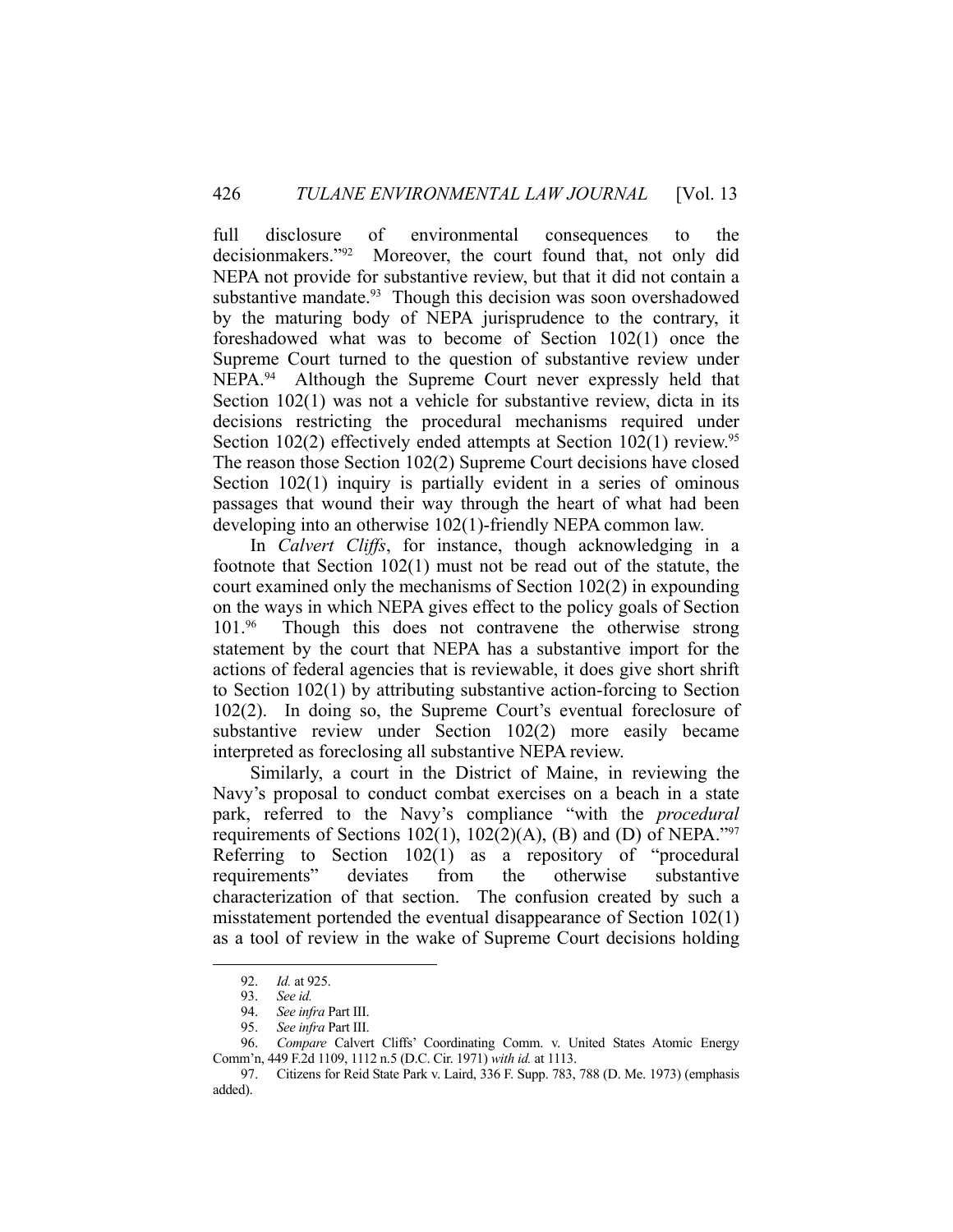that there may be no substantive review under NEPA's procedural provisions. This confusion is again evident in the otherwise substantive-review-friendly Eighth Circuit opinion of *Iowa Citizens*  for Environmental Quality, Inc. v. Volpe.<sup>98</sup> After adopting the standard of substantive review from the court's earlier *Environmental Defense Fund* decision, the court noted that "the policies of NEPA enunciated in Section 101 must be considered and implemented in the policies, regulations, and public laws of the United States 'to the fullest extent possible' through the procedural requirements of Section 102(2)."99 Though relying on a standard of review from a decision explicitly recognizing Section 102(1)'s distinct role in ensuring the substantive effect of Section 101's policies, and even while quoting directly from Section 102(1) ("to the fullest extent possible"), the court nonetheless connected the Section 101 policies to the procedures of Section 102(2). By minimizing the distinction between the guarantees afforded by sections 102(1) and 102(2), these opinions began early to erode Section 102(1)'s ability to independently survive the Supreme Court's eventual limitations on the power of Section 102(2) review.

III. THE TEXT, LEGISLATIVE HISTORY, AND COMMON LAW OF NEPA SECTION 102(1) IN THE U.S. SUPREME COURT: THE DISAPPEARANCE OF SUBSTANTIVE REVIEW FROM THE NEPA LANDSCAPE

 During NEPA's first decade, the lower federal courts had taken its text, as supported by its legislative history, and found a statutory command to federal agencies to make their actions substantively conform to a national policy of environmental protection. In the course of four decisions over a thirteen-year period beginning in 1976, the Supreme Court eroded this jurisprudence through a campaign of dicta. By the end of the thirteen years, NEPA substantive review was widely acknowledged as having become extinct.100 The Supreme Court eliminated substantive review, however, not by confronting the body of common law that had developed in the lower federal courts regarding Section 102(1), and not even by evaluating

 <sup>98. 487</sup> F.2d 849, 851 (8th Cir. 1973).

 <sup>99.</sup> *Id.* 

 <sup>100.</sup> *See, e.g.*, Ferester, *supra* note 12, at 220 ("[A]fter *Strycker's Bay*, NEPA requires nothing more of the agency than an adequate consideration of the environmental consequences of its decision."); Andreen, *supra* note 12, at 209; Weinberg, *supra* note 12, at 113 (without questioning the wisdom of the result in light of Section 102(1), reporting that "the courts have not found [NEPA or its implementing regulations] require substantive mitigation").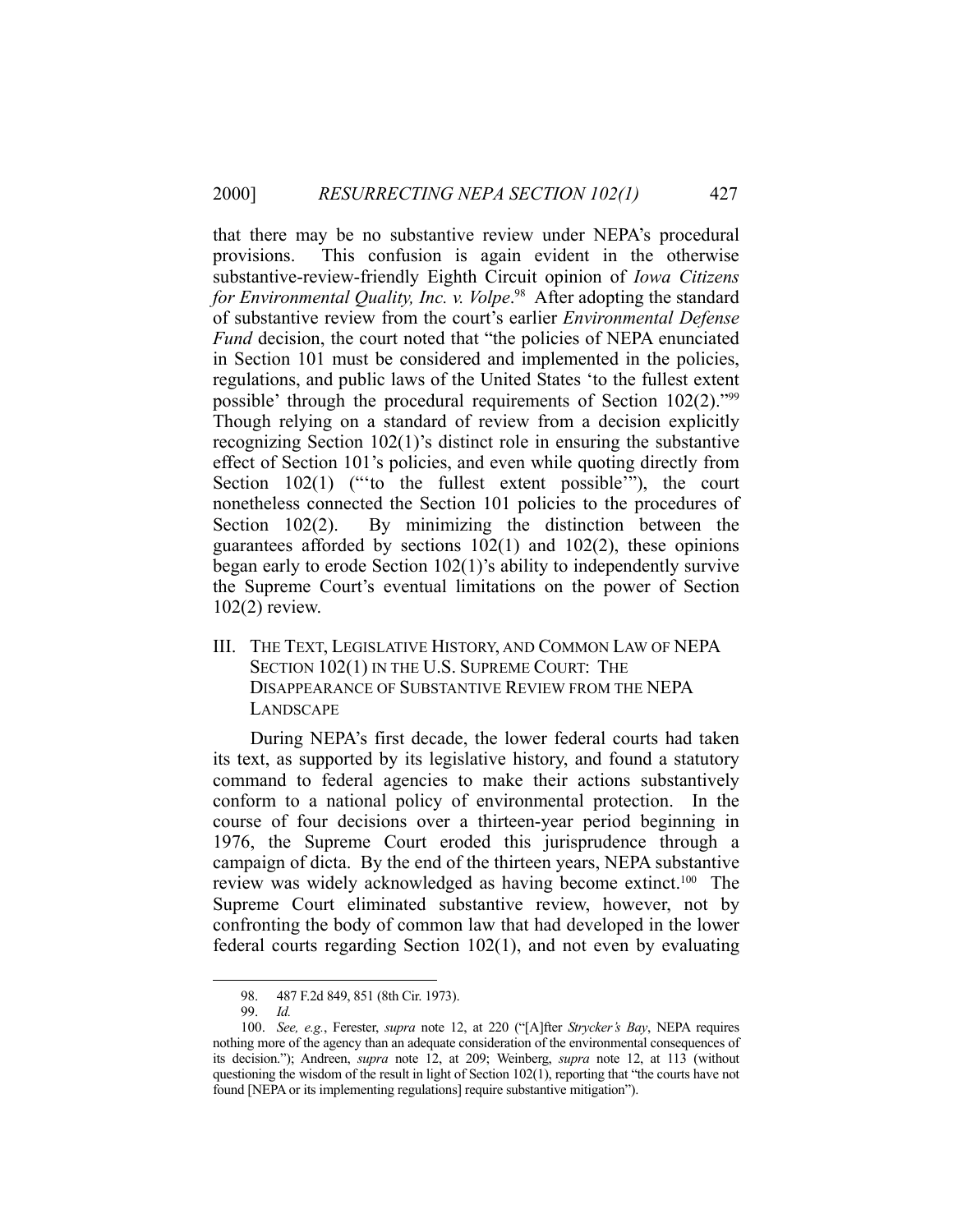Section 102(1) itself, but in the course of reviewing Section 102(2)'s procedural requirements.<sup>101</sup> As such, insofar as the Court was only concerned with the scope of Section 102(2)'s procedural requirements, its analysis regarding substantive NEPA review isn't applicable to an inquiry into the scope of Section 102(1)'s distinct substantive mandate.

## *A. NEPA Substantive Review Never Properly Before the Supreme Court*

 The first case in the Court's four-case progression toward an elimination of NEPA substantive review was *Kleppe v. Sierra Club*. 102 In *Kleppe*, the plaintiffs were seeking to enjoin the issuance of mining leases in an area known as the Northern Great Plains region until the Department of Interior and other agencies responsible for issuing the leases had completed a programmatic EIS evaluating the environmental consequences of mining throughout the region.<sup>103</sup> The sole question requiring the Court's answer was whether Section  $102(2)(C)$  required an EIS for the whole region.<sup>104</sup> No question of the availability of substantive review under any section of NEPA was before the Court.<sup>105</sup>

 Nonetheless, the majority offered a formulation of NEPA substantive review. After observing in the abstract that a comprehensive EIS may be required for consideration of the cumulative impacts of several proposed actions, the Court added in a footnote that it could not substitute its judgment for the agency's regarding the environmental impacts of agency actions, and that courts could only ensure that agencies take a "hard look" at those impacts without interjecting themselves into the agencies' areas of discretion.<sup>106</sup> The appearance of this language is puzzling, as the

 <sup>101.</sup> *See* Kleppe v. Sierra Club, 427 U.S. 390 (1976); Vermont Yankee Nuclear Power Corp. v. Natural Resources Defense Council, Inc., 435 U.S. 519 (1978); Strycker's Bay Neighborhood Council, Inc. v. Karlen, 444 U.S. 223 (1980); Robertson v. Methow Valley Citizens Council, 490 U.S. 332 (1989).

 <sup>102. 427</sup> U.S. 390 (1976).

 <sup>103.</sup> *See id.* at 394.

 <sup>104.</sup> *See id.* at 398.

 <sup>105.</sup> Indeed, the Court expressly acknowledged that its concern was with the "*procedural duty* imposed upon agencies by [Section 102(2)]" and with eliminating agency uncertainty about the scope of the procedural duty imposed by this section. *See id.* at 405-06 (emphasis added).

 <sup>106.</sup> *See id.* at 410 & n.21. Though the language in the Court's footnote merely restates two of the safeguards being developed in the body of law favorable to Section 102(1) substantive review—the *Overton Park* safeguard and the discretion safeguard—puzzlingly, it did not cite *Overton Park* as the source of the safeguard. *See id.* at 410 n.21 (citing Scenic Hudson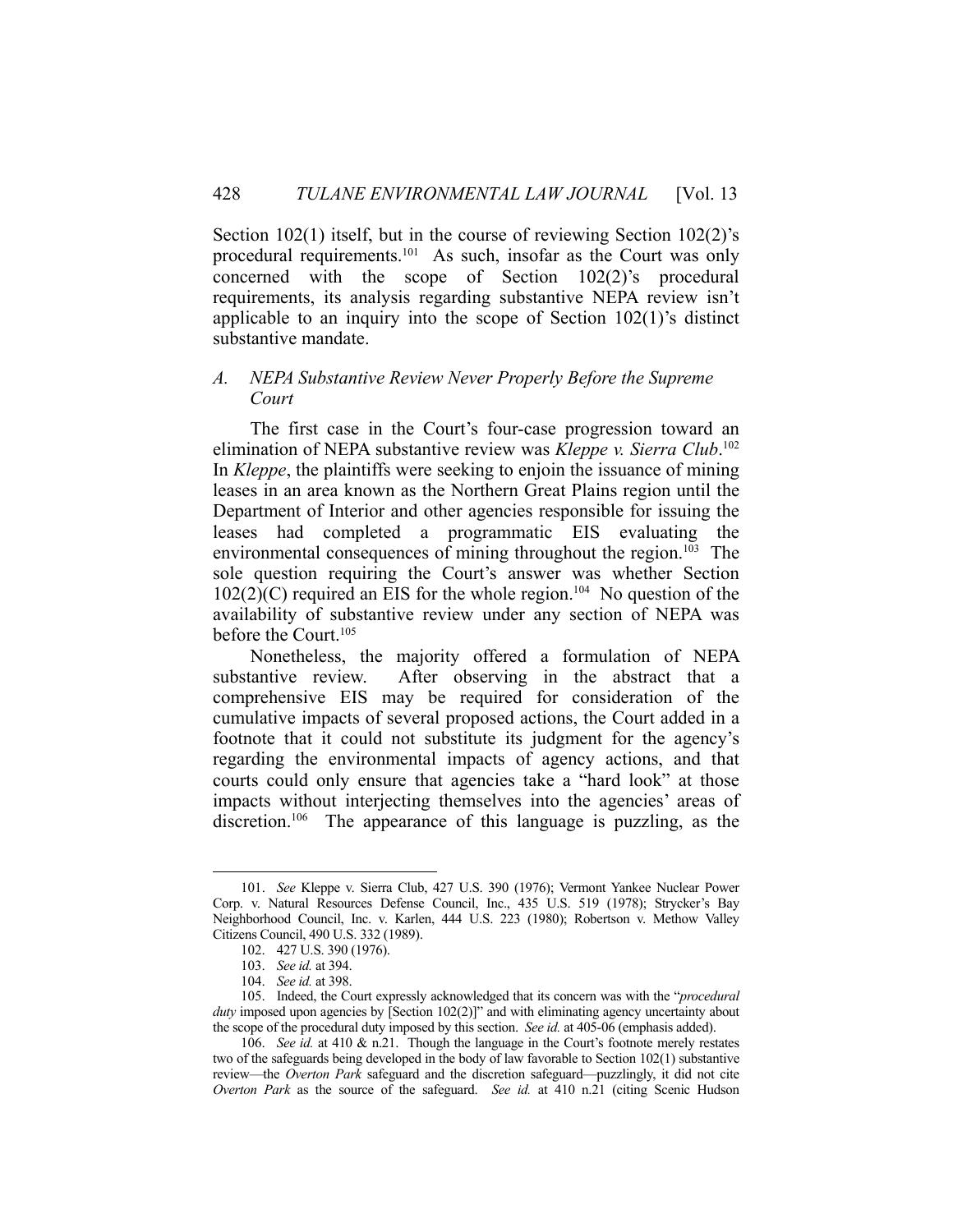Court had not been called upon to, nor had it indicated that it would, review the merits of the leasing of mineral rights in the Northern Great Plains region. The Court had no reason to announce safeguards for the exercise of substantive review where it was merely determining whether the agency had complied procedurally with NEPA. Doing so, however, revealed that the Court was eager to dispense with the body of law favorable to substantive review that had matured in the lower federal courts.<sup>107</sup>

 The second case in the Court's progression toward eliminating Section 102(2) NEPA substantive review was *Vermont Yankee Nuclear Power Corp. v. Natural Resources Defense Council, Inc.*108 In *Vermont Yankee*, the Court was reviewing, *inter alia*, the court of appeals' finding that the rulemaking procedures of the Atomic Energy Commission that led to the issuance of two construction permits for nuclear facilities were insufficient to accord with the procedural requirements of NEPA Section  $102(2)(C)$ .<sup>109</sup> Reversing this finding of the court of appeals, the Court quoted its dictum from *Kleppe* that "'[n]either [NEPA] nor its legislative history contemplates that a court should substitute its judgment for that of the agency as to the environmental consequences of its actions,'" and held that it is "clear that the role of a court in reviewing the sufficiency of an agency's consideration of environmental factors is a limited one, limited both by the time at which the decision was made and by the statute mandating review."<sup>110</sup> The Court, therefore, limited the procedures that NEPA required of an agency; in the Court's view, though an agency may decide on its own to expand its own rulemaking procedures above and beyond that required by law, courts could not impose upon those agencies procedures that were not actually required by NEPA.<sup>111</sup> Notably, the authority for the Court's holding the language in *Kleppe* regarding the scope of substantive review (not

Preservation Conference v. Federal Power Comm'n, 453 F.2d 463, 481 (2d Cir. 1971), *cert. denied*, 407 U.S. 926 (1972)).

 <sup>107.</sup> The maturing body of substantive-review-friendly NEPA law in the lower courts was not lost on all the members of the Court. Recall that it was in *Kleppe* that Justice Marshall dissented, based on the successful development of a NEPA common law in the federal courts to determine the scope and availability of substantive review under NEPA. *See id.* at 421 (Marshall, J., dissenting).

 <sup>108. 435</sup> U.S. 519 (1978).

 <sup>109.</sup> *See id.* at 527, 552-55. Note that the Atomic Energy Commission had transferred its authority to the Nuclear Regulatory Commission by the time of the Court's decision, but this had no effect on the proceedings. *See id.* at 526 n.2.

 <sup>110.</sup> *Id.* at 555 (quoting Kleppe v. Sierra Club, 427 U.S. 390, 410 n.21 (1976)).

 <sup>111.</sup> *See id.*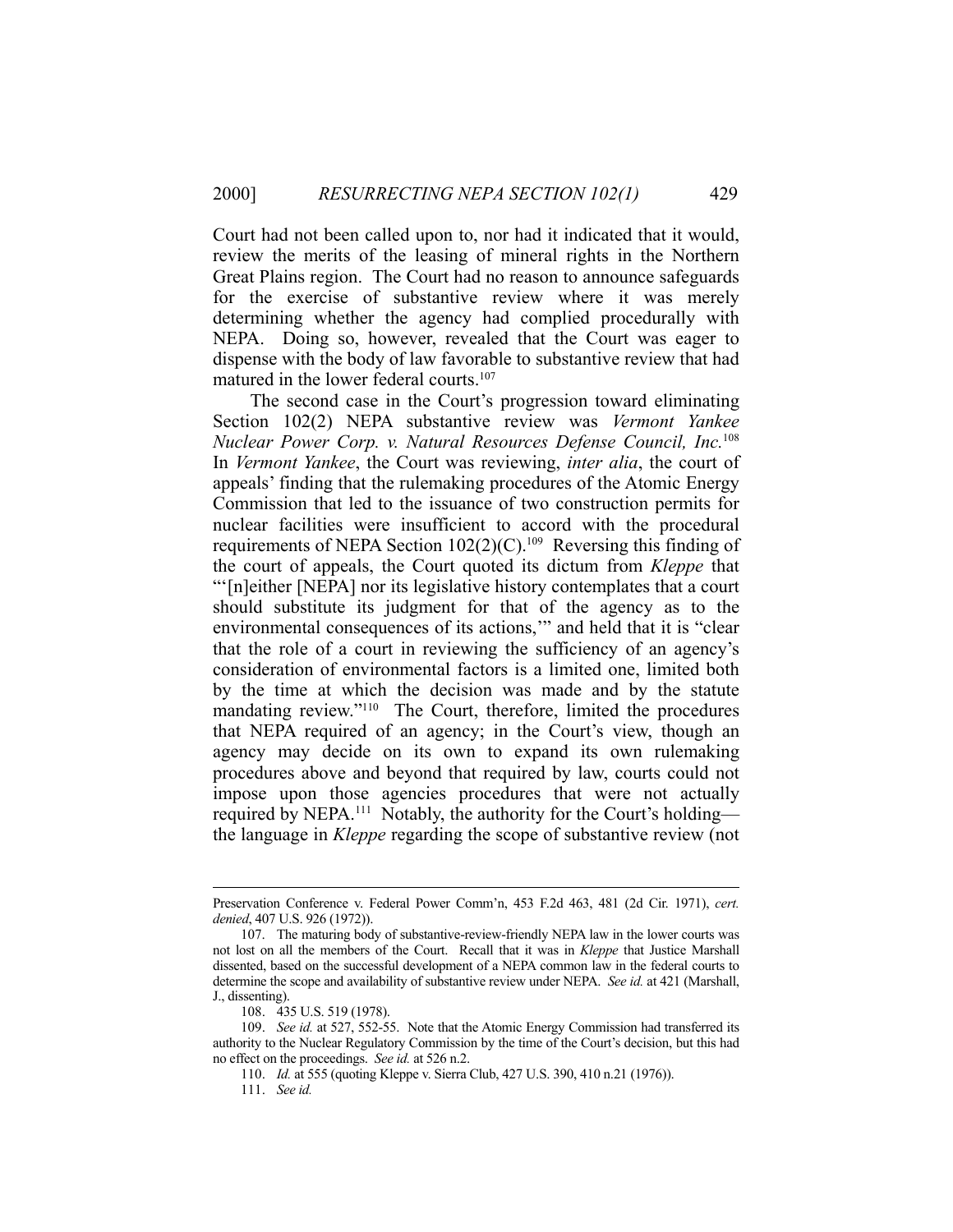the scope of NEPA's procedural requirements)—had not been formulated to address any actual controversy at issue in that case.

 After resolving the issue properly before it, whether Section 102(2)(C) required any heightened rulemaking procedures, the Court traveled on a tangential tirade that extended beyond the scope of the EIS requirement. The Court found that the examination of the policy issues surrounding the reliance on nuclear energy should be left to state and federal agencies without the intrusion of NEPA-inspired environmental policies.<sup>112</sup> Despite Section 101(a)'s declaration of a national environmental policy, the substance given to that policy by Section 101(b), and the mandate behind the policy in Section 102(1), the Court found that "NEPA does set forth significant substantive goals for the Nation, but its mandate to the agencies is essentially procedural."113 This question of whether NEPA contained a substantive mandate in addition to its procedural provisions was not necessary to the Court's decision in the case. As a result, it did not examine the full scope of NEPA (i.e., it did not cite to or examine Section 102(1), but limited its discussion to Section  $102(2)(C)$ , and arrived at a fundamentally flawed conclusion.<sup>114</sup>

 The third case in the Court's progression was *Strycker's Bay Neighborhood Council, Inc. v. Karlen*. 115 In *Strycker's Bay*, the Court reviewed whether the Department of Housing and Urban Development's (HUD) decision to build a low-income high-rise housing project had been reached arbitrarily; the Court's analysis centered on whether NEPA Section 102(2)(E) allowed courts to review the substantive decision of an agency on the merits, or whether that section instead only prescribed a procedure for agencies to use in arriving at a decision.<sup>116</sup> The Court itself framed the discussion in the case as one centered on the force of one of NEPA's procedural provisions, not on Section 102(1)'s substantive mandate. In its analysis, the Court proceeded straight to its dictum from *Vermont Yankee* that NEPA's requirements were "'essentially procedural."<sup>117</sup>

 <sup>112.</sup> *See id.* at 557-58.

 <sup>113.</sup> *Id.* at 558.

 <sup>114.</sup> *See infra* discussion in Part III.B, regarding the inapplicability of the Court's analysis to the question of NEPA Section 102(1) substantive review.

 <sup>115. 444</sup> U.S. 223 (1980).

 <sup>116.</sup> *See id.* at 223-27. NEPA Section 102(2)(E) requires federal agencies to "study, develop, and describe appropriate alternatives to recommended courses of action in any proposal which involves unresolved conflicts concerning alternative uses of available resources." 42 U.S.C. § 4332(2)(E) (1997).

 <sup>117.</sup> *Id.* at 227 (quoting Vermont Yankee Nuclear Power Corp. v. Natural Resources Defense Council, Inc., 435 U.S. 519, 558 (1978)).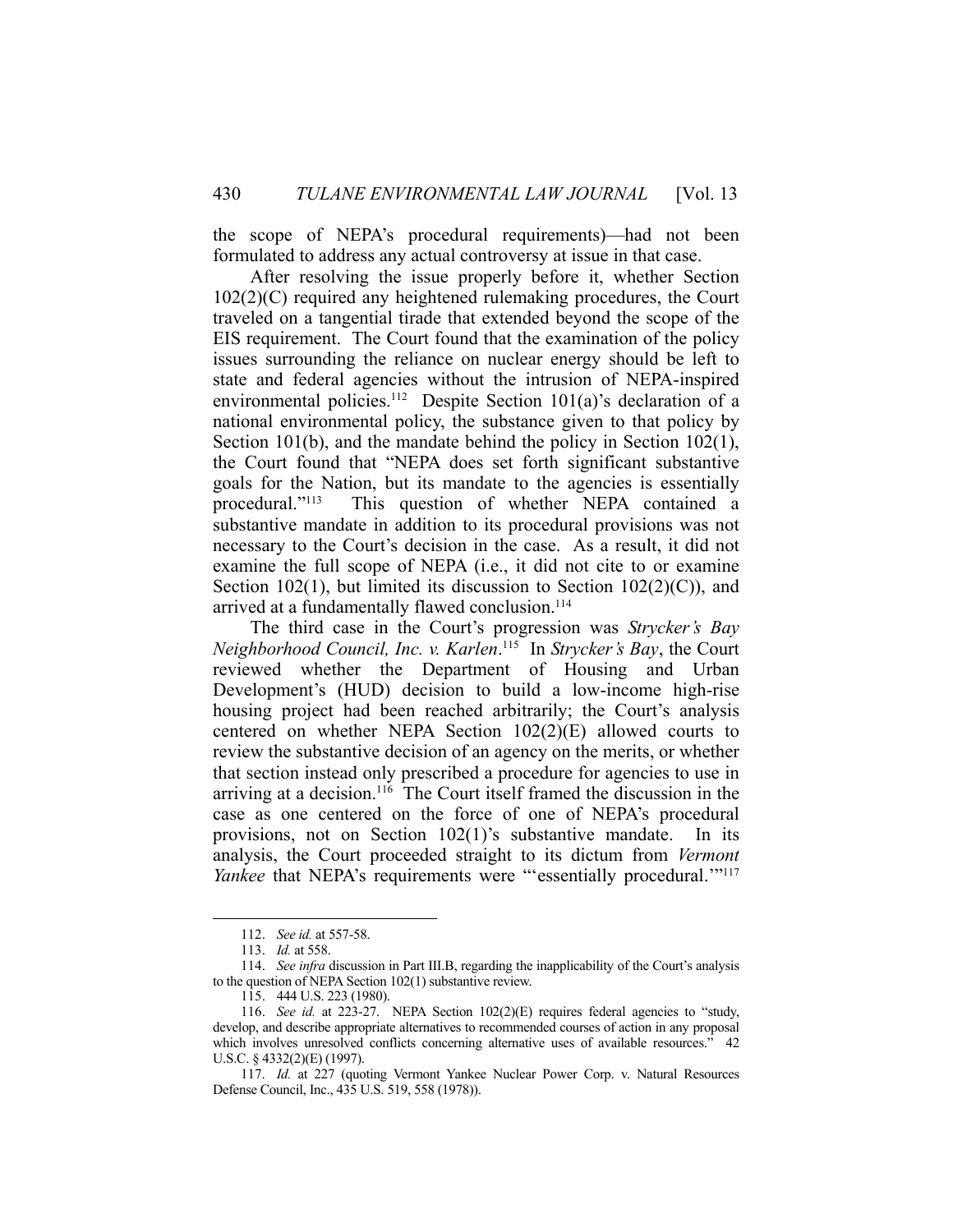Accordingly, the Court held that "*Vermont Yankee* cuts sharply against the . . . conclusion that an agency . . . must elevate environmental concerns over other appropriate considerations. . . . [O]nce an agency has made a decision subject to NEPA's procedural requirements, the only role for a court is to insure that the agency has considered the environmental consequences."<sup>118</sup> With little additional analysis, the Court found that Section 102(2)(E) required HUD only to consider alternatives, and nothing more.<sup>119</sup> In the course of a string of dicta, the Court appeared to shut the door on substantive review, without so much as mentioning the section of NEPA that provided for that review—Section 102(1).

 The final case in the Court's stealth progression against Section 102(1) substantive review was *Robertson v. Methow Valley Citizens Council*, wherein the Court affirmed the direction it had taken in *Strycker's Bay*. 120 In *Methow Valley*, the Court reviewed the issuance of a permit by the Forest Service to a developer of an alpine ski resort at Sandy Butte in the Okanogan National Forest.121 The EIS drafted for the permit had been challenged by the plaintiffs as not having adequately fulfilled NEPA's procedural requirements for developing mitigation measures and examining worst-case scenarios.<sup>122</sup> The Court resolved this issue that was actually before it by determining that Section  $102(2)(C)$ 's requirements that mitigation be discussed did not require an actual mitigation plan to be formulated and by determining that the EIS's discussion of environmental impacts need not include a worst-case analysis.123 On its way to this conclusion, however, the Court detoured to an issue that was not properly before it—whether the Section 102(2)(C) EIS procedure held a requirement for a particular substantive outcome to the agency decisionmaking process.124 The Court observed that, "[a]lthough these procedures are almost certain to affect the agency's substantive decision, it is now well settled that NEPA itself does not mandate particular results, but simply prescribes the necessary process."<sup>125</sup> The Court concluded this

 <sup>118.</sup> *Id.* (citing Kleppe v. Sierra Club, 427 U.S. 390, 410 n.21 (1976)).

 <sup>119.</sup> *See id.* at 228.

 <sup>120. 490</sup> U.S. 332 (1989).

 <sup>121.</sup> *See id.* at 337; *see also* WILLIAM H. RODGERS, ENVIRONMENTAL LAW 863 (2d ed. 1994) (noting that "[t]he plans effectively drop a new town (big enough to accommodate 8200 skiers) on a fragile and pristine mountainside").

 <sup>122.</sup> *See id.* at 345-46.

 <sup>123.</sup> *See id.* at 353.

 <sup>124.</sup> *See id.* at 350.

 <sup>125.</sup> *Id.* (citing Strycker's Bay Neighborhood Council, Inc. v. Karlen, 444 U.S. 223, 227- 28 (1980); Vermont Yankee Nuclear Power Corp. v. Natural Resources Defense Council, Inc., 435 U.S. 519, 558 (1978)).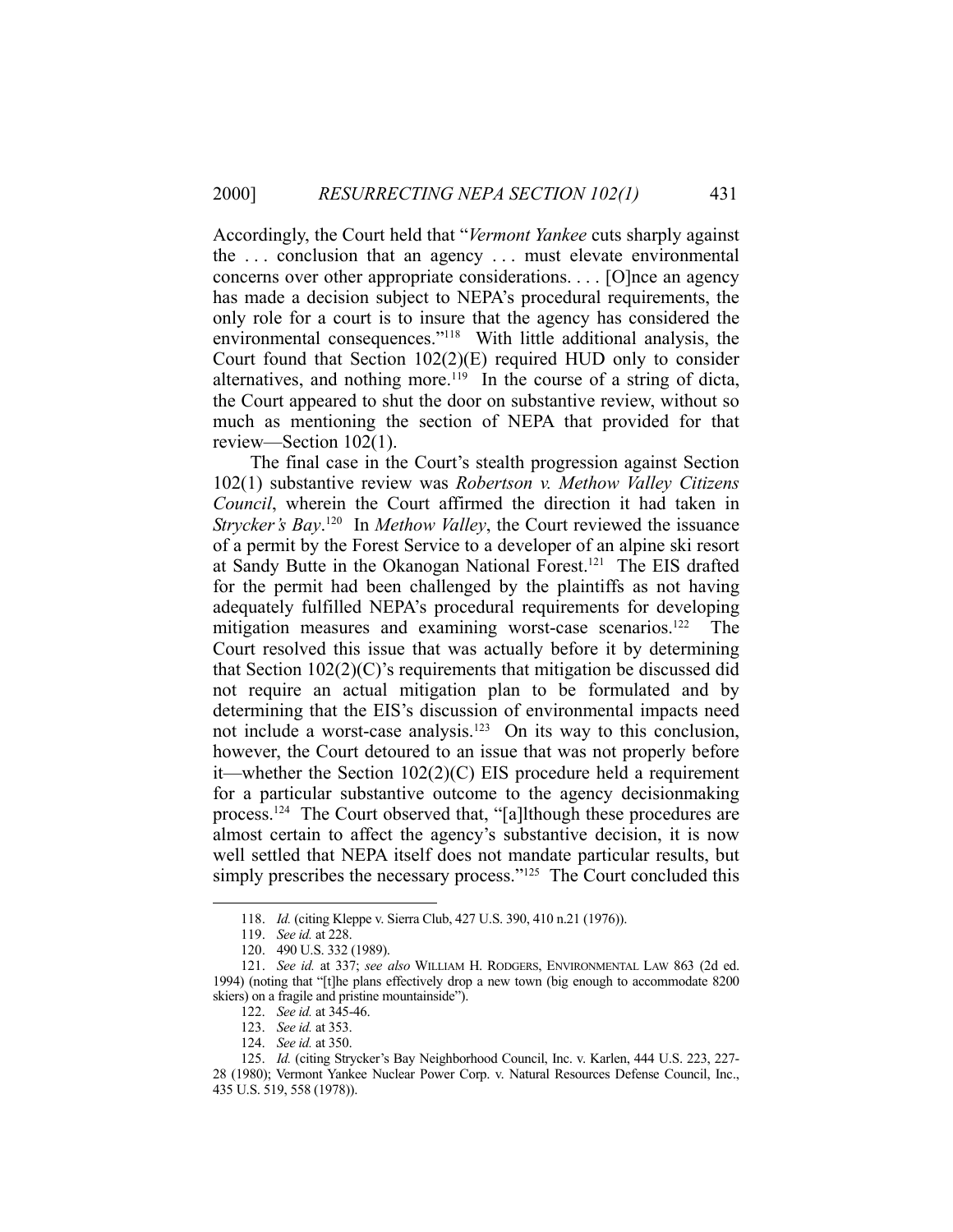unnecessary discussion of whether NEPA provides a substantive mandate by stating, "NEPA merely prohibits uninformed—rather than unwise—agency action."126

 The *Methow Valley* decision appeared to have nailed the final nail in the coffin encasing Section  $102(1)$  substantive review.<sup>127</sup> However, the Court, in each of the four decisions along its progression, had never been called on to examine whether NEPA as a whole permitted substantive review. The questions necessary for judgment in each of the cases revolved around the scope of the procedural requirements of either section  $102(2)(C)$  or  $(E)$ . The Court's pronouncements that there is no substantive review under NEPA were unnecessary to the resolution of questions regarding the procedural requirements of the statute. Moreover, the Court never so much as mentioned Section 102(1) in its decisions, nor did it confront the analysis that had developed in the lower federal courts regarding the substantive mandate and review contained in Section 102(1).

 Where the language of the Court is not necessary to its decision, then that language has been characterized as "classic dicta."128 Accusing the Court of trying to eliminate Section 102(1) via dicta alone is more than grousing, "Harumph! Nobody asked you!" Indeed, the Court itself has long accepted the doctrine that a pronouncement in a case that is unnecessary for the decision of the case (i.e., dictum) should have no force of law when applied in subsequent cases.<sup>129</sup> The reason for adhering to this principle is more

 <sup>126.</sup> *Id.* at 351.

 <sup>127.</sup> With only one exception, the commentators have acquiesced in the Supreme Court's foreclosure of Section 102(1) substantive review. *See* Philip Michael Ferester, *Revitalizing the National Environmental Policy Act: Substantive Law Adaptations From NEPA's Progeny*, 16 HARV. ENVTL. L. REV. 207, 220 (1992) ("[A]fter *Strycker's Bay*, NEPA requires nothing more of the agency than an adequate consideration of the environmental consequences of its decision."). Like the Court, Ferester never looks to Section 102(1) as a separate source of substantive review from the Section 102(2) provisions at issue in *Strycker's Bay*. Other commentators similarly report the refusal of courts to engage in substantive review, without questioning whether such a refusal is contrary to the plain language of Section 102(1). *See* Andreen, *supra* note 12, at 209; *see also* Weinberg, *supra* note 12, at 113 (without questioning the wisdom of the result in light of Section 102(1), reporting that "the courts have not found [NEPA or its implementing regulations] require substantive mitigation"). *But see* Yost, *supra* note 12, at 540 (observing that the Supreme Court had been "led . . . astray," carried away by its reliance on its own "unduly restrictive dicta," and acknowledging that the Court indeed had never ruled against the use of Section 102(1) for substantive review).

 <sup>128.</sup> New York v. United States, 505 U.S. 144, 202 (1992) (White, J., dissenting).

 <sup>129.</sup> *See, e.g.*, Cohens v. Virginia, 19 U.S. 264, 399 (1821) ("It is a maxim not to be disregarded, that general expressions, in every opinion, are to be taken in connection with the case in which those expressions are used. If they go beyond the case, they may be respected, but ought not to control the judgment in a subsequent suit when the very point is presented for decision.").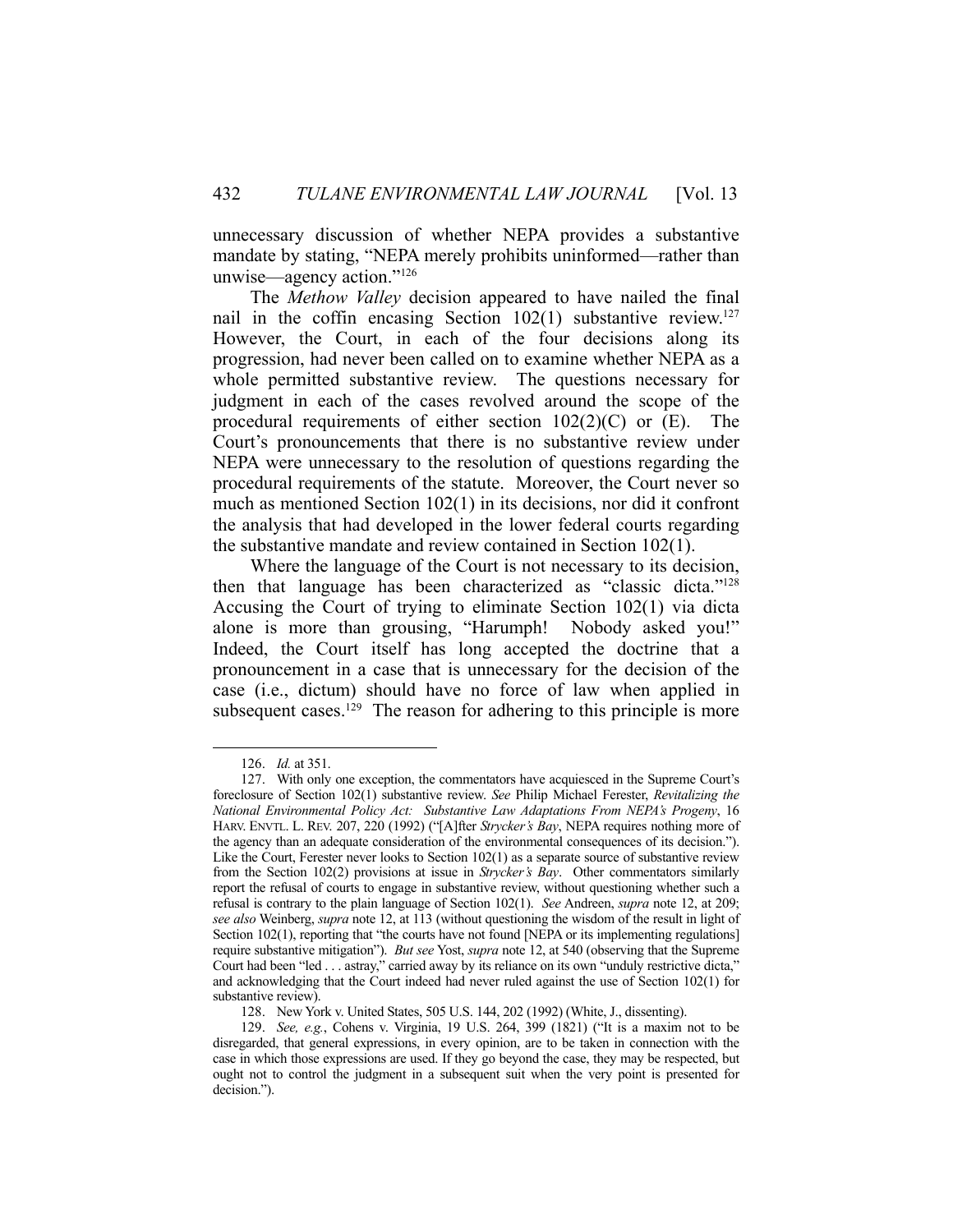than mere formalism, but calls to the forefront the principle that Article III courts can only properly review an actual case or controversy, because only within the contours of a concrete dispute may the court fully examine a question's legal implications.<sup>130</sup> Thus, in its four decisions along the progression toward eliminating NEPA substantive review, the Court often relied on dicta.<sup>131</sup> Moreover, the Court never explicitly mentioned Section 102(1) when it declared that NEPA provided no means for substantive review, because the question was never properly before it. Hence, declaring that substantive review resided nowhere in NEPA was dicta insofar as such a statement extended beyond the sections of the Act that were before it (i.e., sections  $102(2)(C)$  and (E)); indeed, it was dicta even regarding those sections where the issue before the Court was the extent of those sections' procedural requirements and not their substantive import. Accordingly, as dicta, the Court's pronouncement of no substantive review has no force of law in subsequent cases relying on Section 102(1).

## *B. Section 102(1) Substantive Review Never Implicitly Rejected by the Supreme Court*

 Even if the Supreme Court's holding that NEPA does not contain substantive review is merely dicta regarding Section 102(1), that fact alone is not sufficient to resurrect Section 102(1)'s substantive mandate and right of substantive review. If the Court's analysis of substantive review in dicta in the four-case progression from *Kleppe* through *Methow Valley* is logically valid and applicable to Section 102(1), then Section 102(1) substantive review would have been implicitly foreclosed. The great 102(1) resurrection would be shortlived, waiting for a sure-death at the hands of a Court that had already formulated the analysis needed for the killing. Such is not the case,

 <sup>130.</sup> *See id.* at 399-400 ("The question actually before the Court is investigated with care, and considered in its full extent. Other principles which may serve to illustrate it, are considered in their relation to the case decided, but their possible bearing on all other cases is seldom completely investigated.").

 <sup>131.</sup> *See* Robertson v. Methow Valley Citizens Council, Inc., 490 U.S. 332, 350 (1989) (citing Strycker's Bay Neighborhood Council, Inc. v. Karlen, 444 U.S. 223, 227-28 (1980); Vermont Yankee Nuclear Power Corp. v. Natural Resources Defense Council, Inc., 435 U.S. 519, 558 (1978)) (relying on dicta from previous cases for the holding); *Stryker's Bay*, 444 U.S. at 229 (Marshall, J., dissenting) (recognizing that the passages cited by the majority to support the conclusion that NEPA provided no substantive review were dicta and without authority); *see also* Darr v. Burford, 339 U.S. 200, 214 n.38 (1950) (noting "that obiter dicta, like the proverbial chickens of destiny, come home to roost sooner or later in a very uncomfortable way to the Judges who have uttered them, and are a great source of embarrassment in future cases") (internal quotation marks omitted).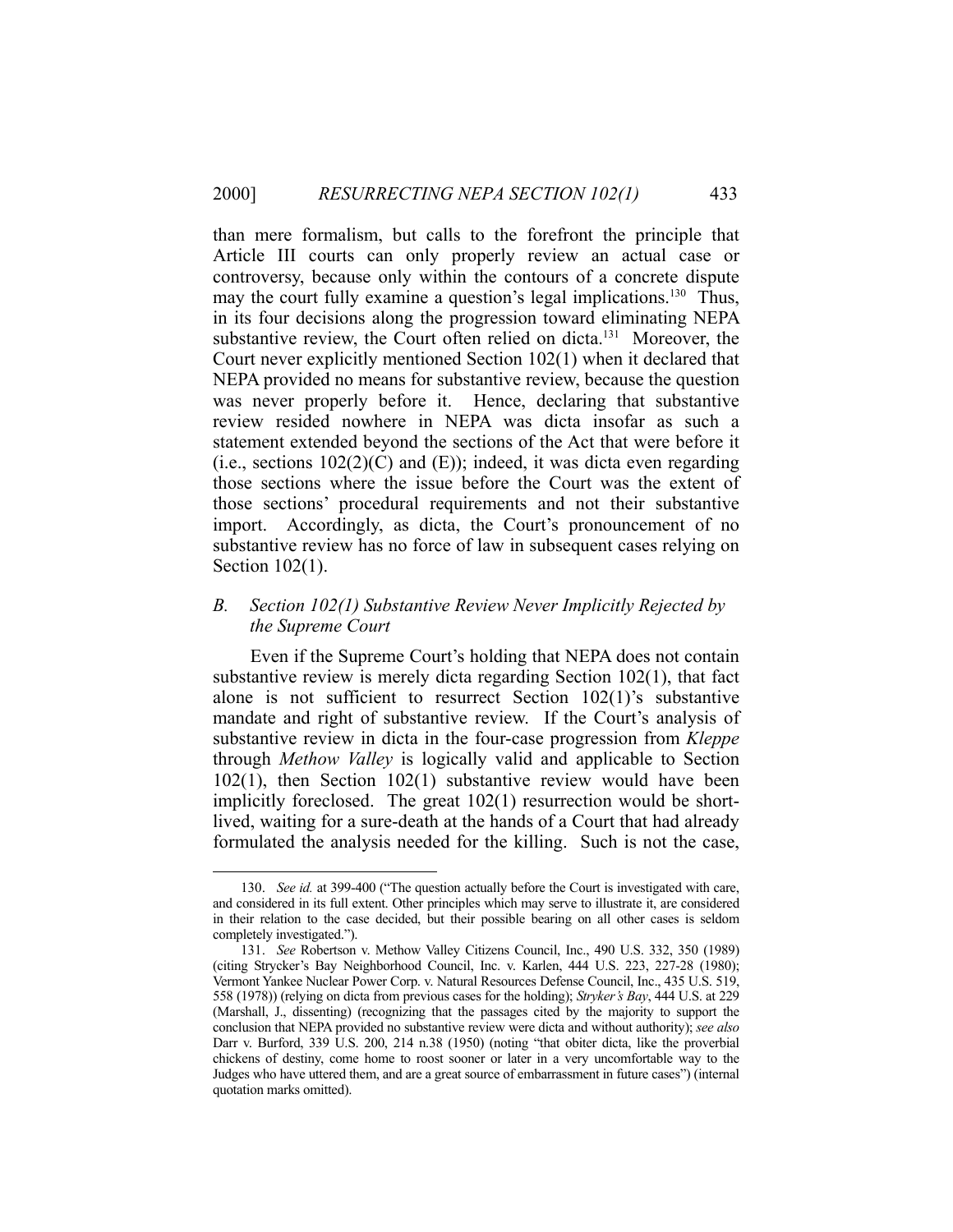however. The focus of the Court's substantive review analysis was limited to concerns about whether the Section 102(2) procedural provisions mandated a particular substantive result to agency decisionmaking. In analyzing the scope of specific procedural provisions, the Court's analysis never approached the distinct issues inherent in determining the scope of Section 102(1)'s substantive command.

 As noted above, in *Kleppe*, the Court was determining solely whether Section  $102(2)(C)$  required the preparation of a cumulative EIS for an entire coal-leasing region.132 The plaintiffs in *Kleppe* had never even raised Section 102(1)-based claims, having only raised claims based on Sections 102(2)(A), (C), and (D).<sup>133</sup> In finding that the coal activity in the region of concern in the case did not require a regional EIS, the Court concentrated its analysis on whether the regional coal activities constituted a "federal action" for purposes of Section  $102(2)(C)$ .<sup>134</sup> The Court's analysis then turned to the question of when the EIS requirement was triggered, and in doing so again evaluated the text of Section  $102(2)(C)$ .<sup>135</sup> The Court's admonition that, even in cases where a comprehensive EIS may be required, courts should not replace their judgment for that of the agency, was in a footnote in the Court's discussion about the scope of the Section  $102(2)(C)$  EIS requirement.<sup>136</sup> In that discussion, the Court looked to NEPA's legislative history in an attempt to determine Section 102(2)(C)'s scope, and found that the intent of Congress in establishing the EIS requirement was to ensure adequate consideration of environmental impacts.<sup>137</sup>

 In finding that the EIS requirement's concern for ensuring consideration of the environment did not require substantive review, the Court may have been correct, but this finding does not address the distinct requirement and intent behind Section 102(1). As discussed in Part II.A, NEPA's text and legislative history support a reading of the Act that it harbors two separate mechanisms for implementing the

 <sup>132.</sup> *See* Kleppe v. Sierra Club, 427 U.S. 390, 398-99 (1976) (observing that the question they had to resolve was "whether NEPA requires petitioners to prepare an environmental impact statement on the entire Northern Great Plains region," and finding that petitioners' "rel[iance] squarely upon the ... language of  $\S 102(2)(C)$  of NEPA" was "well placed").

 <sup>133.</sup> *See id.* at 398 n.9; *see also* Sierra Club v. Morton, 514 F.2d 856, 867 (D.C. Cir. 1975) (observing that plaintiffs sole claims were based on Section 102(2)), *rev'd sub nom.* Kleppe v. Sierra Club, 427 U.S. 390 (1976).

 <sup>134.</sup> *See Kleppe*, 427 U.S. at 399-402.

 <sup>135.</sup> *See id.* at 405-06.

 <sup>136.</sup> *See id.* at 410 n.21.

 <sup>137.</sup> *See id.* at 409-10.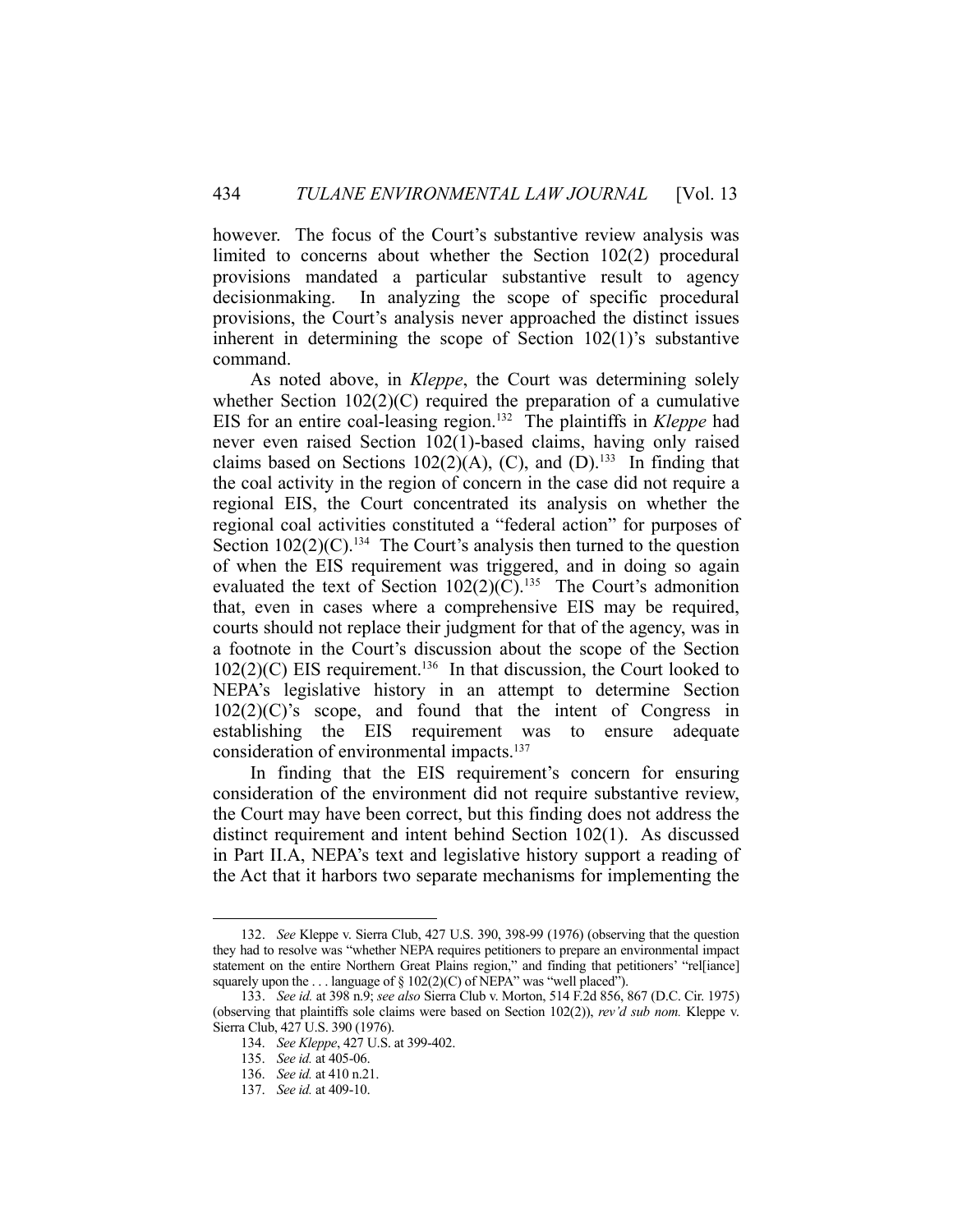national environmental policy. The procedural mechanisms of Section 102(2) facilitate that policy by ensuring that consideration of environmental factors is institutionalized in the agency decisionmaking process. As the Court observed in *Kleppe*, this is not the locus of NEPA substantive review. Once a court has determined that a federal action has been accompanied by a proper consideration of environmental factors, however, it has the separate Section 102(1) based obligation to review whether the substance of the action comports with the environmental policy established in Section 101.<sup>138</sup> This requirement resides in a section of NEPA not examined by the *Kleppe* Court, and the intent of Congress to impart this substantive requirement is found in sections of the legislative history likewise not examined by the *Kleppe* Court. The Court's analysis that the sole intent of Congress in requiring a Section 102(2)(C) EIS was to ensure consideration of the environment does not foreclose a reading of Section 102(1) that would require that such consideration result in an agency decision that furthered the environmental policy of Section 101.

 The Court's decision in *Vermont Yankee* similarly does not provide analysis that may implicitly foreclose Section 102(1) substantive review. In *Vermont Yankee*, the controversy at issue revolved around what rulemaking procedures should have been used by the Atomic Energy Commission in granting licenses to build or expand nuclear energy facilities.<sup>139</sup> The Court searched NEPA for any requirement of procedures beyond those required by Section 4 of the APA, and concluded that the only procedures required by NEPA were those explicitly set out in NEPA Section  $102(2)$ .<sup>140</sup> The Court then examined the scope of the Section  $102(2)(C)$  requirement that the EIS contain a "detailed statement . . . on . . . alternatives to the proposed action."141 The Court held that notions of "feasibility" and "common sense" delineated the scope of this alternatives requirement and of the EIS requirement of Section  $102(2)(C)$ .<sup>142</sup> The Court's analysis on

 <sup>138.</sup> *See* text accompanying notes 68 and 69, *supra*, observing that the two-pronged review under NEPA required that, after it examines an agency's compliance with the procedural mechanisms, a court should examine the substantive decision of the agency on its merits by determining, "according to the standards set forth in [sections] 101(b) and 102(1) of the Act, whether the actual balance of costs and benefits that was struck was arbitrary or clearly gave insufficient weight to environmental values." Environmental Defense Fund, Inc. v. Corps of Engineers, 470 F.2d 289, 300 (8th Cir. 1972) (internal quotation marks omitted).

 <sup>139.</sup> *See* Vermont Yankee Nuclear Power Corp. v. Natural Resources Defense Council, Inc., 435 U.S. 519, 528-29 (1978).

 <sup>140.</sup> *See id.* at 548.

 <sup>141.</sup> NEPA § 102(2)(C), 42 U.S.C. § 4332(2)(C) (1997).

 <sup>142.</sup> *Vermont Yankee*, 435 U.S. at 551.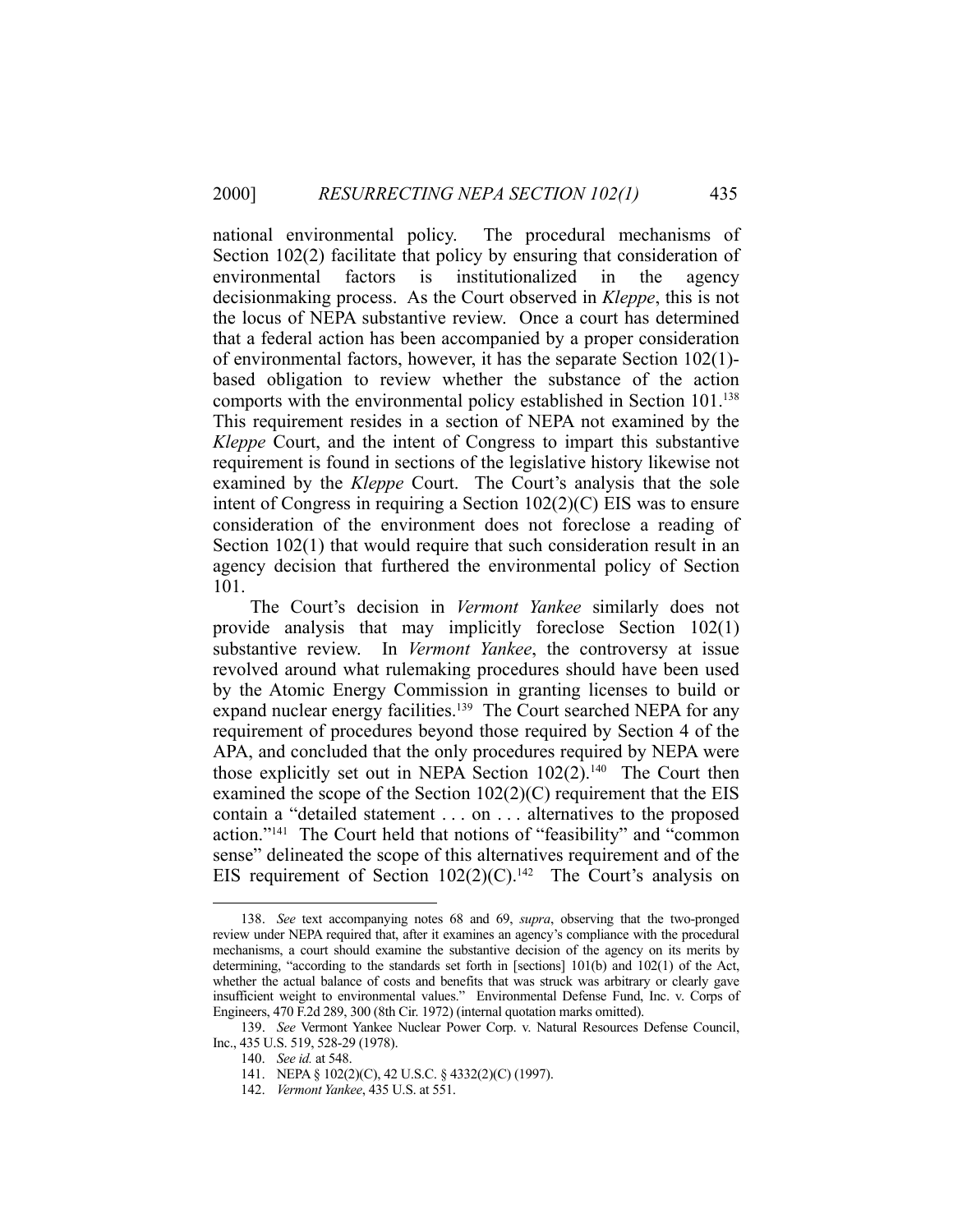these issues in controversy is inapplicable to whether the decision resulting from the agency's decisionmaking process could be substantively reviewed by the courts. Even limiting the EIS procedure to one bounded by notions of feasibility and common sense, the decision resulting from such a limited process must still be held up against the substantive mandate of Section 102(1). Limiting the procedural requirement, as the Court's analysis supports, does not by implication eliminate the substantive command.

 It is the *Vermont Yankee* majority's final paragraph of analysis that discusses NEPA's substantive reach.<sup>143</sup> As discussed in Part III.A, however, this part of the Court's analysis is dictum; even the majority recognizes that its discussion is only "of *some* relevance to th[e] case."144 The uselessness of dicta is perhaps best illustrated by the inapplicability of the majority's diatribe against NEPA substantive review in *Vermont Yankee*. The Court was not confronted with the question of whether it could review the merits of the Atomic Energy Commission's rulemaking decision; as a result, it did not analyze NEPA substantive review in a fully developed case or controversy, which led to a flawed and futile analysis. The Court observed that administrative decisions could be set aside for "substantive reasons as mandated by statute."<sup>145</sup> However, the Court also observed that NEPA's mandate was "essentially procedural."146 Perhaps because the Court was not analyzing the question of NEPA's substantive power in the context of a fully briefed and argued actual controversy, its analysis regarding the nature of NEPA was exclusively policy-based, contending that it would not be right for a court to be able to reverse an agency decision it disagreed with when an agency had arrived at that decision through extensive proceedings.<sup>147</sup> Because its analysis was not framed by an actual controversy, the Court did not fully examine NEPA's text and legislative history; if it had, it would have recognized that substantive review was, indeed, mandated by the statute, in the distinct command of Section 102(1). The Court itself recognized that its policy-based concerns about substantively reviewing an agency decision would be trumped by a statutory mandate of substantive review. Hence, even though the language of

 <sup>143.</sup> *See id.* at 557-58.

 <sup>144.</sup> *Id.* at 557.

 <sup>145.</sup> Vermont Yankee Nuclear Power Corp. v. Natural Resources Defense Council, Inc., 435 U.S. 519, 558 (1978).

 <sup>146.</sup> *Id.* 

 <sup>147.</sup> *See id.*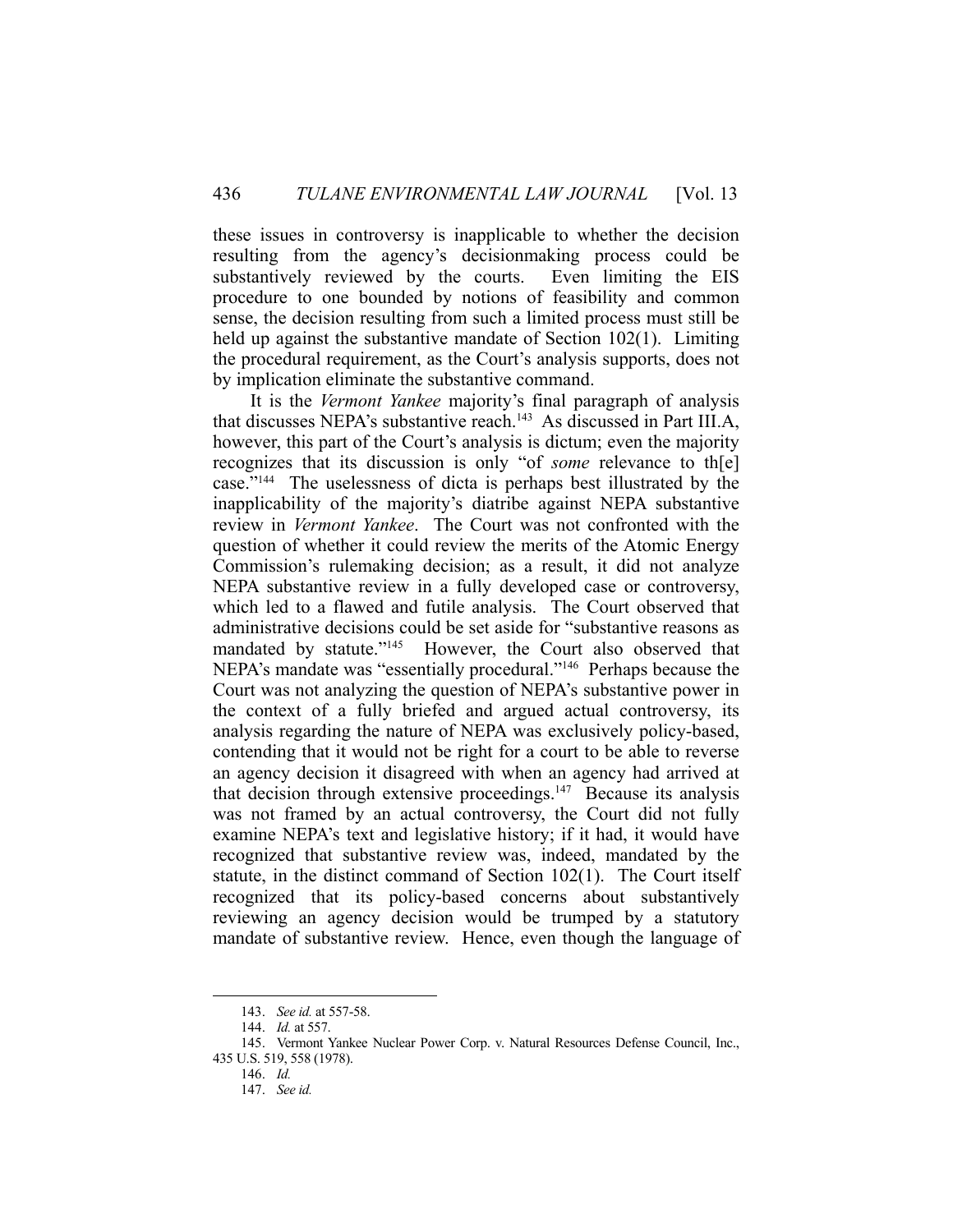the Court is that NEPA does not allow substantive review, its actual analysis supports exactly the opposite conclusion.

 The inapplicability of the Court's Section 102(2) analysis to questions of Section 102(1) substantive review continued in *Strycker's Bay*. The Court was presented by the Second Circuit court of appeals with a golden opportunity to directly confront the question of substantive review as presented by the partnership of sections 101(b) and  $102(1)$ .<sup>148</sup> The court of appeals had determined that HUD's selection of a site for a high-rise low-income housing unit, based on its EIS consideration of alternatives, should have been informed by NEPA Section  $101(b)(1)$ .<sup>149</sup> Though the court of appeals did not specifically invoke Section 102(1) as the authority for applying Section 101(b)'s standards in a substantive review of the merits of HUD's decision, it was clear that the court felt such authority could be found other than in Section 102(2)'s requirements to consider environmental factors; the court observed that "'consideration' is not an end in itself."150

 The court of appeals had pitched the ball of Section 102(1) NEPA review to the Supreme Court, albeit inelegantly; the Supreme Court, however, struck out. The Court saw the ball coming, as, in restating the position of the court below, it acknowledged the lower court's pronouncement that mere consideration was not the end-goal of NEPA.151 The Supreme Court, however, though acknowledging the lower court's contention that NEPA required more than consideration of environmental factors, did not cite to that part of the lower court opinion that looked to Section 101(b) for a source of what else NEPA might require. Indeed, a reading of the Supreme Court's opinion in the case, without reading the Second Circuit's opinion, leads to the mistaken belief that the only NEPA section at issue is Section  $102(2)$ (E).<sup>152</sup> Accordingly, the Court's per curiam opinion became a mechanical exercise of applying its "precedent" from *Vermont* 

 <sup>148.</sup> *See* Karlen v. Harris, 590 F.2d 39 (2d Cir. 1978), *rev'd sub nom.* Strycker's Bay Neighborhood Council, Inc. v. Karlen, 444 U.S. 223 (1980).

 <sup>149.</sup> *See id.* at 44.

 <sup>150.</sup> *Id.* (quoting NEPA § 102(2)(B), 42 U.S.C. § 4332(2)(B) (1997)). An examination of the reported decisions rendered in the course of the protracted litigation reveals that this was the first intimation that a substantive review of the HUD action could result from a section of NEPA other than Section 102(2). *See* Trinity Episcopal Sch. Corp. v. Romney, 387 F. Supp. 1044 (S.D.N.Y. 1974), *aff'd in part, rev'd in part*, Trinity Episcopal Sch. Corp. v. Romney, 523 F.2d 88 (2d Cir. 1975), *on remand sub nom.* Trinity Episcopal Sch. Corp. v. Harris, 445 F. Supp. 204 (S.D.N.Y. 1978), *rev'd sub nom.* Karlen v. Harris, 590 F.2d 39 (2d Cir. 1978).

 <sup>151.</sup> *See* Strycker's Bay Neighborhood Council, Inc. v. Karlen, 444 U.S. 223, 226-27 (1980).

 <sup>152.</sup> *See id.* at 225.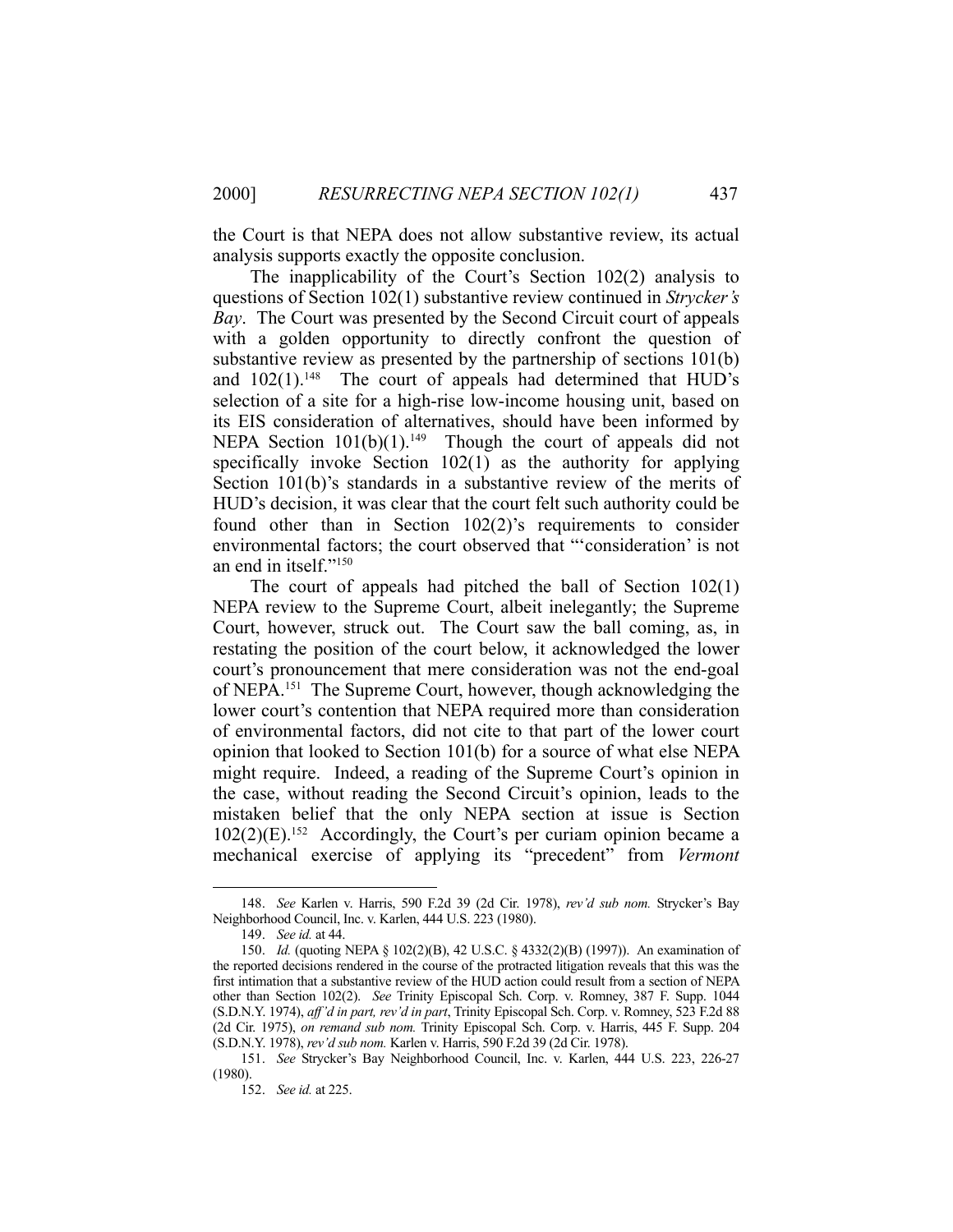*Yankee*. 153 Never mind that the language from *Vermont Yankee* relied upon by the Court was nonauthoritative dictum, but, presented with a genuine opportunity to analyze whether NEPA substantive review may extend from sections other than 102(2), the Court added no new analysis. Though it states flatly that *Vermont Yankee*'s policy-based, statutorily irrelevant dictum "cuts sharply against" the lower court's reading of NEPA, the Court does not explain how or why that dictum should apply to the court of appeals' application of Section 101(b) and, arguably, Section  $102(1)$ .<sup>154</sup> Presented with an opportunity to expand its policy arguments against the substantive mandate of NEPA, in the context of an actual case and controversy, the Court failed. With no new analysis on the issue of whether substantive review could reside in NEPA's opening sections, the Court's rejection of Section 102(2)(E) substantive review cannot act to implicitly deny Section 102(1) substantive review.

 Searching for analysis in *Methow Valley* that would support an implicit rejection of Section 102(1) substantive review proves equally fruitless. In *Methow*, the Court's relevant concerns were with determining whether the Section 102(2)(C) procedures required that possible mitigation measures in the EIS be in the form of a concrete mitigation plan or if a simple listing of possible mitigation measures would suffice, and whether Section 102(2)(C) and its implementing regulations required the EIS to incorporate a discussion of worst-case scenarios.<sup>155</sup> The Court restricted its analysis to the scope of what was required by Section  $102(2)(C)$ .<sup>156</sup> In ultimately concluding that the EIS need not contain a concrete mitigation plan or a worst-case discussion, the Court analyzed the purpose of Section  $102(2)(C)$ within the NEPA framework. It observed that the EIS was intended to ensure that agencies had a full appreciation of the environmental factors while making decisions, and that the public had opportunities for disclosure and input into agency decisions.<sup>157</sup>

 <sup>153.</sup> *See id.* at 227.

 <sup>154.</sup> *See id.* 

 <sup>155.</sup> *See* Robertson v. Methow Valley Citizens Council, 490 U.S. 332, 335-36 (1989); *see also* Methow Valley Citizens Council v. Regional Forester, 833 F.2d 810, 814 (9th Cir. 1987) (citing as part of the relevant statutory analysis NEPA Section  $102(2)(E)$ , in addition to Section 102(2)(C)), *rev'd sub nom.* Robertson v. Methow Valley Citizens Council, 490 U.S. 332 (1989).

 <sup>156.</sup> *See Methow Valley*, 490 U.S. at 348-49. Notably, the Court's discussion of the scope of Section  $102(2)(C)$  was prefaced by the comment that the EIS requirement was one "among other measures" required in Section 102. *Id.* at 348. Although, in light of the Court's later reliance on *Strycker's Bay*, this comment probably was not intended to signal that Section 102(1) was still a viable avenue for substantive review, semantically the Court does leave that door open.

 <sup>157.</sup> *See id.* at 349-50.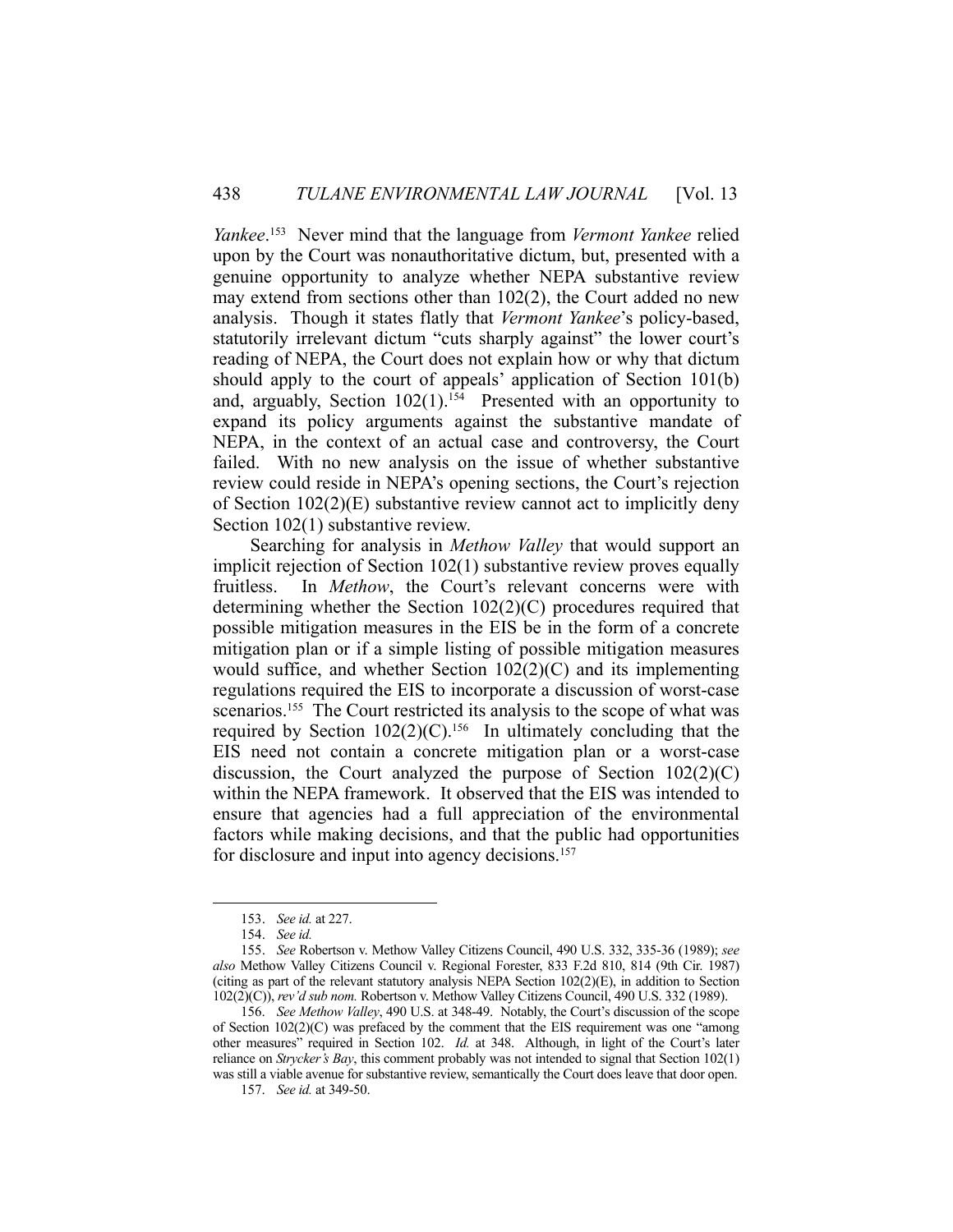Up to this point in the Court's analysis, it was not inconsistent with the scheme of substantive review that had developed in the lower courts' NEPA common law. Recall that the Eighth Circuit's *EDF v. Corps of Engineers* NEPA inquiry involved two parts: In the first part, an agency's compliance with the Section 102(2) procedural provisions was examined; the second, separate, part of the inquiry asked whether the decision reached via those procedures was, "according to the standards set forth in [sections] 101(b) and 102(1) of the Act, . . . arbitrary or clearly gave insufficient weight to environmental values.'"158 The *Methow Valley* Court's holding that the EIS procedure didn't require an actual mitigation plan or worstcase discussion, thereby limiting NEPA's procedural provisions, was only applicable to the first part of the inquiry. Granted, to a certain degree, limiting the information required by the EIS procedure may limit a court's evaluation of whether the decision reached pursuant to that EIS was arbitrary and capricious according to the Section 102(1)/101(b) standards. However, limiting the procedure does not eliminate the requirement of compliance with those standards, nor does it eliminate a review for that compliance.

 Following the *Methow Valley* Court's analysis regarding the scope of Section 102(2)(C)'s procedural requirements, it added a section of analysis very similar to the tangential dictum-diatribe that ended the majority opinion in *Vermont Yankee*. The Ninth Circuit had not attempted to review the Forest Service's decision to issue a special use permit on its merits, but had only remanded to the district court on the grounds that NEPA's procedural provisions had not been fully met.159 Nevertheless, after holding that the court of appeals had overstated the procedures required by NEPA, the Supreme Court proceeded to discuss whether NEPA mandated particular substantive agency decisions.<sup>160</sup> Though the Court had expanded its inquiry from the procedural requirement of NEPA to its substantive force, it did not expand the base of its inquiry from the procedural sections of 102(2) to the substantive sections of 102(1) and 101(b). Instead, it relied on

 <sup>158.</sup> Environmental Defense Fund, Inc. v. Corps of Engineers, 470 F.2d 289, 300 (8th Cir. 1972) (quoting Calvert Cliffs' Coordinating Comm. v. United States Atomic Energy Comm'n, 449 F.2d 1109, 1115 (D.C. Cir. 1971)).

 <sup>159.</sup> *See* Methow Valley Citizens Council v. Regional Forester, 833 F.2d 810, 816-20 (9th Cir. 1987) (finding inadequate the Forest Service's discussion of alternatives, the Forest Service's omission of a worst-case discussion, the Forest Service's discussion of air quality impacts, and the Forest Service's discussion of mitigation measures, and remanding for a more developed EIS on these deficient issues), *rev'd sub nom.* Robertson v. Methow Valley Citizens Council, 490 U.S. 332 (1989).

 <sup>160.</sup> *See Methow Valley*, 490 U.S. at 350-51.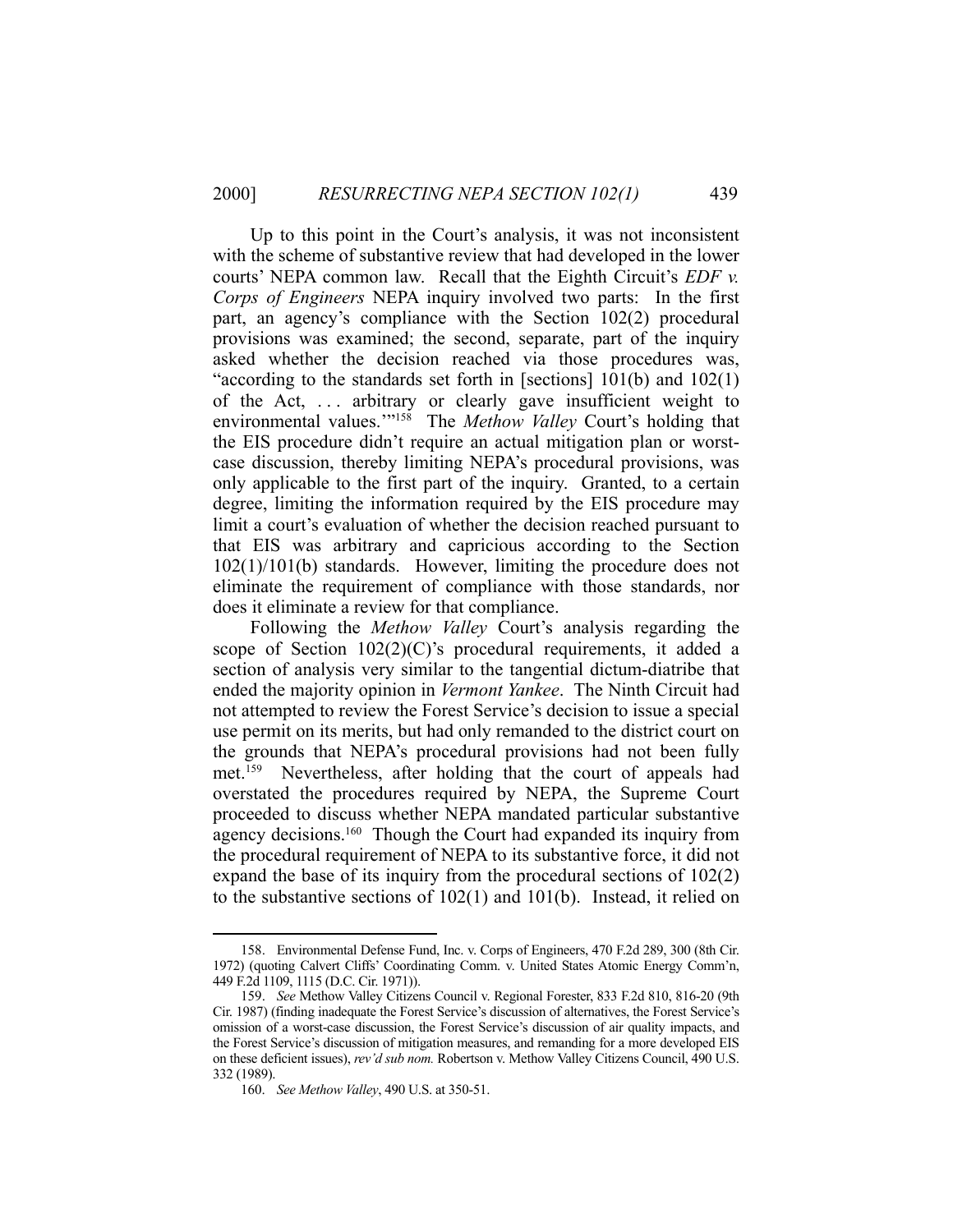the inapplicable and nonauthoritative dictum from *Vermont Yankee* and *Strycker's Bay* to find that "NEPA ... simply prescribes ... necessary process."161 Just like the dictum from *Vermont Yankee*, the Court's failure to look to the statute led to a blatantly flawed analysis lacking in any contribution to the interpretation of Section 102(1). The Court acknowledged that environmental "statutes may impose substantive environmental obligations on federal agencies," but, without examining Section 102(1), found that NEPA wasn't a source of such obligations.162 Again the Court created dictum that, in addition to being of no authoritative value, provided no analysis applicable to the interpretation of Section 102(1). Whether the substantive review provided by Section 102(1) is wise as a policy matter was a political question either answered or avoided in the proper place—Congress—at the time of NEPA's passage. The Court's concern should be with the meaning of the language in NEPA, not with the wisdom of including the language in the Act.<sup>163</sup> Because the Court's analysis of NEPA's substantive force in *Methow Valley* was grounded in the policy discussion in *Vermont Yankee*, it is inapplicable to the text-interpretation question of the force of Section 102(1), and cannot implicitly reject substantive review pursuant to that section.<sup>164</sup>

 <sup>161.</sup> *Id.* at 350.

 <sup>162.</sup> *Id.* at 351; *cf.* Vermont Yankee Nuclear Power Corp. v. Natural Resources Defense Council, Inc., 435 U.S. 519, 558 (1978) (finding that an agency's substantive decisions may be set aside for statutorily created substantive reasons, but finding—without analyzing NEPA's full text—that NEPA did not create a substantive mandate).

 <sup>163.</sup> *See* Tennessee Valley Authority v. Hill, 437 U.S. 153, 194-95 (1978) ("Our individual appraisal of the wisdom or unwisdom of a particular course consciously selected by the Congress is to be put aside in the process of interpreting a statute. Once the meaning of an enactment is discerned and its constitutionality determined, the judicial process comes to an end. We do not sit as a committee of review, nor are we vested with the power of veto.").

 <sup>164.</sup> Never confronting Section 102(1)'s language directly, the Supreme Court instead inserted poison pills in its analyses of Section 102(2), and attempted to kill off Section 102(1) substantive review quietly. Why would the Court engage in such a silent murder? Was it a product of a result-oriented bias against environmental statutes dating back to the ramifications of the Court's earlier decision that the snail darter could stop the construction of the ninety-percentcomplete dam at the Tellico Reservoir? *See generally* Tennessee Valley Authority v. Hill, 437 U.S. 153 (1978). Did the Court simply not want the responsibility of having to interpret yet another statute as putting a stop to federal projects? The answer to these questions is bigger than this Comment. For an examination of the Court's bias and hostility to NEPA, generally see Houck, *"Is That All?"*, *supra* note 14, manuscript at 18 (observing that "[i]t is hard to imagine a venue more hostile to NEPA—to any aspect of NEPA—than the Supreme Court has proven to be"); David C. Shilton, *Is the Supreme Court Hostile to NEPA?* Some Possible Explanations for *a 12-0 Record*, 20 ENVT'L L. 551 (1990).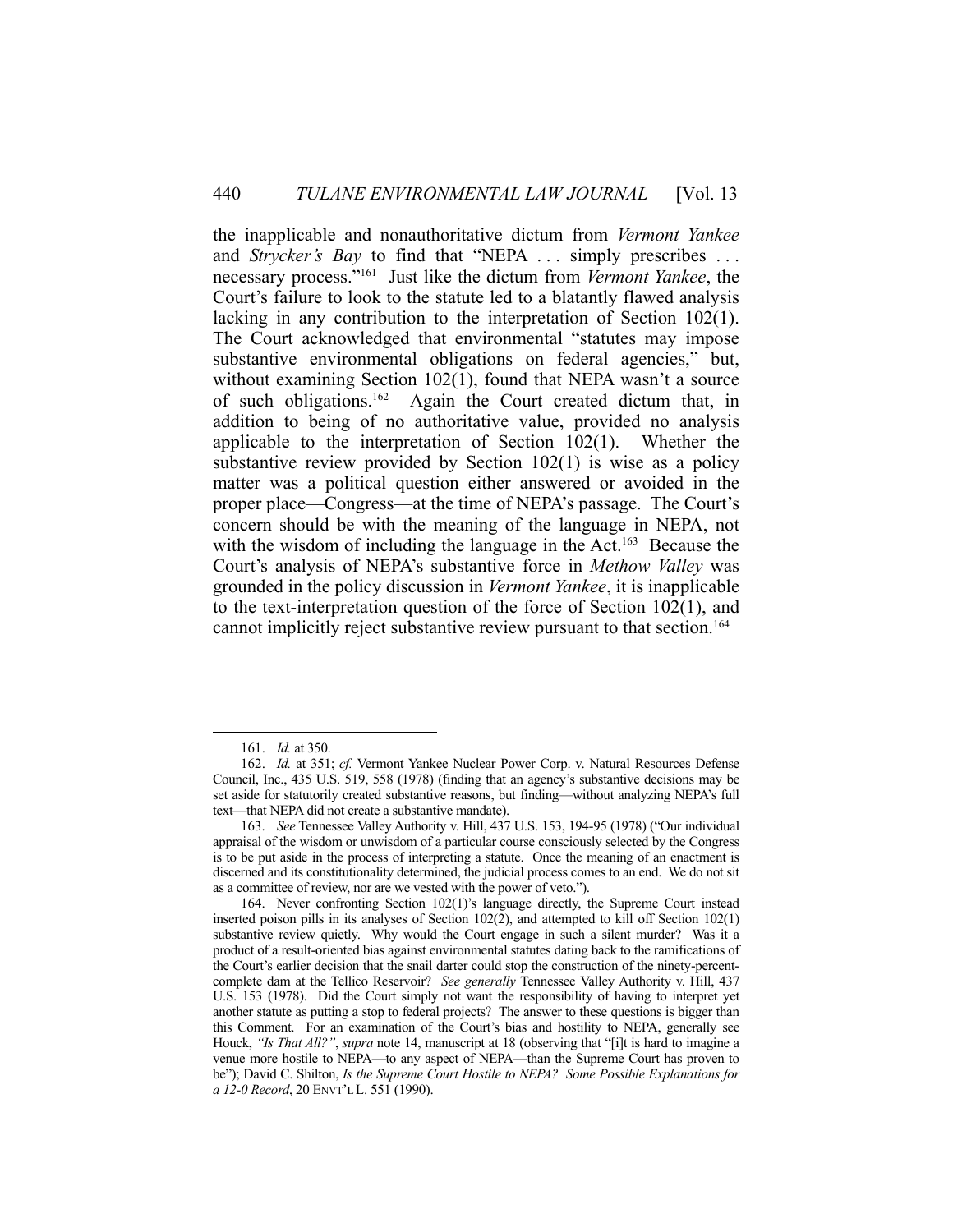#### IV. WHAT THE SUPREME COURT NEVER TALKED ABOUT: FINDING NEPA'S SUBSTANTIVE "LAW TO APPLY"

 If Section 102(1) has indeed survived the Supreme Court's pronouncements that NEPA does not provide for substantive review, because those pronouncements are mere dicta and do not rely on analysis that can be applied to the interpretation of Section 102(1), then one question remains: What would Section 102(1) review look like? Broken into subquestions, this inquiry asks how a Section 102(1) review would have differed from that used by the Supreme Court in reviewing under Section 102(2), and—ultimately—what is the NEPA "law to apply." This "law to apply" mantra extends from the Supreme Court's analysis of the APA in *Overton Park*. 165 The APA allows for review of any agency actions to determine if they were taken arbitrarily or capriciously, except, inter alia, where "agency action is committed to agency discretion by law."166 In *Overton Park*, the Court found that this exception was "very narrow[,] . . . applicable in those *rare instances* where 'statutes are drawn in such broad terms that in a given case there is no law to apply."<sup>167</sup> The thrust of any argument that Section 102(1) falls within this narrow exception is that the standards that it implements—the Section 101(b) standards—are too vaguely worded to provide reviewing courts with a concrete standard.<sup>168</sup> Though this argument is sensible given the largely aspirational wording in much of Section 101(b), it does not take into account the full strength of the relationship between sections 102(1), 101(a), and 101(b), focusing instead just on section 101(b). Not only can NEPA law to apply be found in this relationship between sections  $102(1)$ ,  $101(a)$ , and  $101(b)$  via Section  $102(1)$ 's administration clause, but it can also be found in the role of Section 102(1) as a rule of construction for non-NEPA statutes via Section 102(1)'s interpretation clause.

#### *A. Section 102(1)'s Administration Clause as "Law to Apply"*

 Section 102(1) requires all federal laws, policies, and regulations to be "interpreted and administered" so as to accord with the national

 <sup>165.</sup> *See* Citizens to Preserve Overton Park, Inc. v. Volpe, 401 U.S. 402, 410 (1971).

 <sup>166. 5</sup> U.S.C. §§ 701(a)(2), 706(2)(A) (1997).

 <sup>167.</sup> *Overton Park*, 401 U.S. at 410 (quoting S. REP. NO. 79-752 (1945)) (emphasis added).

 <sup>168.</sup> *See, e.g.*, Houck, *"Is That All?"*, *supra* note 14, manuscript at 9-10 ("Motivational as [the Section 101(b) standards] may be, they lack the precision that would allow someone—in our system, ultimately, a reviewing court—to say, 'this is over the line.'").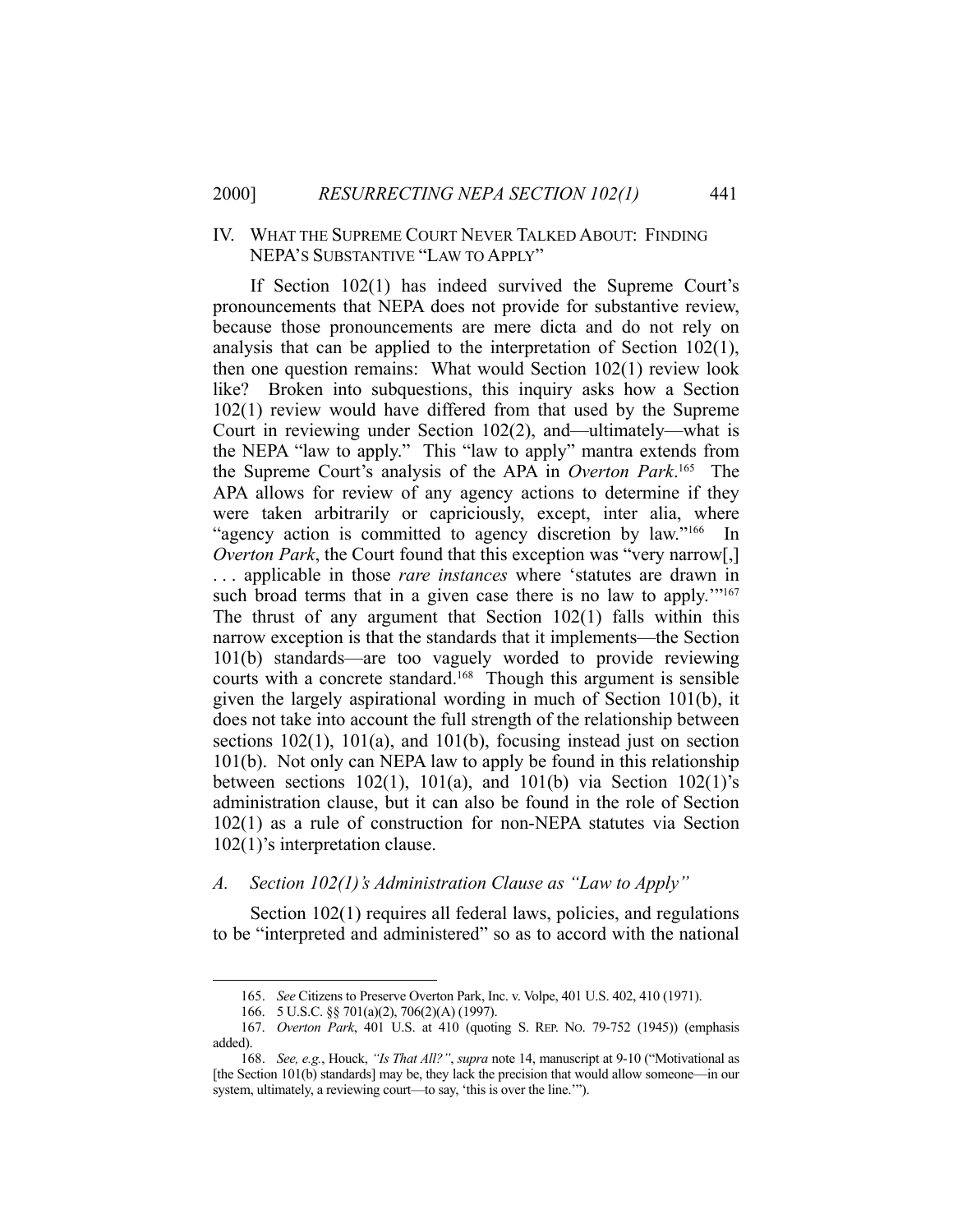environmental policy.<sup>169</sup> Each of these duties breaks into a separate clause, an administration clause and an interpretation clause, carrying separate powers. Recall from the discussion in Part II.A, that the Congressional declaration of the environmental policy of NEPA was founded on the recognition of human impact on natural ecosystems.<sup>170</sup> Recall also that the Congressional policy based on this recognition and on the recognition of the importance of protecting and rehabilitating the environment, is to protect the natural environment.<sup>171</sup> The standards in Section 101(b) are provided "[i]n order to carry out the policy set forth" in Section  $101(a)$ .<sup>172</sup>

 To the extent that some of the Section 101(b) standards may be vague, this vagueness is remedied by referring to the standard's purpose to carry out the policy of environmental protection. For instance, in his recent critique of the lack of precision in Section 101(b), Professor Oliver A. Houck observed that Section 101(b)(3)'s declaration that agency actions "attain the widest range of beneficial uses of the environment" would allow any number of actions, from "damming the Colorado River (to provide electricity for Los Angeles), [to] leaving it alone (for the benefit of tourists and rafters) . . . [to] removing the existing Glen Canyon Dam."173 Initially note that the Section  $101(b)(3)$  standard of attaining a wide range of uses of the environment is modified by the caveat, "without degradation."174 Moreover, a reviewing court of such proposed actions for the Colorado River would be constrained in their reading of what actions were allowed by the 101(b)(3) standard by the fact that the standard must be read as carrying out the Section 101(a) policy of environmental protection. To that end, a reviewing court would be able to ascertain that an agency action to, for instance, dam the Colorado River crossed the line of allowable conduct because such a use—though arguably "beneficial"—would not be in

 <sup>169.</sup> NEPA § 102(1), 42 U.S.C. § 4332(1) (1997).

 <sup>170.</sup> *See* NEPA § 101(a), 42 U.S.C. § 4331(a) (1997) ("[R]ecognizing the profound impact of man's activity on the interrelations of all components of the natural environment.").

<sup>171.</sup> *See id.* ("[I]t is the continuing policy of the Federal Government . . . to create and maintain conditions under which man *and nature* can exist in productive harmony.") (emphasis added).

 <sup>172.</sup> NEPA § 101(b), 42 U.S.C. § 4331(b) (1997).

 <sup>173.</sup> Houck, *"Is That All?"*, *supra* note 14, manuscript at 9. In an earlier draft of this Comment, the discussion of NEPA substantive review was phrased in terms of a conversation between this author and Professor Houck. Though this author chose to forego this rhetorical device, the conversation is still quite real. This Comment is merely a published continuation of an actual conversation regarding NEPA's substantive force that has been ongoing between this author and Professor Houck for the past year.

 <sup>174.</sup> NEPA § 101(b)(3), 42 U.S.C. § 4331(b)(3) (1997).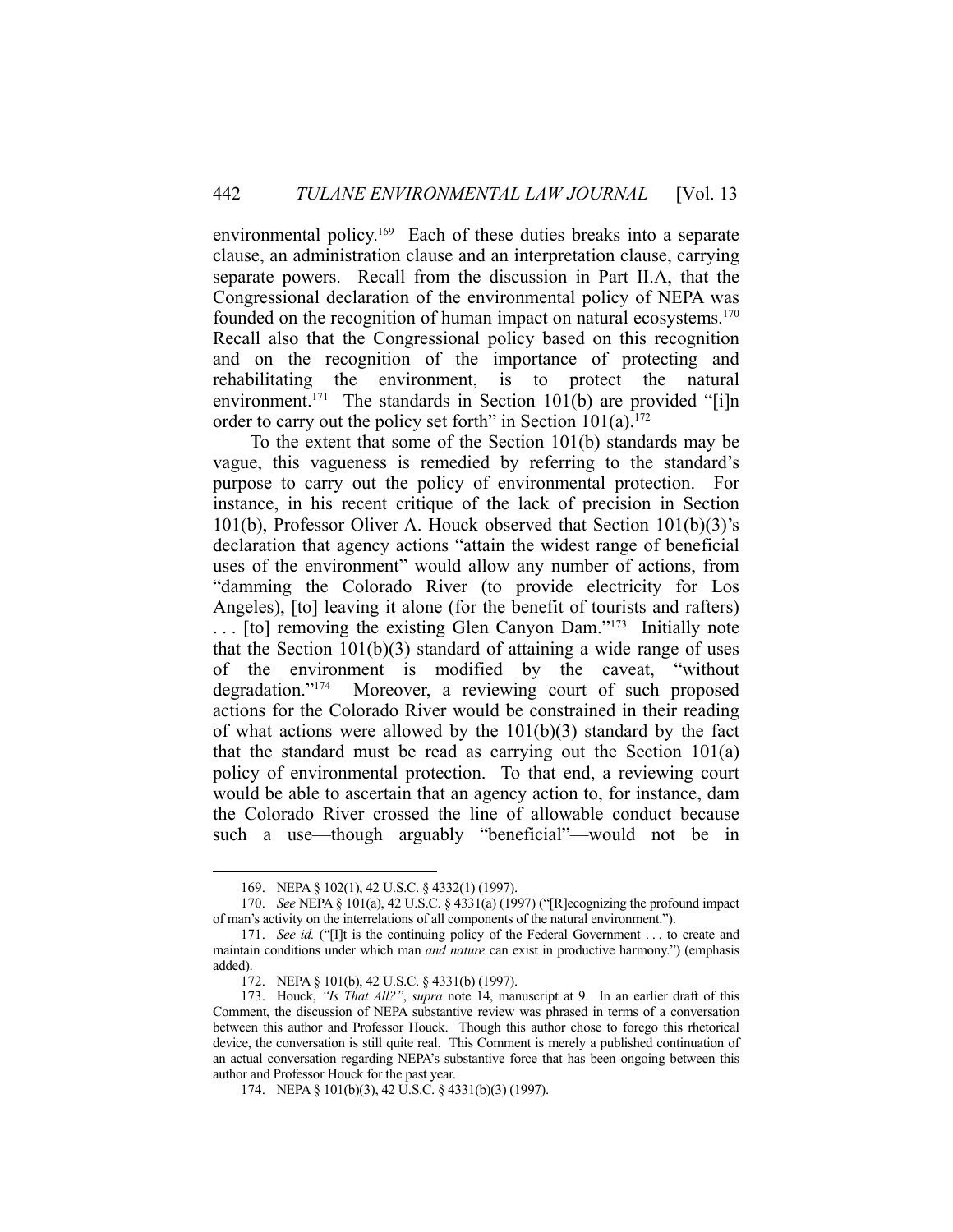furtherance of the policy of protecting the natural environment. To clear up any doubt on this matter of interpretation, Section 102(1)'s interpretation clause mandates that Section 101(b)'s standards be interpreted so as to promote the policy of environmental protection.<sup>175</sup> It would, therefore, be impermissible for a court to interpret an agency's environmentally predatory action as comporting with the Section 101(b) standards.<sup>176</sup>

 Combining Section 102(1)'s administration clause with the fully integrated policy/standards of sections 101(a) and 101(b) (as integrated using Section 102(1)'s interpretation clause) provides for a substantive review of agency actions that is much different from what the Supreme Court rejected in *Vermont Yankee*, *Strycker's Bay*, and *Methow Valley*. In those cases, as discussed in Part III, the Court inquired whether Section 102(2)'s various procedural provisions compelled a particular substantive agency decision.<sup>177</sup> The inquiry of whether an agency decision made pursuant to those procedures substantively comports with sections 101 and 102(1), however, is a separate inquiry, distinct from the inquiry into the force of NEPA's procedural provisions.178

 If such a substantive inquiry were properly before the Court in those cases, the results compelled may have been far different from those actually obtained. In a *Vermont Yankee*-type scenario, a court reviewing the decision to grant construction permits for nuclear facilities would have to confront the merits of the plaintiffs' arguments regarding energy conservation. The procedural inquiry concerned whether Section 102(2)(C) required promotion of energy conservation measures to be a considered alternative to nuclear

 <sup>175.</sup> *See* NEPA § 102(1), 42 U.S.C. § 4332(1) (1997).

 <sup>176.</sup> Even Section 101(b)'s most aspirational standards can be clarified when understood as being interpreted so as to further the policy of environmental protection. "[P]leasing surroundings," "beneficial uses," "undesirable and unintended consequences," "important ... aspects," "variety," and "high standards of living," for instance, are all very subjective standards when read in the abstract. NEPA § 101(b)(2)-(5), 42 U.S.C. § 4331(b)(2)-(5) (1997). However, when read as being required to carry out and accord with a policy of environmental and ecosystem protection, their possible interpretations are narrowed to a more objective set of applicable standards.

 <sup>177.</sup> *See supra* Part III (particularly Part III.A, noting that even these inquiries of substantive force regarding the procedural sections of NEPA were not properly before the Court).

 <sup>178.</sup> *See* Environmental Defense Fund, Inc. v. Corps of Engineers, 470 F.2d 289, 300 (8th Cir. 1972) (observing that the two-pronged review under NEPA required that, after a court examines an agency's compliance with the procedural mechanisms, it should examine the substantive decision of the agency on its merits by determining, "according to the standards set forth in [sections] 101(b) and 102(1) of the Act, whether the actual balance of costs and benefits that was struck was arbitrary or clearly gave insufficient weight to environmental values") (internal quotation marks omitted).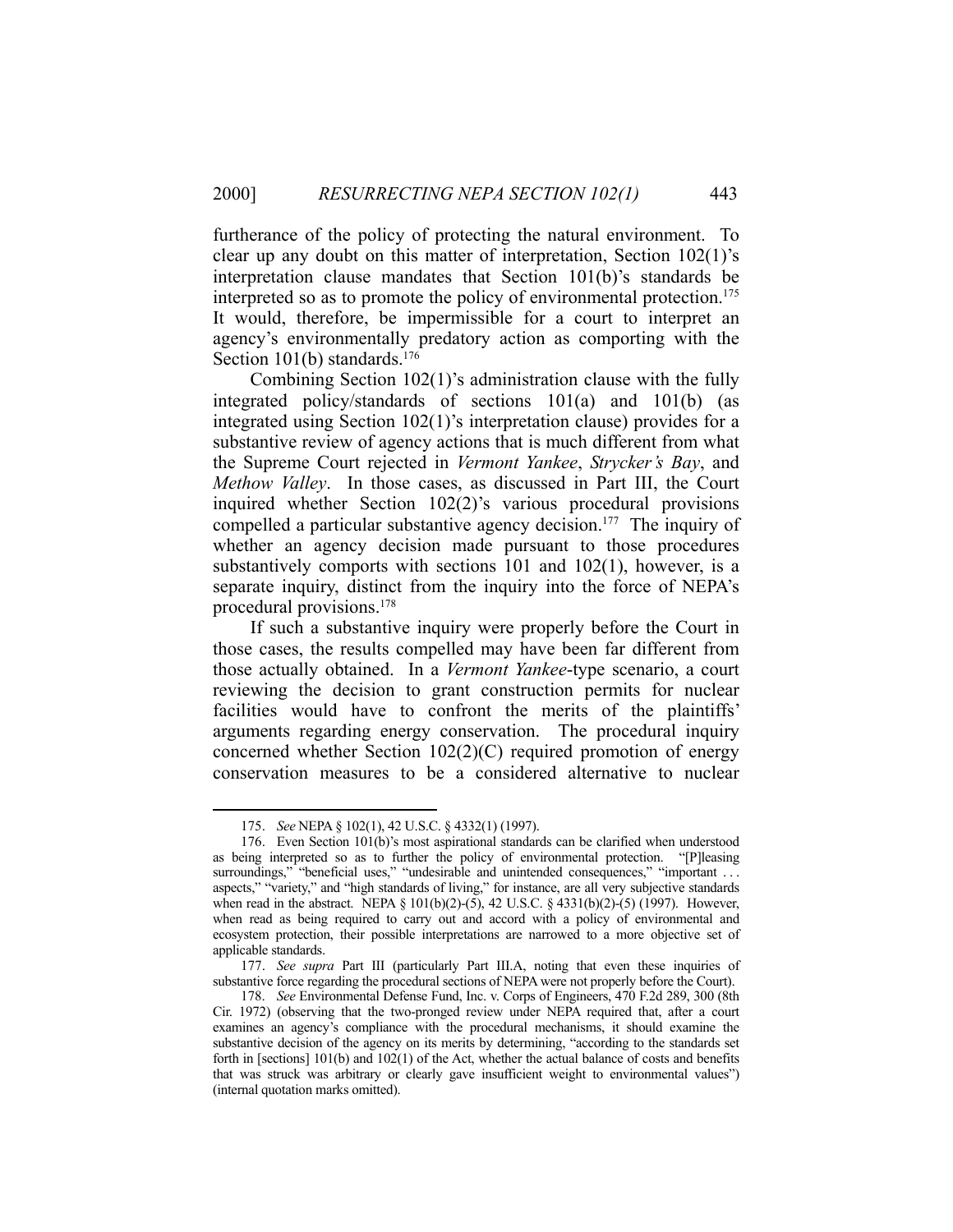energy.179 The substantive inquiry would ask not whether the procedures compelled such consideration, but whether the actual decision resulting from those procedures to build nuclear facilities instead of promoting energy conservation violated NEPA's mandate to "enhance the quality of renewable resources and approach the maximum attainable recycling of depletable resources."<sup>180</sup> Of course, the onus would be on the concerned parties to get the issue of energy conservation in front of the agency, because a later substantive review of the agency decision can only inquire into whether the decision was arbitrary and capricious in light of the information developed in the administrative record.<sup>181</sup> However, insofar as energy conservation appears on the record of decision, Section 102(1)'s mandate to administer laws in accordance with the Section 101(a) policy of protecting the environment—as measured by the Section 101(b)(6) standard of enhancing renewable resources and recycling depletable ones—would allow a reviewing court to determine if choosing to build nuclear facilities instead would violate NEPA.

 Similarly, in *Strycker's Bay*, if the merits of HUD's decision to build a low-income high-rise housing complex in a neighborhood of already-concentrated poverty had been properly before the courts, Section 102(1)-mandated substantive review may have compelled a different result from that obtained. After resolving the issue of what consideration of alternatives was required by the procedures in Section 102(2), a reviewing court would then turn to whether, measured against the section 102(1)/101 mandate, HUD's decision to proceed was arbitrary and capricious. Several of the Section 101(b) standards would apply to a review of HUD's decision. Would constructing the new low-income high-rise and contributing to the concentration of poverty violate the standard of "assur[ing] for all

 <sup>179.</sup> *See* Vermont Yankee Nuclear Power Corp. v. Natural Resources Defense Council, Inc., 435 U.S. 519, 549-50 (1978).

 <sup>180.</sup> NEPA § 101(b)(6), 42 U.S.C. § 4331(b)(6) (1997). For another case that presents facts that more directly implicate the standard of Section 101(b)(6), see United States v. Students Challenging Regulatory Agency Procedures (SCRAP), 412 U.S. 669, 669 (1973). Though better known for its holding regarding standing, this suit was brought by environmental groups protesting the Interstate Commerce Commission's continuation of a surcharge on the shipping of scrap materials on the basis that the surcharge discouraged the use of recycled materials. *See id.*; *see also* Houck, *"Is That All?"*, *supra* note 14, manuscript at 9 n.20.

 <sup>181.</sup> *See* Camp v. Pitts, 411 U.S. 138, 142 (1973) ("In applying [APA Section 706's arbitrary and capricious standard], the focal point for judicial review should be the administrative record already in existence, not some new record made initially in the reviewing court."). This standard makes sense, especially in the context of the far-reaching substantive review proposed by this Comment. Otherwise, administrative action may become paralyzed as one challenge after another was raised in the courts after the administrative record of decision was complete.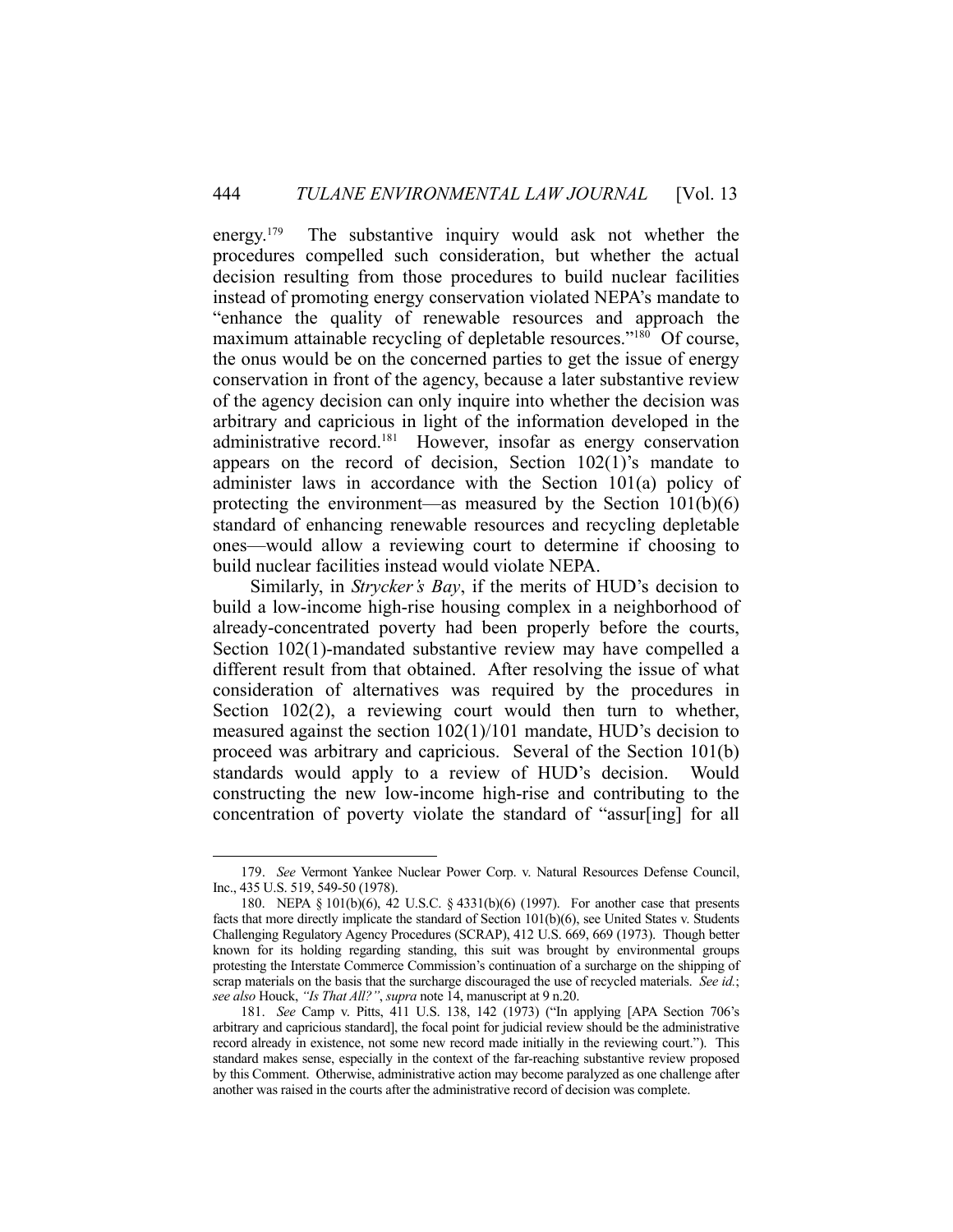Americans safe [and] productive ... surroundings?"<sup>182</sup> Would it violate the responsibility to "attain the widest range of beneficial uses of the [urban] environment without degradation, risk to health or safety, or other undesirable and unintended consequences?"<sup>183</sup> Information on the record that concentrating poverty would lead to increases in crime and would perpetuate the economic straits of the residents may have provided a reviewing court with the authority to find that HUD had crossed the line.<sup>184</sup>

 Perhaps more applicably, when reviewed substantively, HUD's decision based on the record before it would likely fail to meet the standards that its actions "preserve important historic [and] cultural . . . aspects . . ., and maintain, wherever possible, an environment which supports diversity and variety of individual choice;"<sup>185</sup> and that its actions "achieve a balance between population and resource use which will permit high standards of living and a wide sharing of life's amenities."186 A reviewing court could determine whether the construction of the high-rise would destroy the historical and cultural heritage of the neighborhood. Also, the reviewing court could examine whether the concentration of low-income residents, as opposed to an integration of different income-level residents, would decrease standards of living, information regarding which was specifically on the administrative record in *Strycker's Bay*. 187 In conducting this review, the court would be empowered by APA Section 706 and NEPA Section 102(1)'s administration clause to find unlawful the HUD decision if it was made in violation of the mandate to administer federal laws in accordance with the NEPA Section 101 policy and standards.

 *Methow Valley* provides another example of the difference the availability of such substantive review would make. After deciding the procedural questions of whether a mitigation plan and worst-case discussion should be a part of an EIS, if the merits of the Forest Service's permitting decision were properly before it, the reviewing court could separately determine whether the decision to grant the permit was an administration of federal law in violation of NEPA Section 101. Where the merits of the Forest Service's decision were

 <sup>182.</sup> NEPA § 101(b)(2), 42 U.S.C. § 4331(b)(2) (1997).

 <sup>183.</sup> NEPA § 101(b)(3), 42 U.S.C. § 4331(b)(3) (1997).

 <sup>184.</sup> *See* Karlen v. Harris, 590 F.2d 39, 43-44 (2d Cir. 1978), *rev'd sub nom.* Strycker's Bay Neighborhood Council, Inc. v. Karlen, 444 U.S. 223 (1980).

 <sup>185.</sup> NEPA § 101(b)(4), 42 U.S.C. § 4331(b)(4) (1997).

 <sup>186.</sup> NEPA § 101(b)(5), 42 U.S.C. § 4331(b)(5) (1997).

 <sup>187.</sup> *See* Karlen v. Harris, 590 F.2d 39, 45 (2d Cir. 1978), *rev'd sub nom.* Strycker's Bay Neighborhood Council, Inc. v. Karlen, 444 U.S. 223 (1980).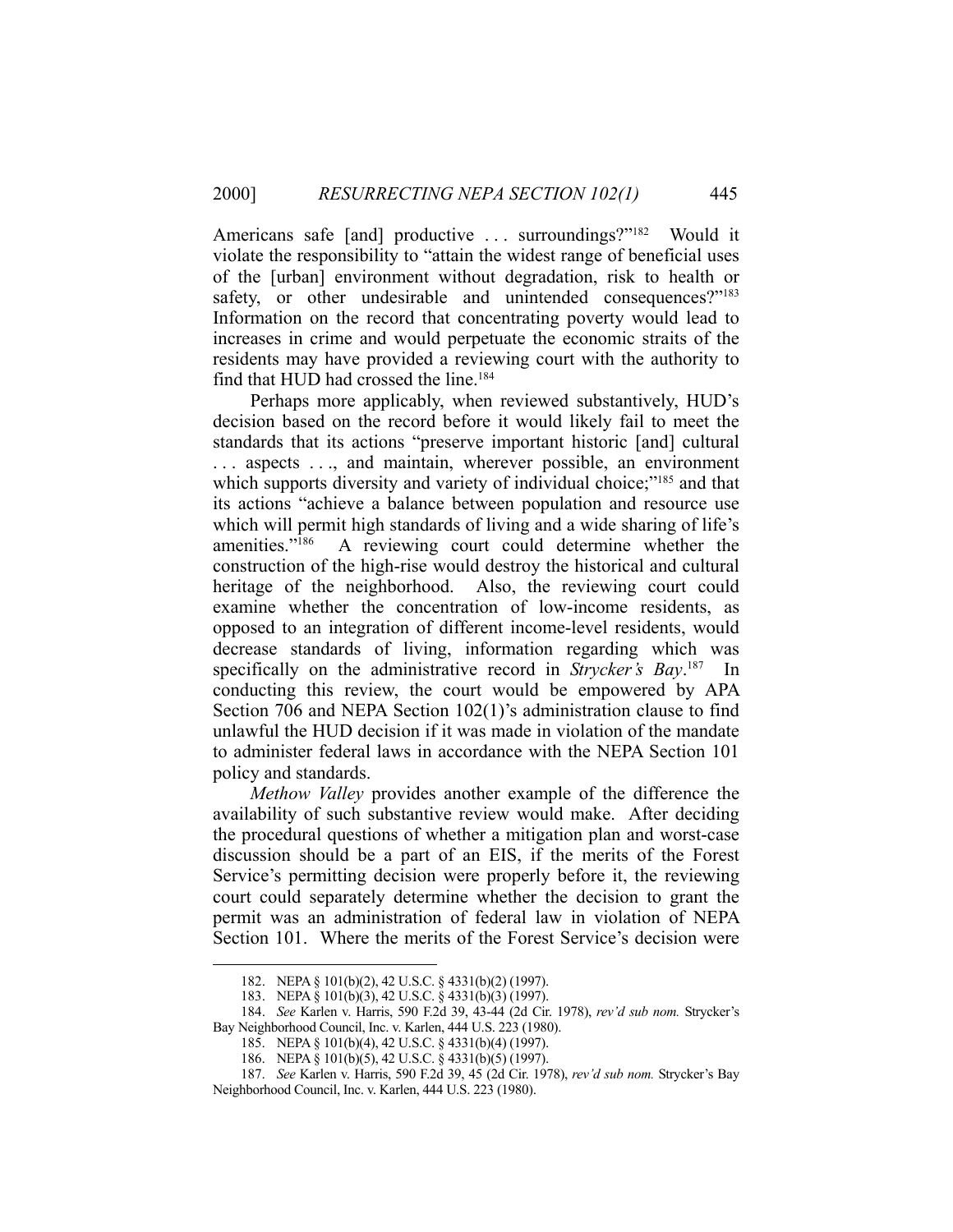not properly before the Court, Justice Stevens wrote that "it would not have violated NEPA if the Forest Service . . . had decided that the benefits to be derived from downhill skiing at Sandy Butte justified the issuance of a special use permit, notwithstanding the loss of fifteen percent, fifty percent, or even 100 percent of the mule deer herd."<sup>188</sup> However, if the merits of the decision were properly before the Court, and it had appropriately looked to the full language of NEPA for a source of law to apply to the substantive decision, it may have very well reached a different conclusion. If 100 percent of the mule deer herd would be lost (or even fifty or fifteen percent) by the Forest Service's administration of federal laws and regulations, the policy of environmental protection embodied in the standard that "the responsibilities of each generation as trustee of the environment for succeeding generations" be fulfilled would surely be violated.<sup>189</sup> It is difficult to conceive of the argument that would plausibly find the elimination of a 30,000-strong deer herd to not be a violation of the Section 101(b)(1) trust relationship. It is even more difficult in light of the fact that ambiguities in the Section 101(b) standards must be interpreted in favor of the policy of environmental protection in Section  $101(a)$ .<sup>190</sup>

## *B. Section 102(1)'s Interpretation Clause as "Law to Apply"*

 Not only does Section 102(1) provide law to apply to substantive review of agency decisions via its command that federal laws, regulations and policies be administered in accordance with the Section 101, but it is also applicable law as a command that those laws, regulations and policies be interpreted in accordance with Section 101.<sup>191</sup> The power of the interpretation clause of Section 102(1) doesn't just aid in applying the Section 101(b) standards to a review of agency actions taken pursuant to NEPA.<sup>192</sup> Section 102(1)'s language does not limit its interpretation clause to issues of interpretation of NEPA, but applies to all "policies, regulations, and public laws of the United States."193

 <sup>188.</sup> Robertson v. Methow Valley Citizens Council, 490 U.S. 332, 351 (1989).

 <sup>189.</sup> NEPA § 101(b)(1), 42 U.S.C. § 4331(b)(1) (1997).

 <sup>190.</sup> *See* NEPA § 102(1), 42 U.S.C. § 4332(1) (1997).

 <sup>191.</sup> *See id.* 

 <sup>192.</sup> *See supra* Part IV.A; *see also* Citizens for Balanced Env't and Transp., Inc. v. Volpe, 503 F.2d 601, 607 (2d Cir. 1974) (Winter, J., dissenting) (finding Section 102(1) to function as a "rule of decision" for courts confronted with close definitional questions regarding other provisions within NEPA).

 <sup>193.</sup> NEPA § 102(1), 42 U.S.C. § 4332(1) (1997).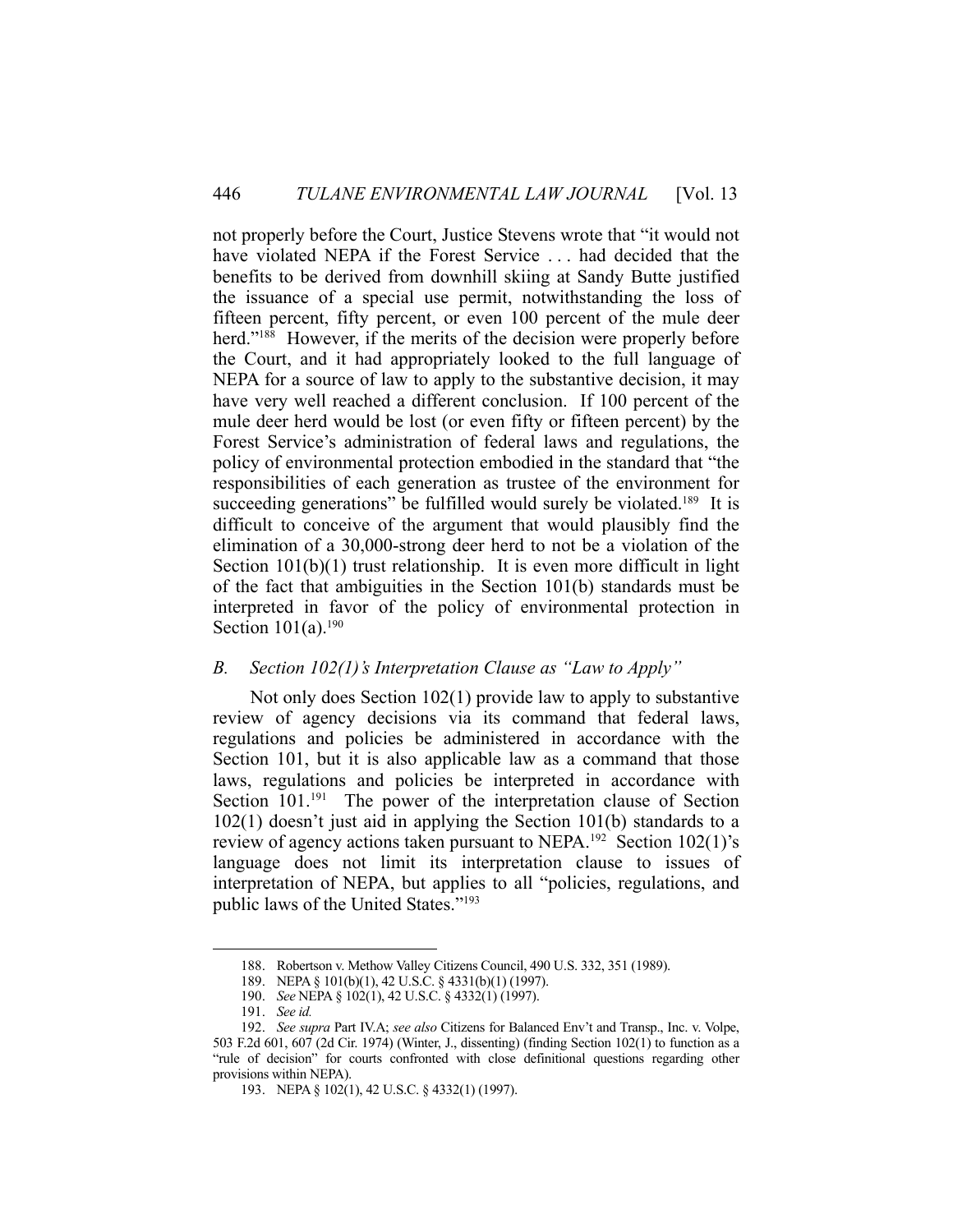Although by 1979 courts had ceased examination of Section 102(1) as a potential fount of substantive mandate, opinions continued to examine the role of Section 102(1) as a mandatory rule of interpretation.194 Section 102(1)'s admonition to interpret and administer all federal policies, laws, and regulations in accordance with the policy and standards established in Section 101 has been found to act as a "Congressionally mandated rule of construction" for resolving doubt as to how to interpret other statutes.<sup>195</sup> When the interpretation of a statute could lead to several possible meanings, differences "should be resolved in favor of the policies expressed in NEPA."196

The roots of the idea of looking to NEPA Section  $102(1)$ 's interpretation clause run to the first germination of NEPA in the courts.197 Soon after the Act's passage, the Fifth Circuit held that, considering NEPA together with the Fish and Wildlife Coordination Act, the Rivers and Harbors Act could be interpreted to allow the Corps of Engineers to refuse to grant a permit on conservation grounds.198 An early decision from the Western District of Tennessee also acknowledged that Section 102(1)'s interpretation clause affected the interpretation of other statutes. The court noted that, "in the light of the requirement of NEPA . . . that the [Fish and Wildlife Coordination] Act of 1958 be interpreted and administered in accordance with NEPA and . . . that all Federal plans and programs be improved to attain environmental objectives, . . . the Act of 1958 must be interpreted to require the Corps to submit a new plan of mitigation to Congress before it proceeds further" with plans to enlarge and channelize the Obion and Forked Deer rivers.<sup>199</sup> This application of Section 102(1) as a rule of statutory interpretation has never been addressed by the Supreme Court, even in dicta.<sup>200</sup>

 <sup>194.</sup> *See, e.g.*, Romer v. Carlucci, 847 F.2d 445, 467 (8th Cir. 1988) (en banc) (Arnold, J., concurring in part and dissenting in part).

 <sup>195.</sup> *Id.* at 468.

 <sup>196.</sup> *Id.*

 <sup>197.</sup> *See* Zabel v. Tabb, 430 F.2d 199, 211-14 (5th Cir. 1970); Akers v. Resor, 339 F. Supp. 1375, 1380 (W.D. Tenn. 1972).

 <sup>198.</sup> *See Zabel*, 430 F.2d at 214.

 <sup>199.</sup> *Akers*, 339 F. Supp. at 1380.

<sup>200.</sup> *But cf.* Natural Resources Defense Council, Inc. v. U.S. Environmental Protection Agency, 859 F.2d 156, 169 & n.7 (D.C. Cir. 1988) (relevant section of opinion drafted by Starr, J.) (rejecting EPA's contention that NEPA Section 102(1) compels EPA to "evaluate all the environmental impacts and alternatives concerning the planning, design, construction and location of new sources" when issuing permits pursuant to the Clean Water Act). Though the court's holding in *NRDC v. EPA* seems to reject the interpretive application of Section 102(1), a closer examination of the court's analysis reveals that the rejection was strictly limited to the particulars of the case. In rejecting EPA's 102(1)-based argument, the court held that "NEPA does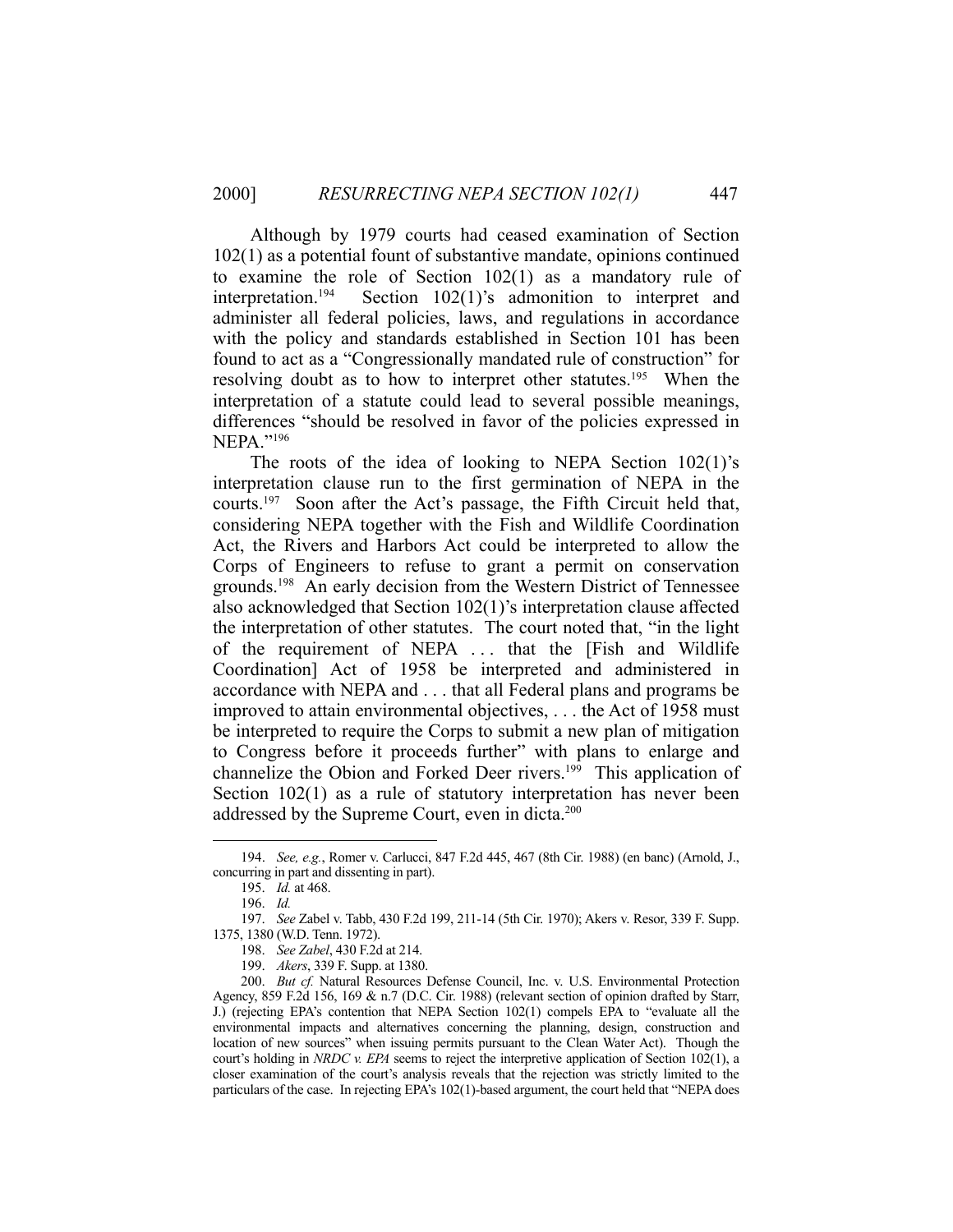#### V. SEARCHING FOR WOODPECKERS: CHALLENGING THE PROFESSION TO BRING BACK SECTION 102(1)

 When David Kulivan reported his sighting of a pair of ivorybilled woodpeckers to state wildlife officials, and was able to provide information lending credence to his claim, he set off a flurry of activity.201 State wildlife officials and U.S. Fish and Wildlife endangered species experts began a series of expeditions into the state wildlife management area where Kulivan made the sighting.<sup>202</sup> The sighting of intact NEPA substantive review reported in this Comment hopefully can inspire the same flurry of activity in the legal profession.

 The evaluation of NEPA Section 102(1) in this Comment was aimed at revealing the vitality of that section, and of the substantive mandate and review consequent to that section. Substantive change in agency conduct was the intention of Congress in drafting NEPA, especially Section 102(1). The resulting text of the statute plainly mandated that substantive change. The federal courts developed a NEPA common law enforcing that substantive change through judicial review. Because the Supreme Court has never addressed the force of Section 102(1), either expressly or implicitly via its dicta regarding Section 102(2) review, it did not foreclose the ability of courts to review agency actions for the substantive change mandated by Section 102(1).

 What's left intact is that Section 102(1) mandates that the federal government, in all its actions, act so as to protect the environment, out of a recognition for the importance of ecosystem health. To guide courts in review of actions that may cross this line, Section 102(1) also acts as an interpretive guide regarding the content of the standards in Section 101(b). Finally, Section 102(1) also remains as a viable interpretive guide to resolve conflict in interpretations of other statutes in favor of those interpretations supporting the Section 101(a) policy of environmental protection.

 The review force of Section 102(1), embodied in its administration and interpretation clauses, remains bounded by the

not expand an agency's substantive powers." *Id.* at 169. Use of Section 102(1) as a rule of interpretation does not expand substantive powers of an agency, which are defined by the agency's organic statutes; rather, it can resolve conflicts in interpretation of the agency's organic statute. Where, however, the court interpreted the Clean Water Act to prescribe a clear set of limits on EPA's permitting power, no interpretive conflict existed to which to apply NEPA Section 102(1). Therefore, the rejection of the 102(1) interpretation mechanism in this one instance was not a rejection of that mechanism on a broader scale.

 <sup>201.</sup> *See* Langenhennig, *supra* note 1, at A1.

 <sup>202.</sup> *See id.*